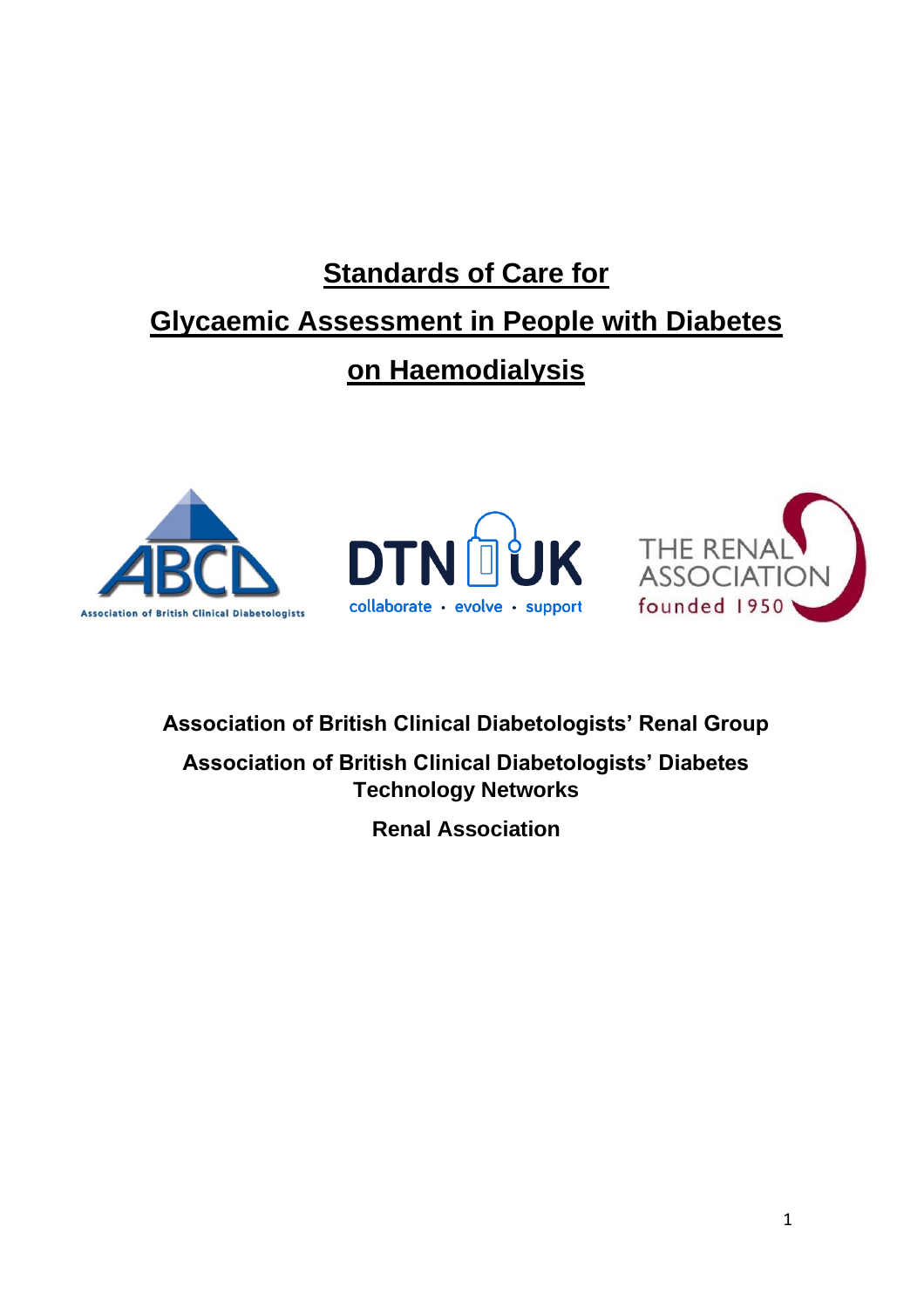# **WRITING COMMITTEE**

Leads

Dr Andrew Frankel, Consultant Nephrologist, Imperial College Healthcare NHS **Trust** 

Dr Sufyan Hussain, Consultant Diabetes & Endocrine Physician, Guy's& St Thomas' NHS Trust

# **Contributors**

Prof. Tahseen Chowdhury, Consultant in Diabetes, The Royal London Hospital, Barts Health NHS Trust

Dr Iain Cranston, Consultant Diabetologist, Portsmouth Hospital NHS Trust

Dr Katey Flowers, Consultant Nephrologist, Portsmouth Hospital NHS Trust

Dr Hsiu Lye Yap, Specialty Trainee in Diabetes, Imperial College Healthcare NHS Trust

Dr Charlotte Boughton, Clinical lecturer in Diabetes, University of Cambridge/ Cambridge University Hospitals NHS Trust

Sara Hartnell, Specialist Diabetes Dietician, Cambridge University Hospitals **NHS Trust** 

Dorcas Mukuba, Specialist Diabetes Renal Nurse The Royal London Hospital, Barts Health NHS Trust

Deborah Duval, Managing Editor, Kidney Care UK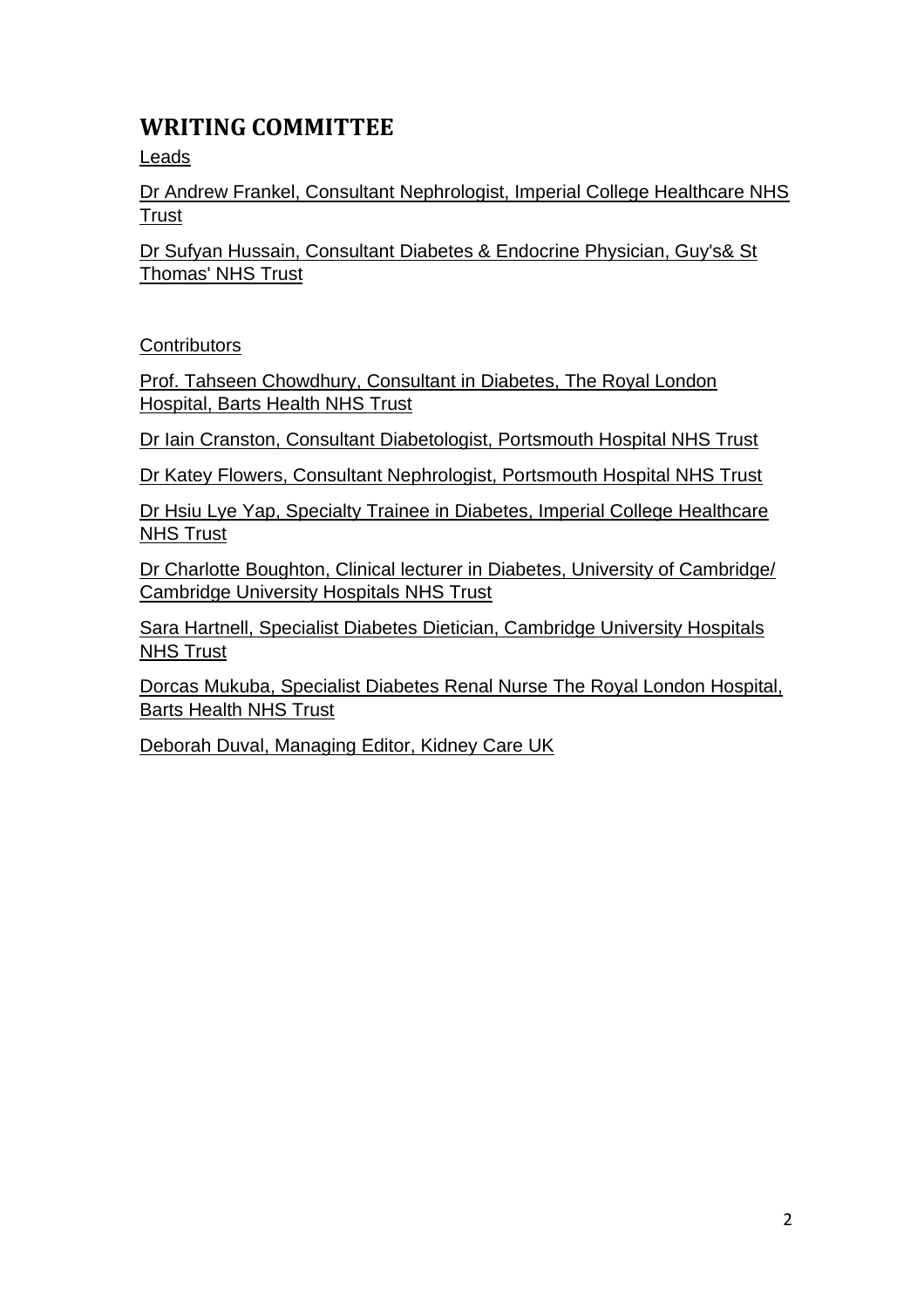# **REVIEWING GROUPS**

#### **ABCD-RA DIABETIC NEPHROPATHY CLINICAL SPECIALITY GROUP**

Steve C Bain MA, MD, FRCP, Professor of Medicine (Diabetes), University of Swansea, Swansea

Debasish Banerjee MD FHEA FASN FRCP, Consultant Nephrologist, Renal and Transplant Unit, St George's University Hospital NHS Foundation Trust, London

Indranil Dasgupta DM, FCRP, Consultant Nephrologist, Heartlands Hospital, Birmingham. Warwick Medical School, Warwick

Parijat De MBBS, MD, FRCP, Consultant Diabetologist, City Hospital, Birmingham

Damian Fogarty BSc, MD, FCRP, Consultant Nephrologist, Belfast Health and Social Care Trust, Belfast

Jannaka Karraliede MBBS FRCP PhD, Consultant Diabetologist, Guys and St Thomas's NHS Foundation Trust, London

Patrick B. Mark MB ChB, PhD, Professor of Nephrology, University of Glasgow, Glasgow

Rosa M Montero MD (Res), MRCP, Consultant Nephrologist and Honorary Clinical Senior Lecturer, Kings College London

Dipesh Patel PhD, FRCP, Consultant Physician, Diabetes & Endocrinology, Royal Free NHS foundation Trust, Honorary Associate Professor, UCL

Ana Pokrajac MD, MSc, FRCP, Consultant Diabetologist, West Hertfordshire Hospitals NHS Trust, Watford

Adnan Sharif MD, FCRP, Consultant Nephrologist, University of Birmingham

Mona Wahba MA, FRCP, Consultant Nephrologist, St Helier Hospital, Carshalton

Peter Winocour MD, FRCP (Glas), FRCP (Lond), Consultant Diabetologist, ENHIDE, QE2 Hospital, Welwyn Garden City

Sagen Zac Varghese FRCP (Endo), PhD, FHEA, MEd, Consultant Diabetologist, ENHIDE, Lister Hospital, Stevenage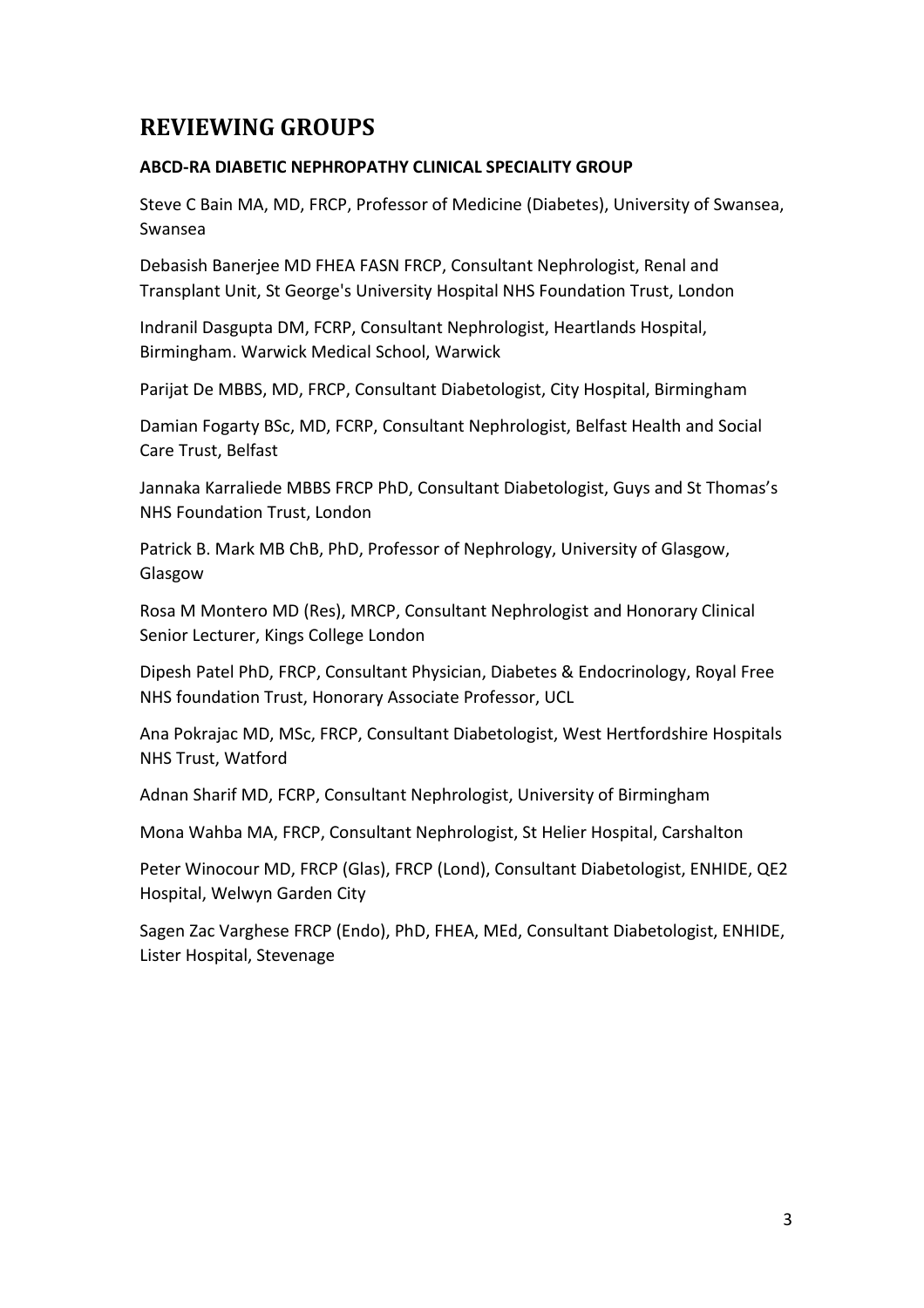#### **ABCD DIABETES TECHNOLOGY NETWORK COMMITTEE**

Pratik Choudhary, MD FRCP, Professor in Diabetes, University of Leicester, Leicester

Alistair Lumb, PhD FRCP, Consultant Diabetes, Oxford University Hospitals, Oxford

Emma Wilmot, MD FRCP, Consultant Diabetologist, University Hospitals of Derby and Burton, Derby

Eleanor Scott, MD FRCP, Professor of Diabetes and Maternal Health, University of Leeds, Leeds

Nick Oliver, FRCP, Wynn Professor of Human Metabolism & Consultant Diabetologist, Imperial College Healthcare NHS Trust, London

Peter Hammond, MD FRCP, Consultant Diabetologist, Harrogate and District Foundation Trust, Harrogate

Jackie Elliott, PhD, MRCP, Consultant Diabetologist and Honorary Senior Clinical Lecturer, Sheffield Teaching Hospitals

Mark Evans, MD FRCP, Consultant Diabetologist and Reader in Diabetic Medicine, University of Cambridge, Cambridge Julia Platts, FRCP, Diabetes Consultant, University Hospital Llandough Cardiff

Fraser Gibb, PhD FRCP, Consultant Diabetologist and Honorary Reader, University of Edinburgh, Edinburgh

Iain Cranston, FRCP, Consultant Diabetologist, Potsmouth Hospital NHS Trust, Portsmouth

Sufyan Hussain, PhD MRCP, Consultant Diabetologist and Honorary Senior Lecturer, Guy's& St Thomas' NHS Trust

Geraldine Gallen, Diabetes Specialist Nurse, King's College London

Sara Hartnell, Diabetes Specialist Dietician, Cambridge University Hospitals NHS Trust, Cambridge

Joanna Mullineaux, service user representative

Mike Kendall, service user representative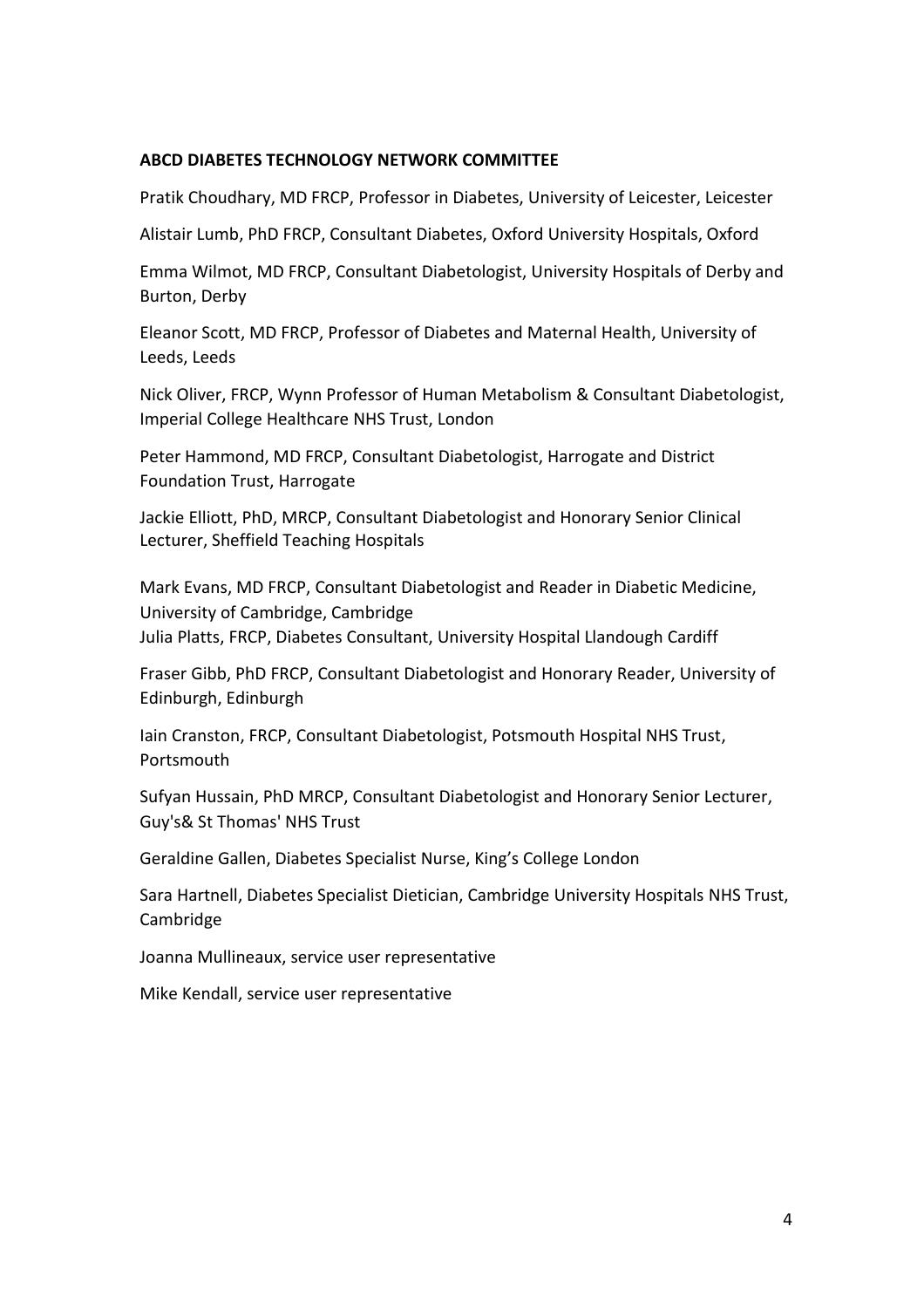# **FOREWORD**

The last few years have seen a blossoming of clinical technology use in diabetes care, yet there is still work to be done as regards equity of access to different patient groupsespecially those at higher risk due to their underlying pathology such as kidney disease.

This management guideline jointly developed by the ABCD and the Renal Association focuses on monitoring strategies designed to improve safety and assist in the more effective treatment of individuals who have advanced chronic kidney disease requiring dialysis alongside their diabetes.

Managing diabetes successfully can be a serious challenge for anyone but managing diabetes alongside advanced chronic kidney disease can pose specific and high-risk problems. These include difficulties in identifying the treatment needs in relation to diabetes when standard therapies and monitoring strategies may no longer address those risks.

Working together, a multiprofessional team from differing backgrounds (diabetes and kidney care) and people with diabetes have produced this set of guidelines, which combines available evidence, clinical experience and technological advances in an attempt to offer approaches which will reduce risks and guide the appropriate use of newer technologies in support of improved treatment outcomes.

It is clear that effective diabetes management aimed at both reducing glucose variability and maintaining an appropriate time in target range in individuals with advanced chronic kidney disease on dialysis can greatly improve both quality of life and outcomes. However, therapies also need to be carefully adjusted in order to minimise the increased risks relating to hypoglycaemia's . It is to be hoped that the principles laid out in this guideline will be widely adopted to equip clinicians and people with diabetes with the tools to manage these risks more effectively.

**Professor Partha Kar** *OBE FRCP*

**National Specialty Advisor, Diabetes, NHS England Consultant Endocrinologist Portsmouth Hospitals NHS Trust**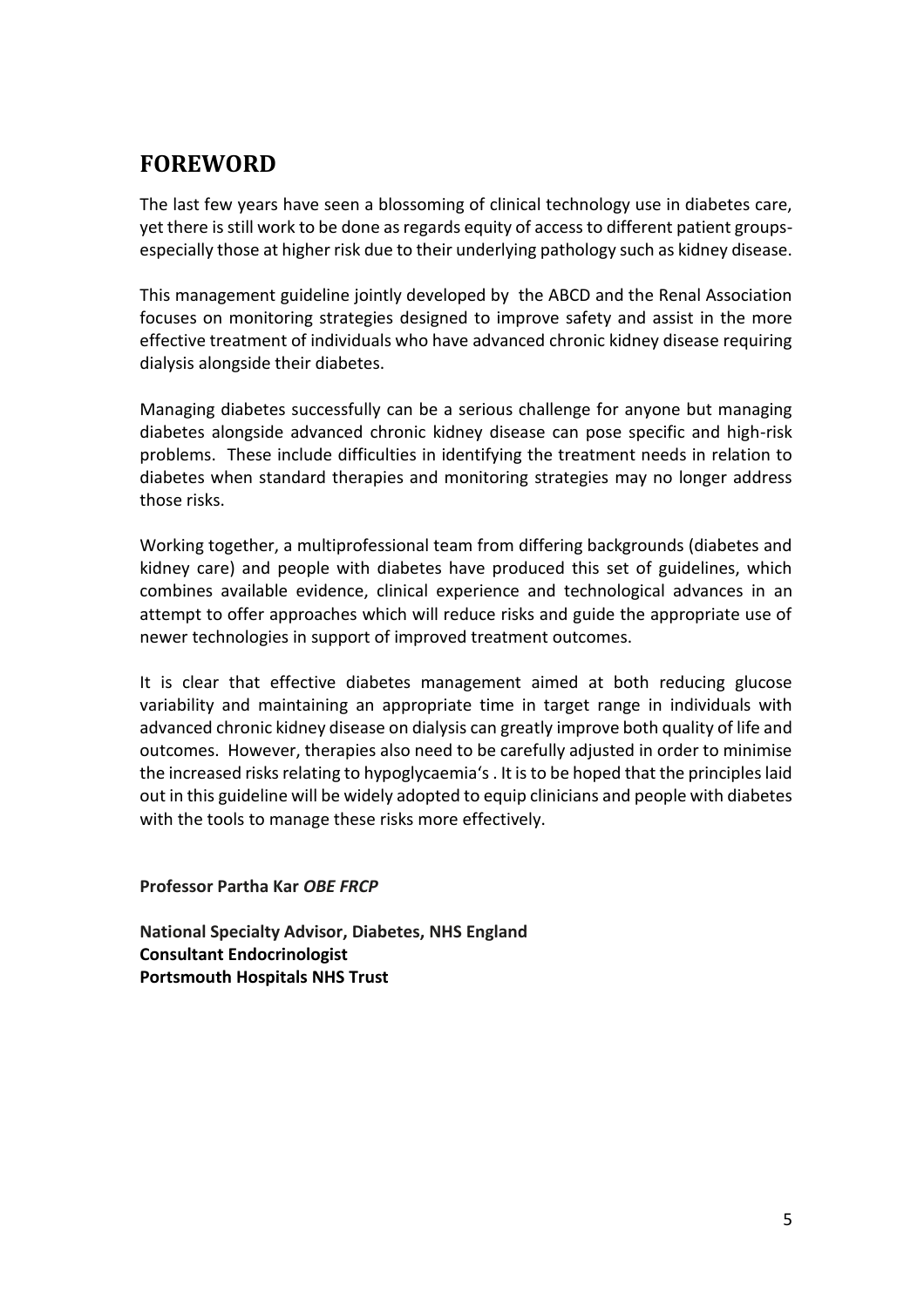# **OBJECTIVES**

This document aims to provide healthcare professionals with UK expert review of evidence and consensus on assessment strategies of glycaemic assessment in people with diabetes on haemodialysis. It details the role of technological advancements, such as continuous glucose monitoring, in improving outcomes and quality of life for people with diabetes on haemodialysis. It provides practical guidelines for using continuous glucose measures in risk stratification and optimising therapy in this important diabetes subgroup.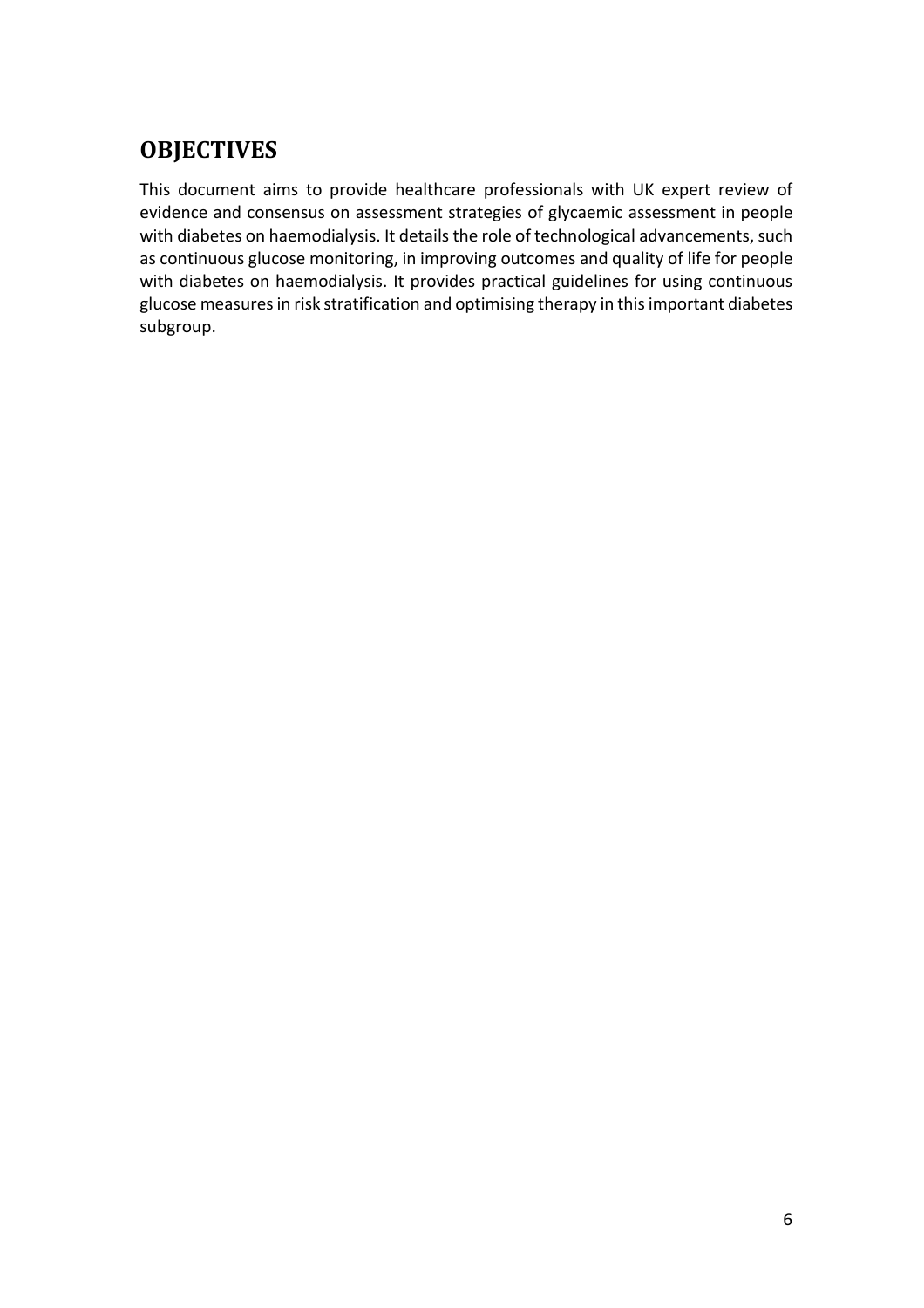# **CONTENTS**

| <b>SECTION 4 - ASSESSMENT OF GLUCOSE CONTROL USING GLYCATED</b>       |  |
|-----------------------------------------------------------------------|--|
|                                                                       |  |
|                                                                       |  |
|                                                                       |  |
|                                                                       |  |
| <b>SECTION 5 - ASSESSMENT OF GLUCOSE CONTROL USING DYNAMIC</b>        |  |
|                                                                       |  |
| The need for dynamic measures of glucose assessments in PwD on HD 20  |  |
| Current options available for dynamic glucose measurement in PwD  20  |  |
| Frequent self-monitoring of capillary blood glucose (SMBG)  21        |  |
|                                                                       |  |
| <b>SECTION 6 - CURRENT REAL WORLD EXPERIENCE OF THE USE OF CGM IN</b> |  |
|                                                                       |  |
|                                                                       |  |
|                                                                       |  |
| <b>SECTION 7 - GLYCAEMIC TARGETS AND DESIGNING AND MONITORING</b>     |  |
| <b>STRATEGIES BASED ON RISK IN PEOPLE WITH DIABETES ON</b>            |  |
|                                                                       |  |
|                                                                       |  |
|                                                                       |  |
|                                                                       |  |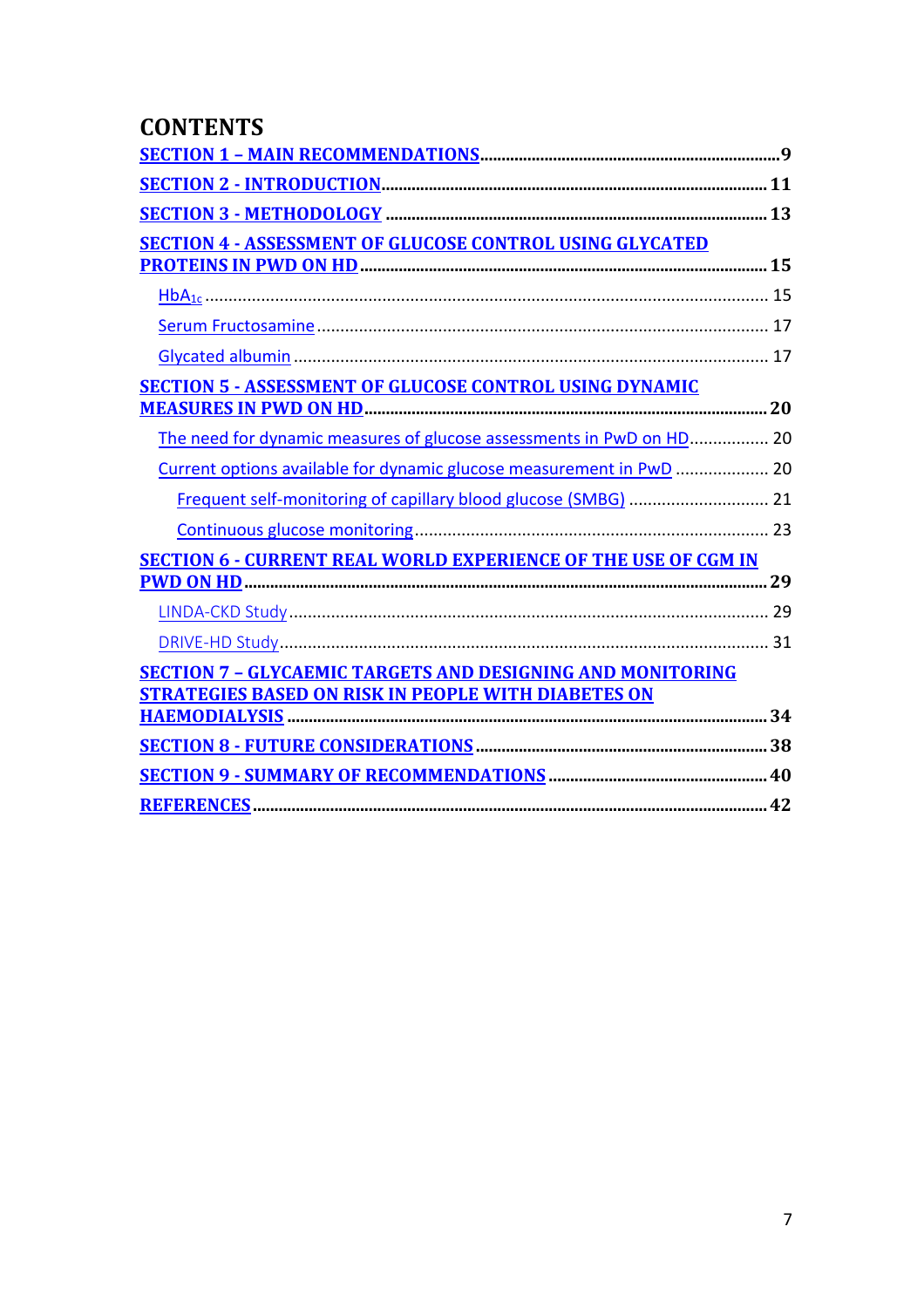# <span id="page-7-0"></span>**ABBREVIATIONS**

| AGP         | <b>Ambulatory Glucose Profile</b> |
|-------------|-----------------------------------|
| <b>CBG</b>  | Capillary blood glucose           |
| <b>CGM</b>  | continuous glucose monitoring     |
| <b>FGM</b>  | Flash glucose monitoring          |
| GV          | Glycaemic variability             |
| <b>HCPs</b> | Health care professionals         |
| HD          | haemodialysis                     |
| <b>IQR</b>  | Interquartile range               |
| <b>PWD</b>  | people with diabetes              |
| TIR         | time in range                     |
|             |                                   |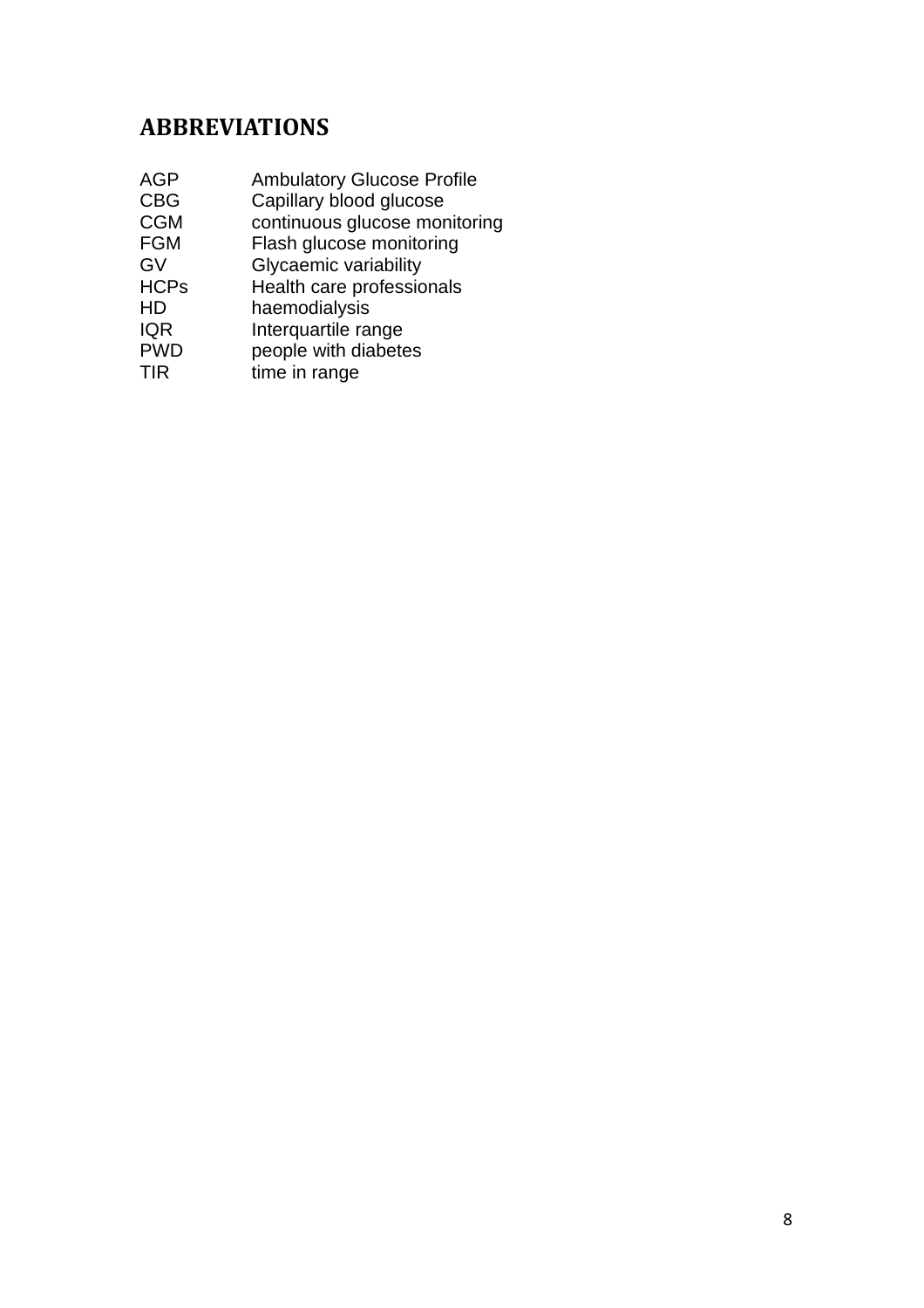# **SECTION 1 – MAIN RECOMMENDATIONS**

- 1. HbA1c may not be a true reflection of prevailing glucose control in people with diabetes (PwD) on haemodialysis (HD), and clinicians should be aware of its deficiencies. In particular,  $HbA_{1c}$  does not give a good reflection of glycaemic variability and may not adequately identify people who are at high risk of hypoglycaemia.
- 2. Alternative glycated proteins such as glycated albumin (GA) may outperform HbA1c for monitoring glucose control in PwD on HD. The current data are, however, inadequate to suggest that GA should be used for monitoring glycaemia in people on HD. Prospective studies are needed to test associations between longitudinal assessments of glycaemic control (HbA1c, fructosamine, GA) with hard outcomes in people on HD.
- 3. For PwD on HD, direct glucose estimations (Self-Monitoring of Blood Glucose [SMBG] and/or where appropriate Continuous Glucose monitoring [CGM]) should be the considered for control assessment rather than indirect measures such as  $HbA_{1c}$  or GA.
- 4. SMBG should routinely be offered to all PwD on HD irrespective of their diabetes treatment modality, recognising the limitations & risks of this intervention in terms of frequency of testing.
- 5. All PwD on HD on insulin and/or insulin secretagogues, such as sulphonylureas, must have access to a SMBG meter and should be offered options most practical for them.
- 6. Members of the renal-diabetes MDT with specialist skills to interpret diabetes data should be involved in adjusting diabetes therapy. They should review meter downloads and any point of care SMBG data from dialysis visits at every diabetes related visit to optimise treatment and assess variability and hypoglycaemia risks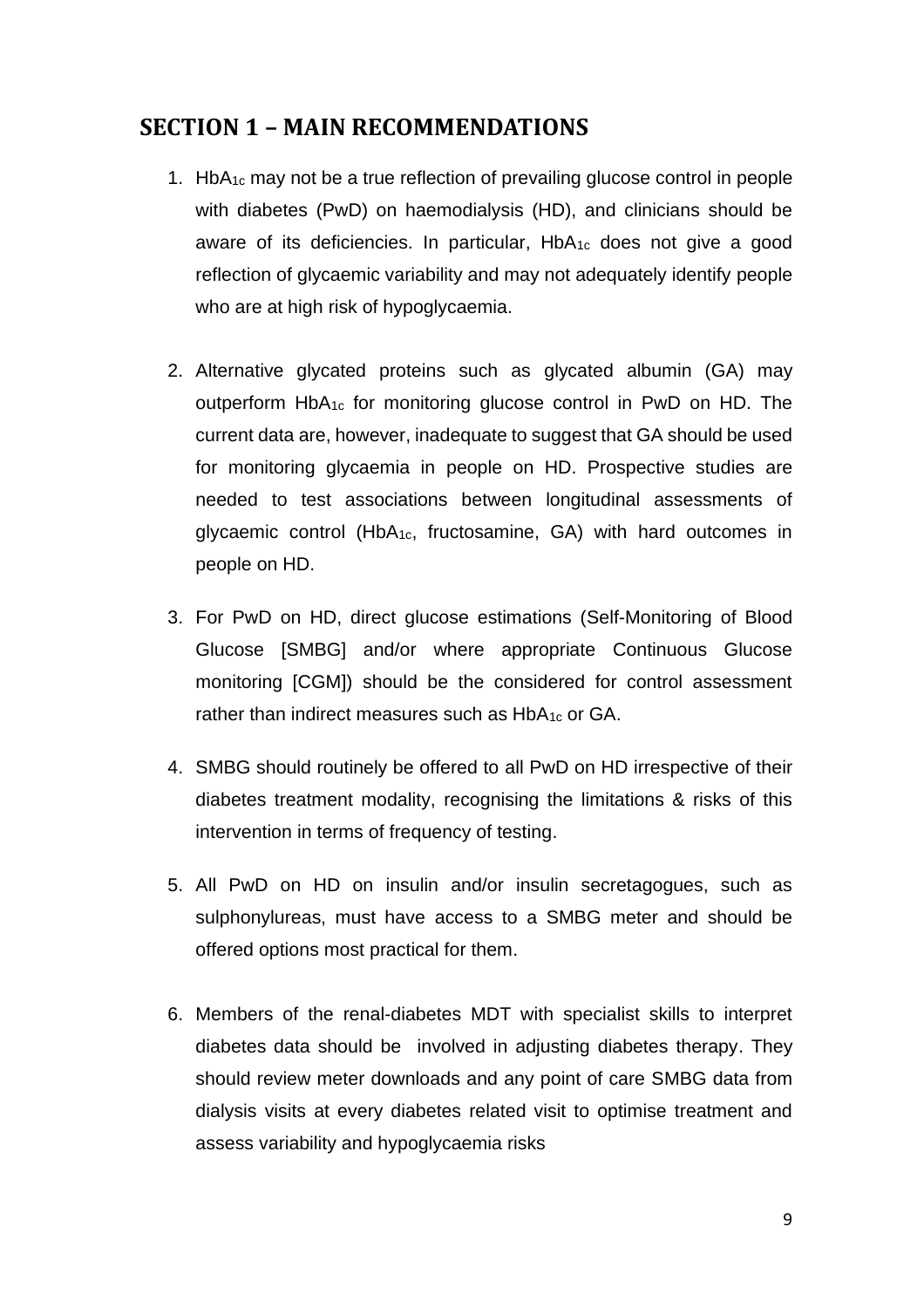- 7. Glucose meters using GO or GDH-PQQ enzymatic methods for glucose assessment should not be used in PwD on HD.
- 8. HCPs should consider periodic (1-2x per year) "diagnostic" CGM analysis for all people with diabetes on HD on insulin treatment and or insulin secretagogues in order to guide future treatment planning unless they are on ongoing flash or real-time CGM systems.
- 9. All people meeting local criteria (e.g. NHS England) for flash glucose monitoring should be offered this option and receive training and support for its optimal use.
- 10.All PwD on HD using insulin who have recurrent hypoglycaemia or loss of hypoglycaemia awareness should be offered real-time CGM
- 11.PwD on HD should be risk stratified in relation to their glycaemic measures and treatment modality to plan for optimal glycaemic monitoring strategies. A scoring system such as detailed in Section 7 can be considered.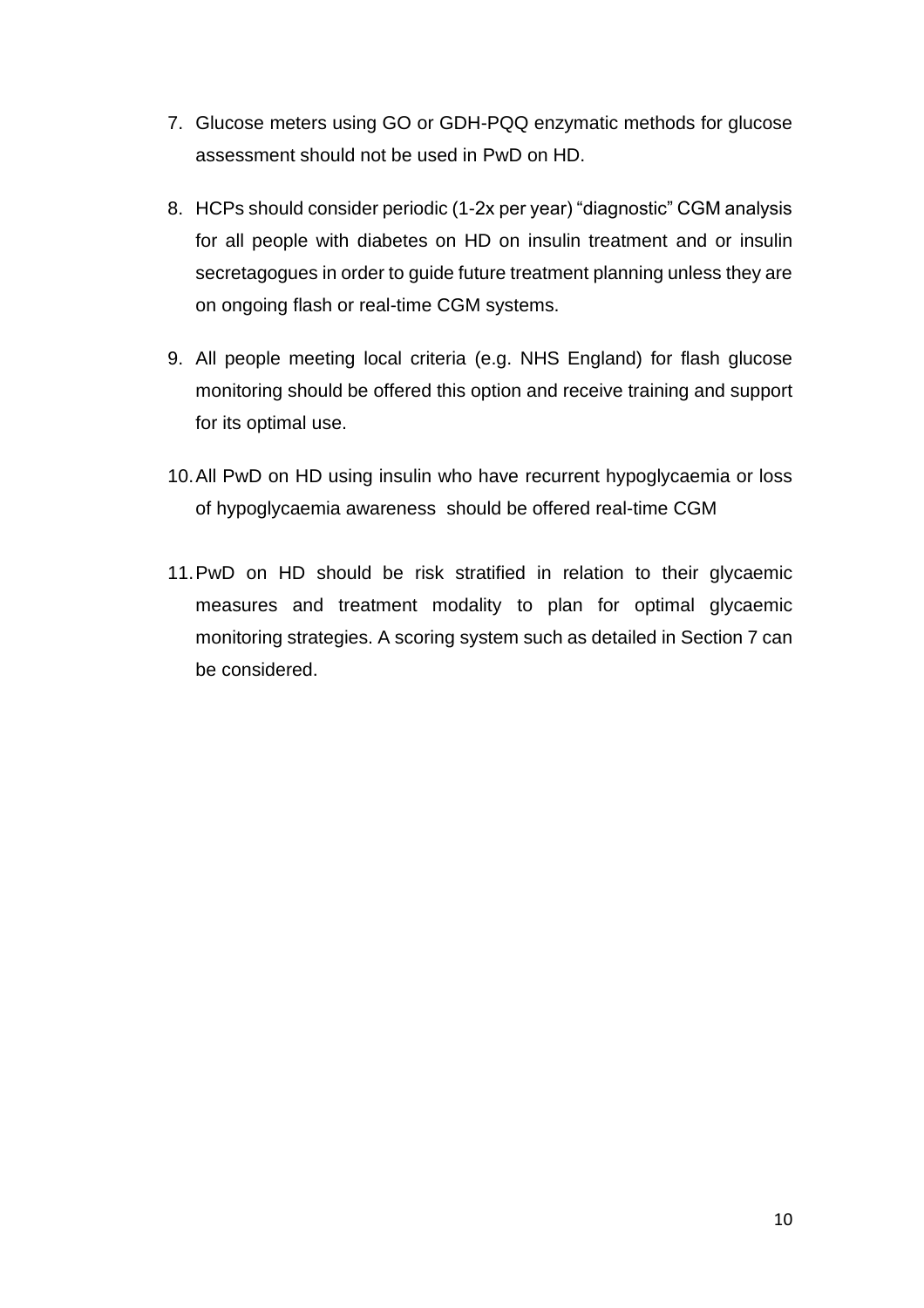# <span id="page-10-0"></span>**SECTION 2 - INTRODUCTION**

The number of PwD and kidney disease increases every year in the UK, with a corresponding increase in the number of PwD on maintenance HD. These individuals often have multiple co-morbidities, such as cardiovascular and microvascular disease.

Good diabetes care should be focussed on improving outcomes by optimising glycaemic control, and in particular for people on maintenance HD, by minimising hypoglycaemia and glycaemic variability. However, this can be challenging for many reasons. The ability of these individuals to access specialist care is frequently limited by their regular attendance for HD. Furthermore, the HD process itself can exacerbate the issues that these individuals face when mealtimes and medication/insulin dosing have to be fitted around HD sessions.

Current methods of assessing glycaemic control have limitations and whilst the measurement of HbA1c has been the mainstay for assessment of glycaemic control, this document highlights the difficulties of relying on HbA<sub>1c</sub> to monitor diabetes in people on HD.

To assist those involved in the care of PwD on maintenance HD, this document considers the range of diabetes technologies that can be utilised on the HD unit (including current real-world experience of the use of continuous glucose monitoring (CGM) in the HD population), and how newer technologies can be used to inform the diabetes renal community on what good glycaemic control looks like. Dynamic measures of glucose control can help individualise therapy and can also be used to identify high-risk people who would benefit from diabetes specialist team input.

A pragmatic approach on patient selection and frequency of usage of diabetes technologies is necessary. We recognise that use of diabetes technologies may not be suitable in all PwD on HD, and that obtaining regular CBGs for a short period of time may be an alternative way to assess diabetes control.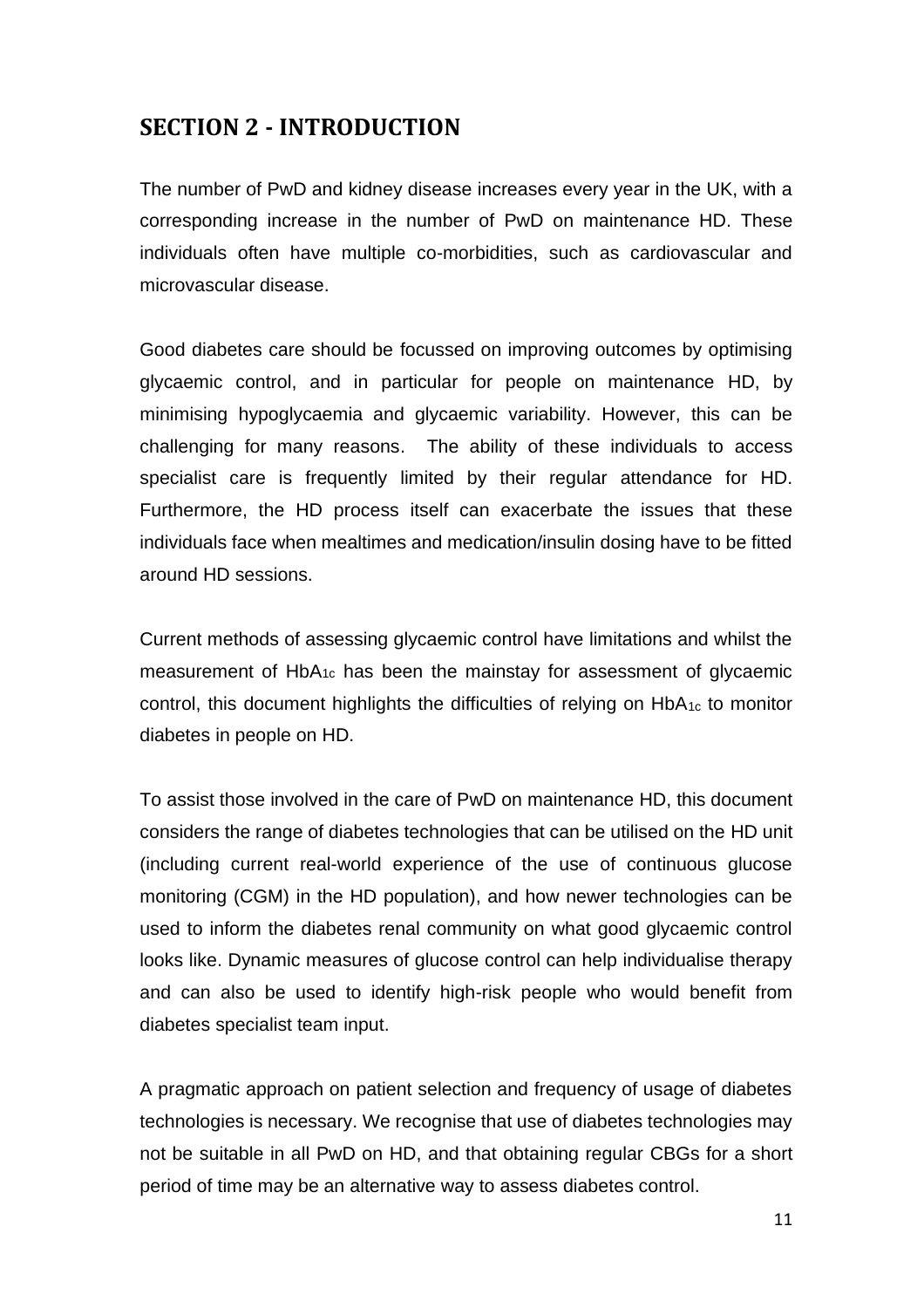### Diabetes Care in Haemodialysis (DiH) Programme

This guideline document has been produced as part of the Diabetes Care in Haemodialysis (DiH) work programme. The DiH programme was established in 2018 as a multi-disciplinary working group to support the implementation of the Joint British Diabetes Societies and Renal Association 2016 guidelines on the management of PwD on HD[1]. The key aims of the DiH programme revolve around improving key areas of care for PwD on maintenance HD undertaken either incentre or at home including organisation of diabetes care, education on dietary restrictions and managing glucose control safely, coordination of clearly defined rapid foot clinic pathways, as well as improving patient involvement and empowerment in relation to their own care.

Five core standards have been established to support commissioning arrangements for haemodialysis units and drive improvements in care. The core standards that relate to glycaemia management itself state that all PwD undergoing maintenance HD should have a documented annual review of their glycaemic control with a clearly defined and personalised method of assessing this (including access to CGM where appropriate), and that people PwD who are at risk of hypo or hyperglycaemia should have an intervention or input from the diabetes specialist team to address this.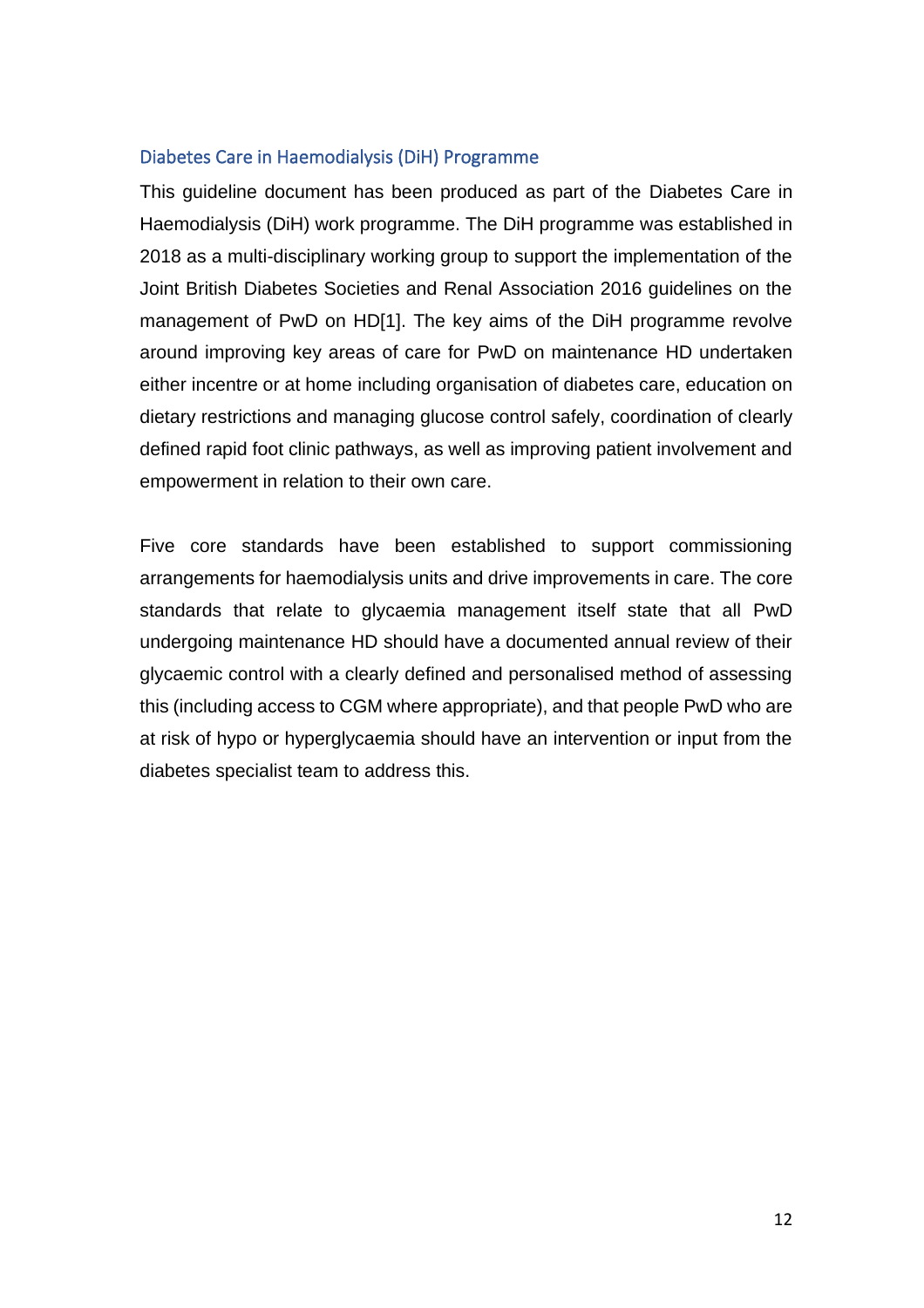# <span id="page-12-0"></span>**SECTION 3 - METHODOLOGY**

References for this guidance were identified through searches of PubMed for articles published using the term's "dialysis", "haemodialysis", "renal replacement therapy" in combination with the terms "glucose control", glycaemic monitoring", "continuous glucose monitor" and "diabetes". Relevant articles were identified through searches in the authors' personal files. Articles resulting from these searches and relevant references cited in those articles were reviewed. Articles published in English were included. Findings from unpublished and ongoing research work conducted by the authors and abstract presentations from conferences were discussed and cited as unpublished findings or with relevant abstract details.

Quality of evidence was graded as below (Box 1). Given the paucity of large, long-term trials in technology, the quality of evidence utilised in this guidance was predominantly 1B and 1C, with clinical recommendations being based on consensus of expert opinion.

| Evidence grades for recommendations<br>Box 1 |                                                  |  |  |
|----------------------------------------------|--------------------------------------------------|--|--|
| 1А                                           | Strong recommendation: high-quality evidence     |  |  |
| 1B                                           | Strong recommendation: moderate-quality evidence |  |  |
| 1С                                           | Strong recommendation: low-quality evidence      |  |  |
| 1D                                           | Strong recommendation: very low-quality evidence |  |  |
| 2A                                           | Weak recommendation: high-quality evidence       |  |  |
| 2B                                           | Weak recommendation: moderate-quality evidence   |  |  |
| 2C                                           | Weak recommendation: low-quality evidence        |  |  |
| 2D                                           | Weak recommendation: very low-quality evidence   |  |  |

The writing committee held a combination of virtual meetings and seminars to present their findings, discuss the manuscript and achieve a consensus. Key questions were devised and included the following:

a) What does good glycaemic control look like in a PwD on maintenance HD, relating this to avoidance hypoglycaemia and time in target glucose range?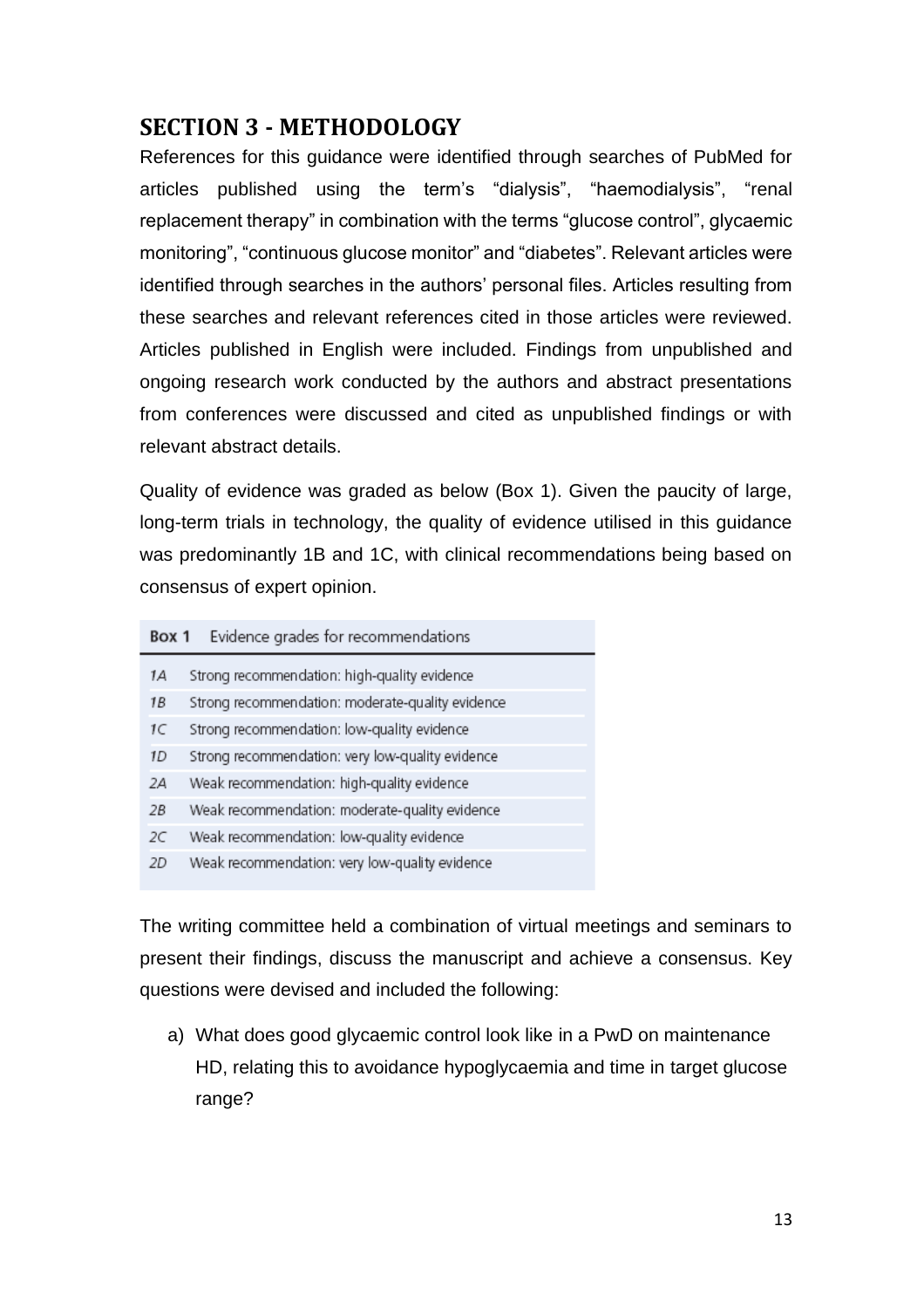- b) What methods are currently available to assess glycaemic control in these individuals and do these methods meet the needs of PwD on maintenance HD?
- c) What is the role of continuous measures of glycaemia in these individuals?
- d) How would we advise management to be influenced as a result of the utilisation of continuous glucose monitoring measures?

The report detailing the review of the evidence and consensus recommendations was critically reviewed by members of the ABCD-RA Diabetic Nephropathy Clinical Specialty Group and ABCD Diabetes Technology Network.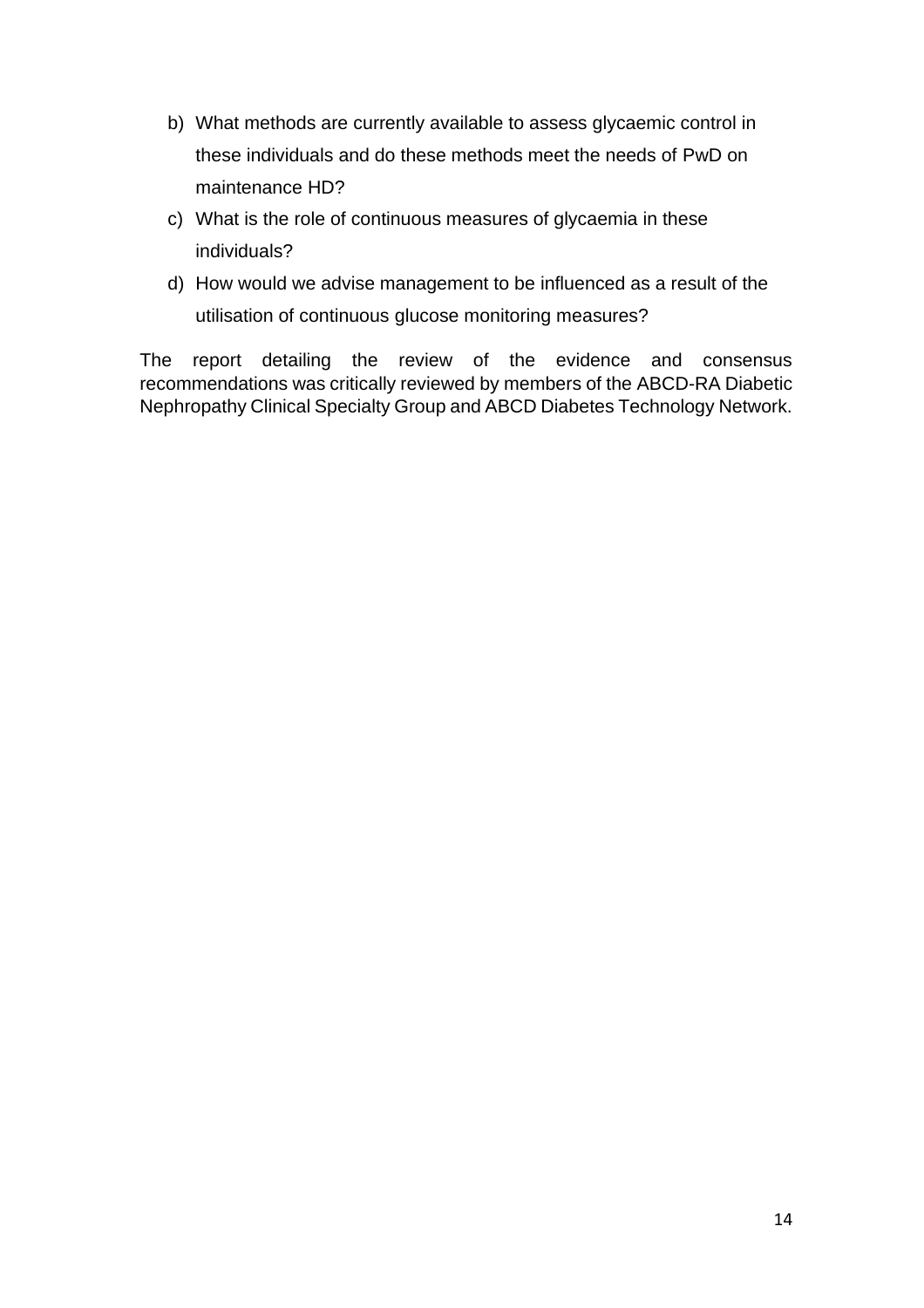# <span id="page-14-0"></span>**SECTION 4 - ASSESSMENT OF GLUCOSE CONTROL USING GLYCATED PROTEINS IN PWD ON HD**

Managing glucose control in PwD on HD is challenging. Variability of glucose is common amongst people on HD due to several factors:

- Clearance of glucoregulatory hormones (insulin, glucagon) on HD [2].
- HD causes periodic improvement in uraemia, acidosis and hyperphosphataemia which can lead to subsequent improved insulin secretion [3].
- Glucose concentration in the dialysate may influence glucose control, and, in particular, low glucose dialysates may predispose to hypoglycaemia [4].
- Blood glucose often falls during a HD session, and often glucose levels may be low for 24-hour post dialysis [5].
- HD may clear diabetes therapies such as insulin [6].

As a result, glucose control on HD days may be very different to non-HD days, leading to marked glycaemic variability, and risk of hypoglycaemia [5]. In addition, symptoms of hypoglycaemia may be less marked in people with long standing, complex diabetes, and indeed symptoms of hypoglycaemia may be confused with symptomatic hypotension, particularly during, or immediately after HD.

Glucose monitoring in PwD has traditionally involved a combination of selfmonitoring of blood glucose (SMBG) and use of glycated proteins such as glycated haemoglobin (HbA<sub>1c</sub>), serum fructosamine or in some countries, glycated albumin (GA). This section aims to discuss the difficulties in using glycated proteins for monitoring of glycaemia in PwD on HD.

### <span id="page-14-1"></span> $HbA_{1c}$

 $HbA_{1c}$  is a measure of the irreversible non-enzymatic glycation product of one or both NH2-terminal valines of the β-haemoglobin chain. As red blood cells (RBCs) remain in the circulation for 90-120 days, a measure of haemoglobin glycation can give a good estimation of prevailing glycaemic control over this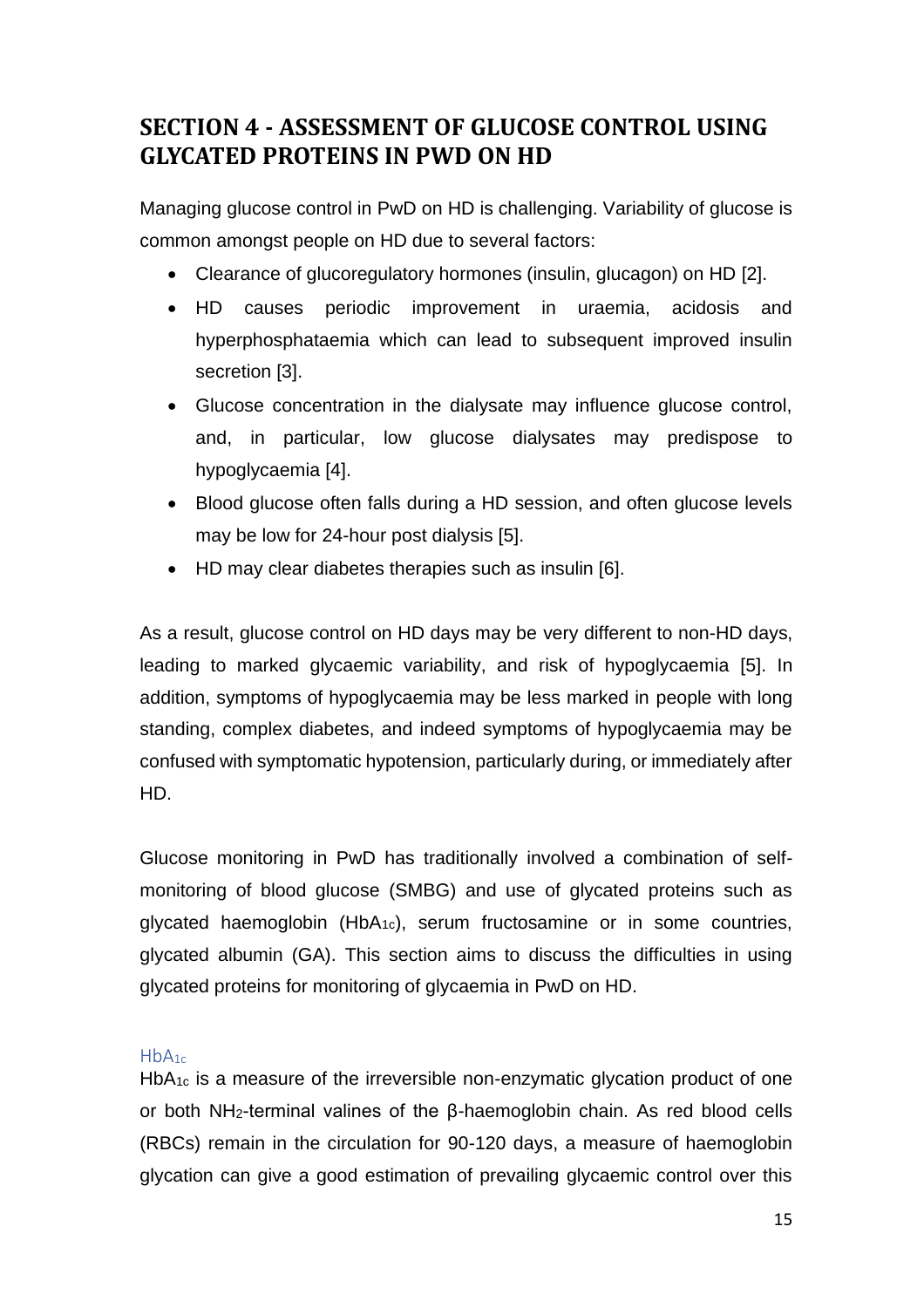period. Indeed, the A1c Derived Average Glucose Study Group (ADAG) reported that  $HbA_{1c}$  correlates well with average daily glucose, but people with chronic kidney disease (CKD) were excluded from this analysis [7].

In people on HD, a number of factors may lead to difficulties in interpreting  $HDA_{1c}$ as an estimate of glucose control:

- RBCs may be damaged during the HD procedure, leading to a shortened RBC life span. This can falsely lower HbA<sub>1c</sub> levels by reducing the RBC glycaemic exposure time [8].
- Treatment with erythropoietin or iron therapy leads to an increase in RBC production, also potentially falsely lowering HbA1c by reducing the RBC glycaemic exposure time [9].
- Conversely, iron deficiency is associated with higher  $HbA_{1c}$ , as this tends to reduce turnover of RBCs [10]. Iron replacement appears to lower HbA<sub>1c</sub>, independent of glycaemic control [9].

It is suggested that in people with diabetes on HD, a stable erythropoietin dose and stable haemoglobin value may still give a valid  $HbA_{1c}$  reading [11]. Commencement, or increase in doses of erythropoietin or iron, however, may lead to reduced RBC glycaemic exposure time and a falsely lowered HbA1c value.

A number of studies comparing continuous glucose monitoring measures with HbA<sub>1c</sub> suggest that HbA<sub>1c</sub> poorly reflects glycaemic variability in people with diabetes on HD [12,13]. In a study of 1758 people on dialysis from 26 US centres, HbA1c was suggested as being poorly reflective of prevailing glucose control in a significant number of individuals [14].

It is therefore important for clinicians managing people with diabetes on HD to appreciate that HbA1c may not give a true reflection of prevailing glycaemia and is particularly poor at picking up glycaemic variability and risk of hypoglycaemia, which is a common problem in HD patients.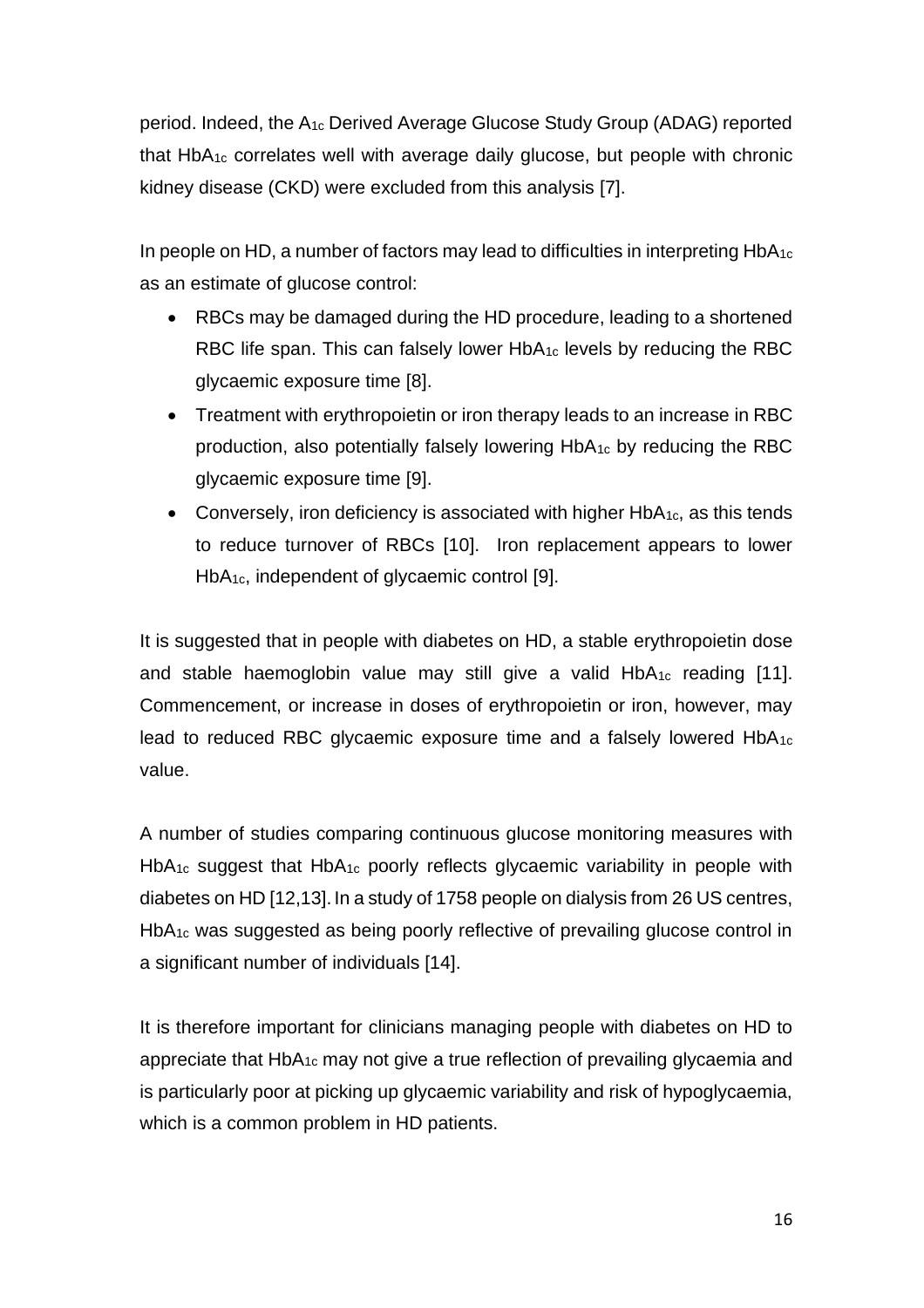#### <span id="page-16-0"></span>Serum Fructosamine

Serum fructosamine is a glycated protein that estimates glycaemic control over a period of around 14 days. Its value should be corrected for serum albumin and is not affected by haemoglobin values. In people on HD, there is little available data on whether fructosamine offers any benefit over  $HbA_{1c}$  in glycaemic monitoring in PwD on HD. Findings are inconsistent - fructosamine is considered a reliable marker of medium-term blood glucose monitoring in some studies, but not others. For example, one study reviewed 23 people with diabetes on HD, and suggested that fructosamine correlated poorly with glycaemic control [15]. A further study of 74 people with diabetes on HD suggested that corrected fructosamine was a poor indicator for glycaemic control [16].

#### <span id="page-16-1"></span>Glycated albumin

Glycated albumin (GA) has been suggested as a better marker of glucose control in people with CKD due to its lack of variability with haemoglobin. Indeed, some countries use this widely to monitor glucose, especially in Japan. GA can, however, be affected by conditions that change serum albumin concentrations, such as nephrotic syndrome, protein losing enteropathy, malnutrition, cirrhosis, thyroid disease, hyperuricaemia and smoking. There are a number of studies examining the use of GA in people with diabetes on HD. A Japanese crosssectional study aimed to examine 90 people on HD, to evaluate associations between GA, HbA1c and daily glucose profiles based on blood glucose measurements at seven different times a day [17]. Their results suggested that GA independently correlated with maximum glucose levels and mean amplitude of glucose excursion (MAGE), whilst no correlation with HbA1c was seen with these factors. The authors concluded that GA levels may be a better indicator of glycaemic control than HbA1c, especially as a means of evaluating the glucose excursions in people with diabetes on HD patients.

A further study of HbA1c and GA in 258 people with diabetes on HD, compared to 49 people with no renal disease, showed that in people with diabetes on HD, mean serum glucose and GA was higher compared to  $HDA_{1c}$ , and  $HDA_{1c}$  was positively associated with haemoglobin and negatively associated with erythropoietin dose [18]. There was no observed effect of these on GA, and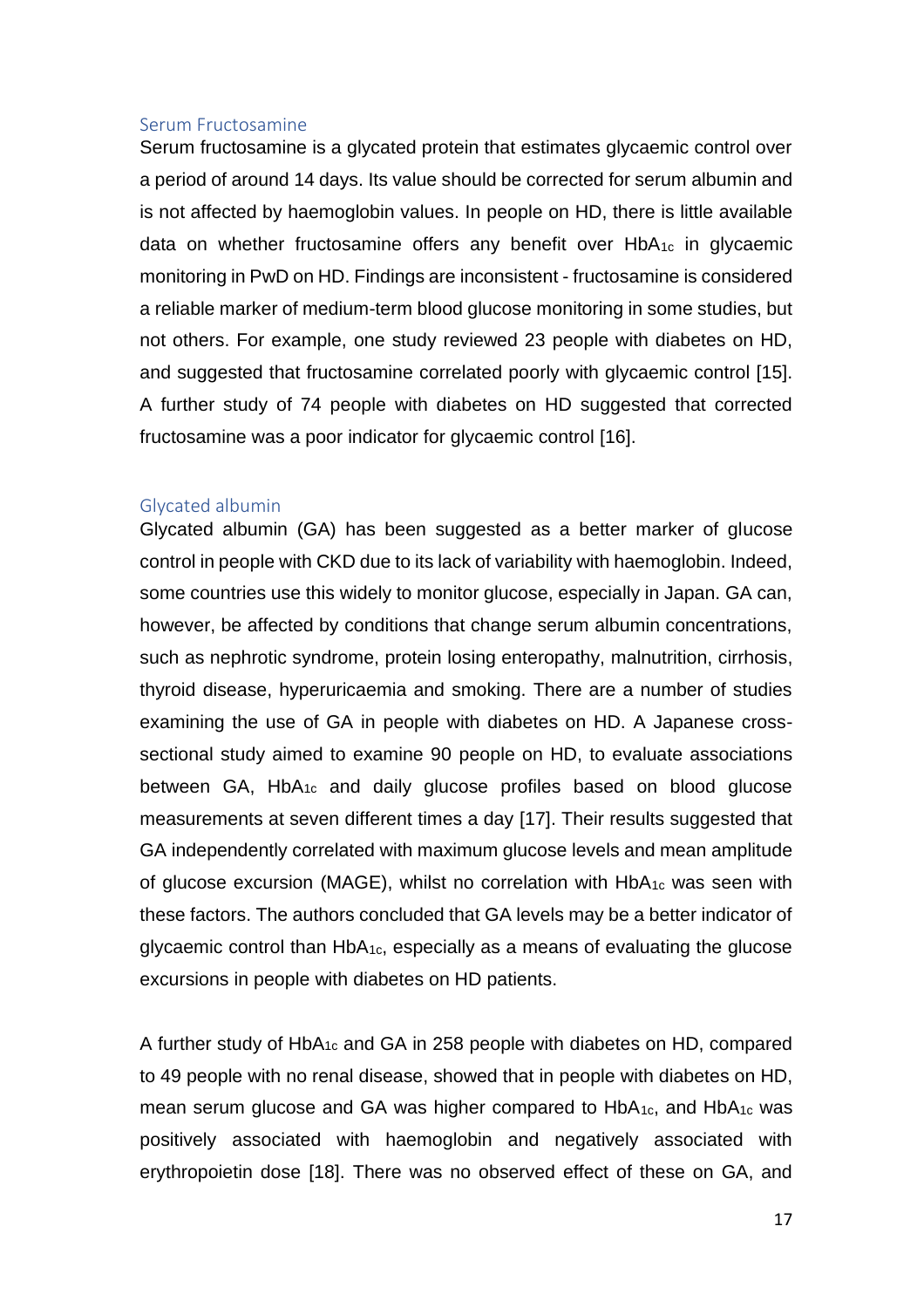multivariate analysis suggested that HbA1c level was dependent on dialysis status, whereas GA was not. The authors concluded that  $HbA_{1c}$  significantly underestimated glycaemic control, and that GA more accurately reflected glycaemic control.

Continuous glucose monitors have been used to compare GA and HbA1c in 37 people with diabetes on HD [19]. The authors found that GA was a stronger indicator of poor glycaemic control assessed with 7-day-long CGM when compared to glycated serum protein or HbA1c. A study of 31 Japanese people on HD showed similar findings [20].

There is also some suggestion that GA may be a better marker of mortality than HbA1c [21]. This study examined 22,441 people with diabetes on HD, who had both GA and HbA1c regularly monitored over a period of one year (2013-14). The one-year mortality showed a linear relationship with GA, and a U-shaped curve for HbA<sub>1c</sub>. The authors concluded superiority of  $GA$  over HbA<sub>1c</sub> in predicting mortality in people with diabetes on HD. Similar findings have been reported in a number of other studies [22,23].

A meta-analysis of studies that investigated the correlation between GA or HbA<sub>1c</sub> and average glucose levels in people with diabetes on HD has been reported [24]. This incorporated 24 studies with 3928 patients. The authors found that in people with advanced CKD, the pooled regression between GA and average glucose was 0.57 (95% CI = 0.52−0.62), and 0.49 (95% CI = 0.45−0.52) for HbA<sub>1c</sub> ( $P = 0.0001$ ). They concluded that GA was superior to HbA<sub>1c</sub> in assessing blood glucose control in diabetes people with advanced CKD.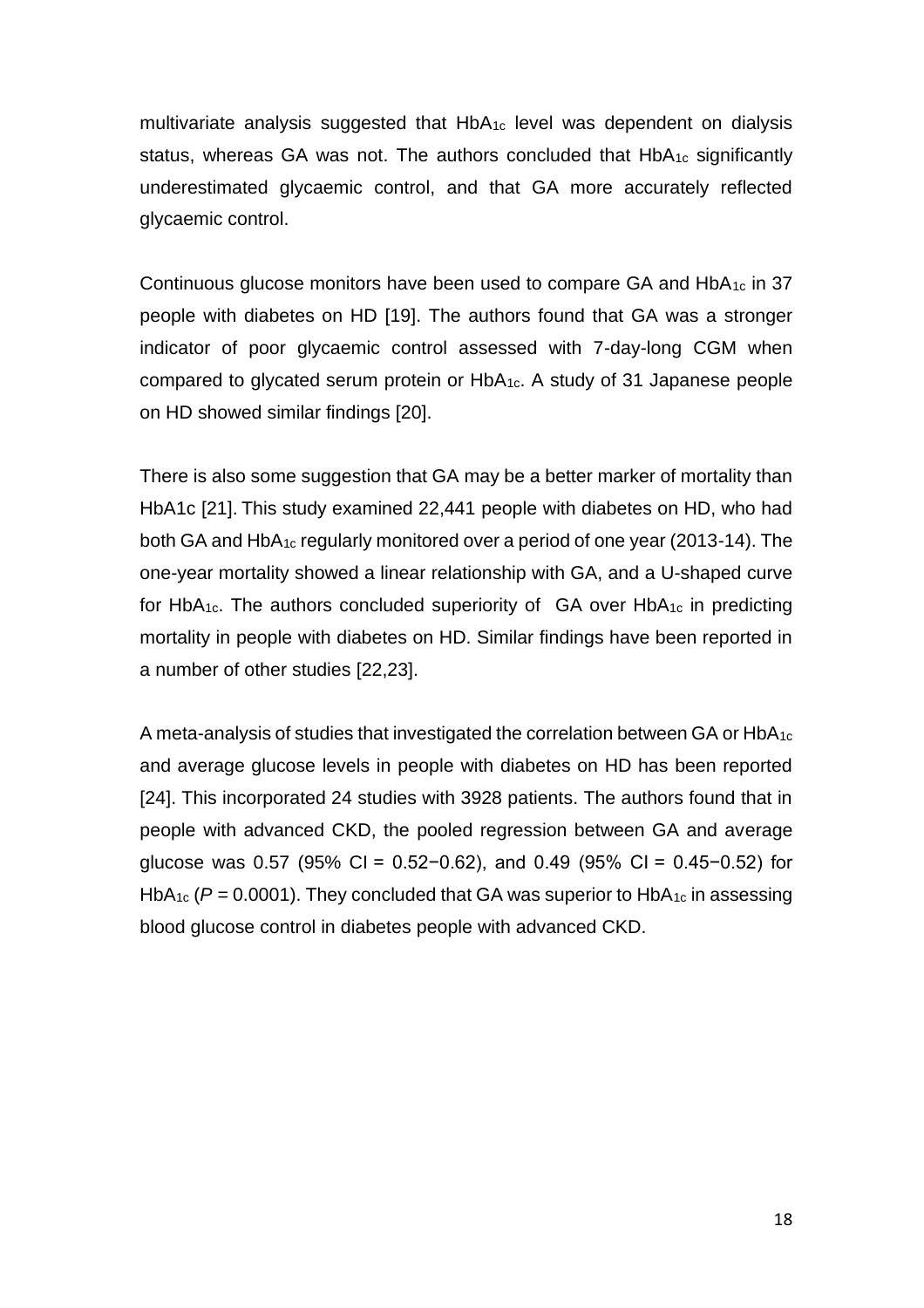### **RECOMMENDATIONS**

- 1. Hb $A_1c$  may not be a true reflection of prevailing glucose control in people with diabetes on HD, and clinicians should be aware of its deficiencies. In particular, HbA1c does not give a good reflection of glycaemic variability and may not adequately identify people who are at high risk of hypoglycaemia.
- 2. Alternative glycated proteins such as GA may outperform  $HbA_{1c}$  for monitoring glucose control in PwD on HD. The current data is, however, inadequate to suggest that GA should be used for monitoring glycaemia in people on HD. Prospective studies are needed to test associations between longitudinal assessments of glycaemic control (HbA1c, fructosamine, GA) with hard outcomes in people on HD.
- 3. For PwD on HD, direct glucose estimations (Self-Monitoring of Blood Glucose [SMBG] and/or where appropriate Continuous Glucose monitoring [CGM]) should be the considered for control assessment rather than indirect measures such as  $HbA_{1c}$  or GA.
- 4. SMBG should routinely be offered to PwD on HD irrespective of their diabetes treatment modality, recognising the limitations & risks of this intervention in terms of frequency of testing.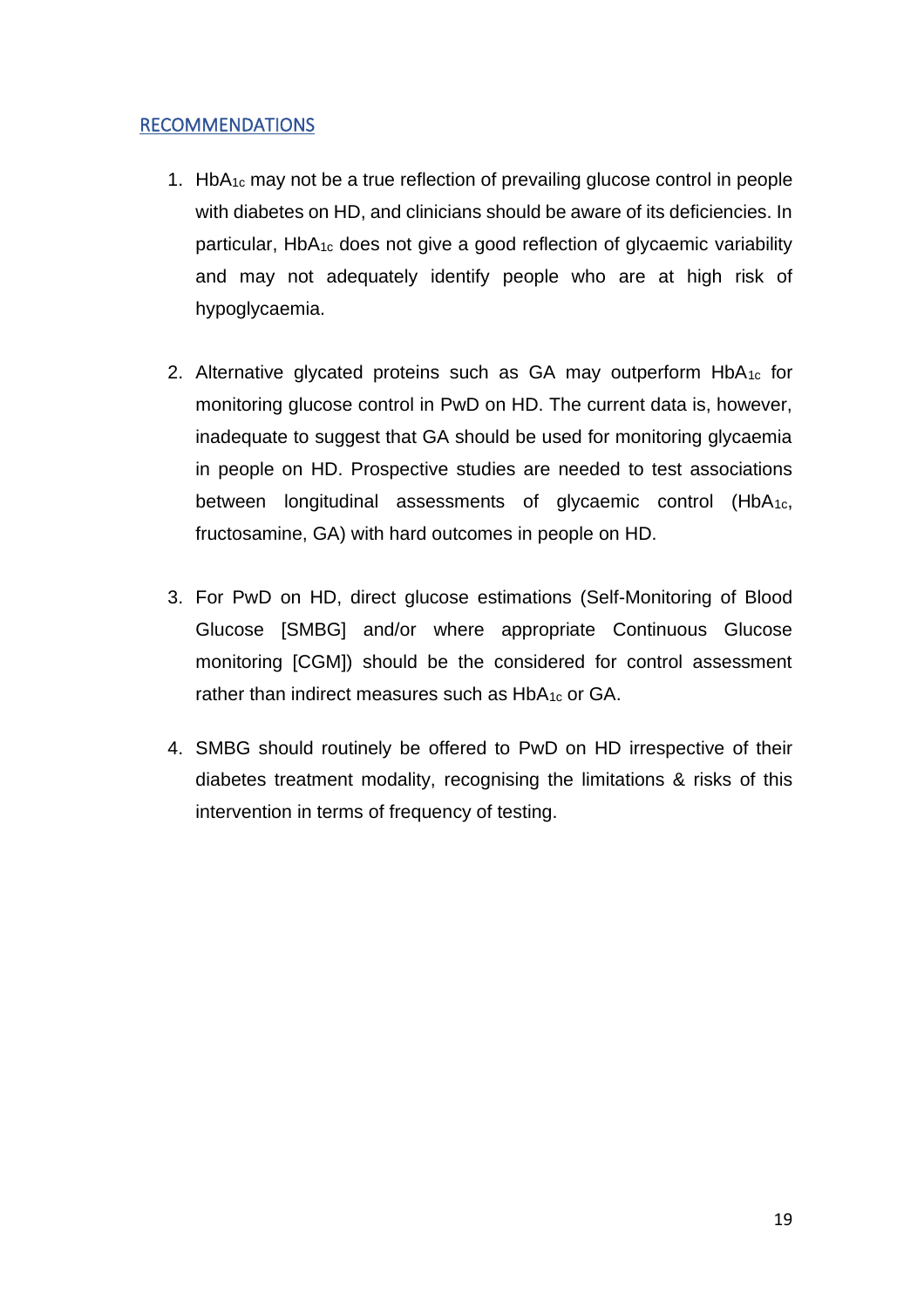# <span id="page-19-0"></span>**SECTION 5 - ASSESSMENT OF GLUCOSE CONTROL USING DYNAMIC MEASURES IN PWD ON HD**

In this section we summarise the options available, benefits and disadvantages associated with various dynamic glucose measurement approaches in PwD on HD.

### <span id="page-19-1"></span>The need for dynamic measures of glucose assessments in PwD on HD

- 1. Inaccuracies in HbA1c, GA and fructosamine (described earlier) make it difficult to optimise diabetes therapy and reduce risks for long-term complications.
- 2. Long-term markers of glycaemic control may not help with day-to-day management and/or changes in diabetes therapies or insulin doses.
- 3. Assessment of long-term glycaemic control, glucose trends, glycaemic variability (inter- or intra-day), time in target glucose range, hypoglycaemia and hyperglycaemia burden (time spent or magnitude of excursions) for therapeutic adjustments are important in this high-risk group especially given HD related changes in insulin sensitivity, glycaemic variability, frailty, comorbidity burden and complexity.
- 4. Tools to support self-adjustment of treatment and detecting hypoglycaemia are important for safe and optimal self-management in this high-risk patient group.

### <span id="page-19-2"></span>Current options available for dynamic glucose measurement in PwD

Current options available for dynamic glucose measurement are summarised in Table 1 and detailed further in this section.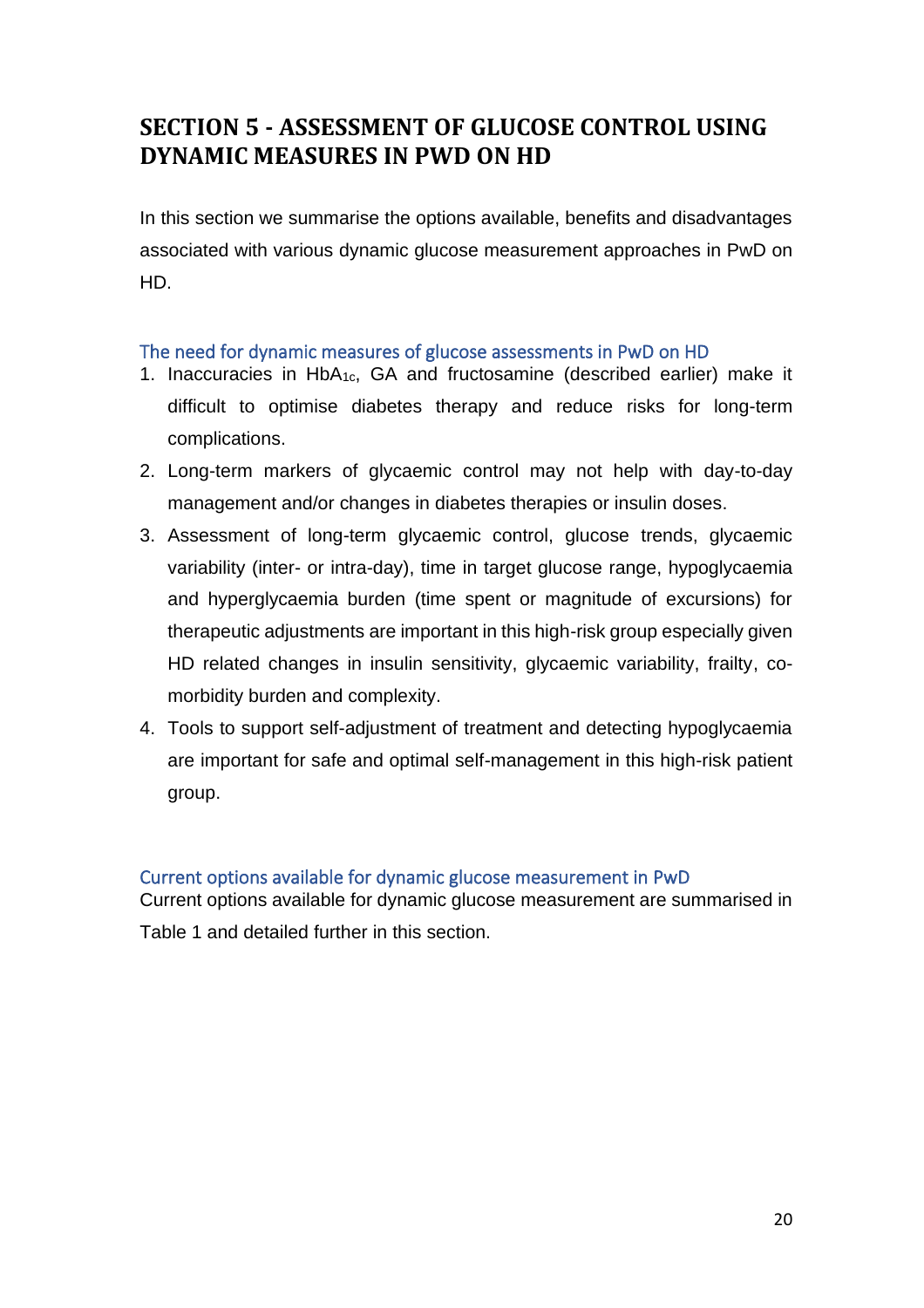|                      | <b>SMBG</b>                                                                                                                                                                                                                    | <b>Masked CGM</b>                                                                                                                                                                                                                                             | <b>Periodic flash CGM</b>                                                                                                                                                                                                                                                                                                                                       | <b>Flash CGM</b>                                                                                                                                                                                                                                                                                                                                        | <b>RT-CGM</b>                                                                                                                                                                                                                                                                                                                                                                                        |
|----------------------|--------------------------------------------------------------------------------------------------------------------------------------------------------------------------------------------------------------------------------|---------------------------------------------------------------------------------------------------------------------------------------------------------------------------------------------------------------------------------------------------------------|-----------------------------------------------------------------------------------------------------------------------------------------------------------------------------------------------------------------------------------------------------------------------------------------------------------------------------------------------------------------|---------------------------------------------------------------------------------------------------------------------------------------------------------------------------------------------------------------------------------------------------------------------------------------------------------------------------------------------------------|------------------------------------------------------------------------------------------------------------------------------------------------------------------------------------------------------------------------------------------------------------------------------------------------------------------------------------------------------------------------------------------------------|
| <b>Advantages</b>    | Inexpensive<br>Easily available                                                                                                                                                                                                | Less expensive<br>than ongoing<br>CGM <sup>1</sup>                                                                                                                                                                                                            | Less expensive than<br>ongoing CGM <sup>1</sup>                                                                                                                                                                                                                                                                                                                 | Less expensive<br>than RT-CGM <sup>1</sup>                                                                                                                                                                                                                                                                                                              | Provides detailed<br>measure of glucose<br>assessments <sup>6</sup>                                                                                                                                                                                                                                                                                                                                  |
|                      | Less HCP training                                                                                                                                                                                                              | Less patient<br>training needs<br>Provides detailed<br>measure of<br>glucose<br>assessments <sup>2</sup><br>Newer versions<br>do not need<br>calibrations<br>Smartphone and<br>remote data share<br>options for some<br>types $3$                             | Less patient training<br>needs<br>Provides detailed<br>measure of glucose<br>assessments $2$<br>Smartphone and<br>remote data share<br>options <sup>3</sup>                                                                                                                                                                                                     | Provides detailed<br>measure of glucose<br>assessments <sup>2</sup><br>Continuous<br>assessment<br>Data for self-<br>management and<br>learning<br>No separate<br>transmitter insertion<br>Smartphone and<br>remote data share<br>options <sup>8</sup><br><b>Calibration free</b><br>Recent option for<br>alerts prompting<br>user to scan <sup>4</sup> | Data for self-<br>management and<br>learning<br>Continuous<br>assessment<br>Smartphone and<br>remote data share<br>options <sup>3</sup><br>Calibration free (some<br>versions)<br>Integration with<br>automated insulin<br>dosing systems and<br>bolus advisors<br>Customisable alarm/<br>alerts and predictive<br>alarm/alerts<br>Improved accuracy in<br>low glucose settings<br>compared to flash |
| <b>Disadvantages</b> | Therapeutic and<br>diagnostic success<br>depend on<br>frequent SMBG<br>High user<br>motivation needed<br>Impacts QoL<br>Provides static<br>measure only<br>Manual download<br>for data review<br>needed<br>No alarms or alerts | Periodic<br>assessment rather<br>than continuous<br>Diagnostic data<br>only (no real-time<br>data for self-<br>management)<br>No alarms/alerts<br><b>HCP</b> training<br>needed<br>Due to low<br>demand, available<br>options are<br>becoming more<br>limited | Periodic assessment<br>rather than<br>continuous<br>Unmasked therefore<br>potential for<br>behaviour alterations<br>and risk of anxiety or<br>therapeutic changes<br>Require periodic<br>scanning (every 8<br>hours)<br>No alarms/alerts<br>Diagnostic data only<br>(data for self-<br>management and<br>learning 4 weeks/<br>year only)<br>HCP training needed | No predictive alarm/<br>alerts<br>Patient<br>training<br>needed (device use,<br>interpretation<br>data<br>and<br>adjusting<br>treatment)<br><b>HCP</b> training<br>needed<br>Accuracy may not<br>be reliable in low<br>glucose settings                                                                                                                 | <b>CGM</b><br>Expense<br>Patient training<br>needed (device use,<br>data interpretation<br>and adjusting<br>treatment)<br>HCP training needed                                                                                                                                                                                                                                                        |

Table 1. Current options available for dynamic glucose measurement in PwD 1. Costs may vary in different areas depending on price options available.

2. estimated HbA1c / mean glucose for long-term glycaemic control, glucose trends, glycaemic variability (e.g. CoV), time in range, time below range and time above range for hypoglycaemia and hyperglycaemia burden as well as magnitude of excursions.

3. Smartphone options bypass need for manual download, otherwise need for separate receiver and manual download

4. Freestyle libre 2 available after January 2021 will be a flash CGM system with alerts to prompt to scan if glucose levels are low or high. Alerts can be customised between low (3.3-5.6 mmol/L) or high (6.7 to 22.2 mmol/L) options.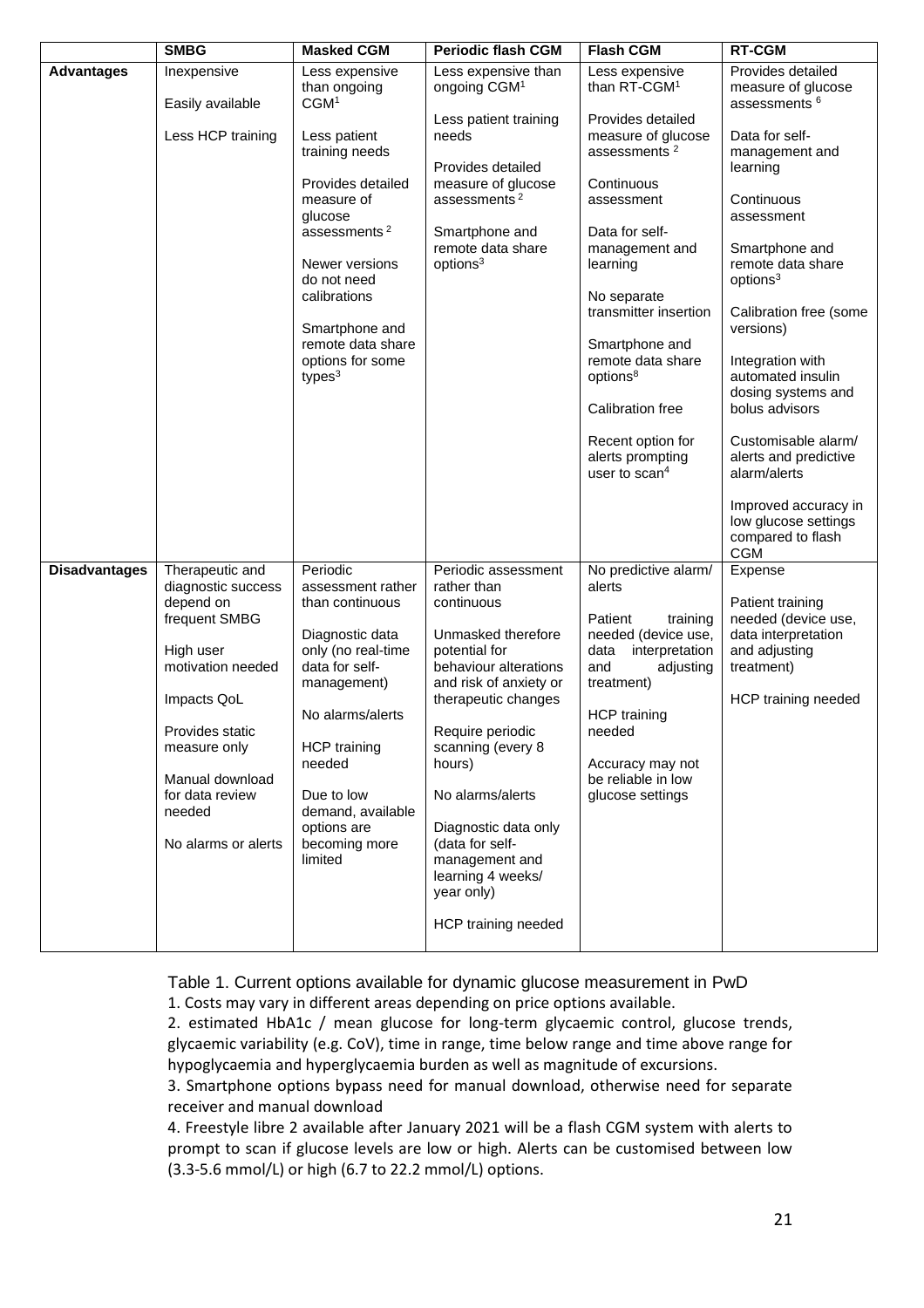#### <span id="page-21-0"></span>Frequent self-monitoring of capillary blood glucose (SMBG)

Frequent SMBG relies on multiple point measurements of capillary glucose. To ensure reasonable accuracy of the meter in this population, it should not be affected by haematocrit interference [25]. Advice regarding frequency of testing and target blood glucose levels should be individualised to the person and their diabetes therapy. For those on insulin, monitoring of blood glucose levels during and after HD should be emphasised.

Whilst perceived as cheap, widely available, and limited requirements for healthcare professional (HCP) and patient training compared to continuous measures, their utility in providing accurate assessments of long-term glucose control rely on high frequency of self-monitoring (up to 6-8 times per day). This requires a considerable level of engagement, increases treatment burden, cost and affects quality of life. SMBG provides a static measure of glucose with no assessment of trend or direction of change. Optimal utility from HCPs to modify treatment requires meter downloads to review glucose data and make therapeutic adjustments. Whilst there are no long-term prospective studies to assess impact of multiple point capillary glucose measurements on patient outcomes, studies assessing accuracy of long-term glycated proteins regularly employ this approach [17].

However, there are some limitations of using SMBG. Multiple point SMBG can fail to detect asymptomatic and nocturnal hypoglycaemia and may not provide complete glycaemic profiles during the daytime or HD sessions either [26]. In addition to this, several factors may impact on glucose measurement and accuracy of SMBG meters which include anaemia, interfering substances and medications, summarised in table below in Table 2 [27–30]. These meters use an electrochemical enzymatic method for assessment of glucose. Interfering substances may electrochemically react to produce false readings in certain situations (Table 2). We therefore recommend that glucose meters using GO or GDH-PQQ enzymatic methods for glucose assessment should not be used in PwD on HD. Given the continuous updates in glucose meters and the large number available, it was not feasible to provide a detailed list of recommended meters or enzymatic methods. However, a list of recommended meters has been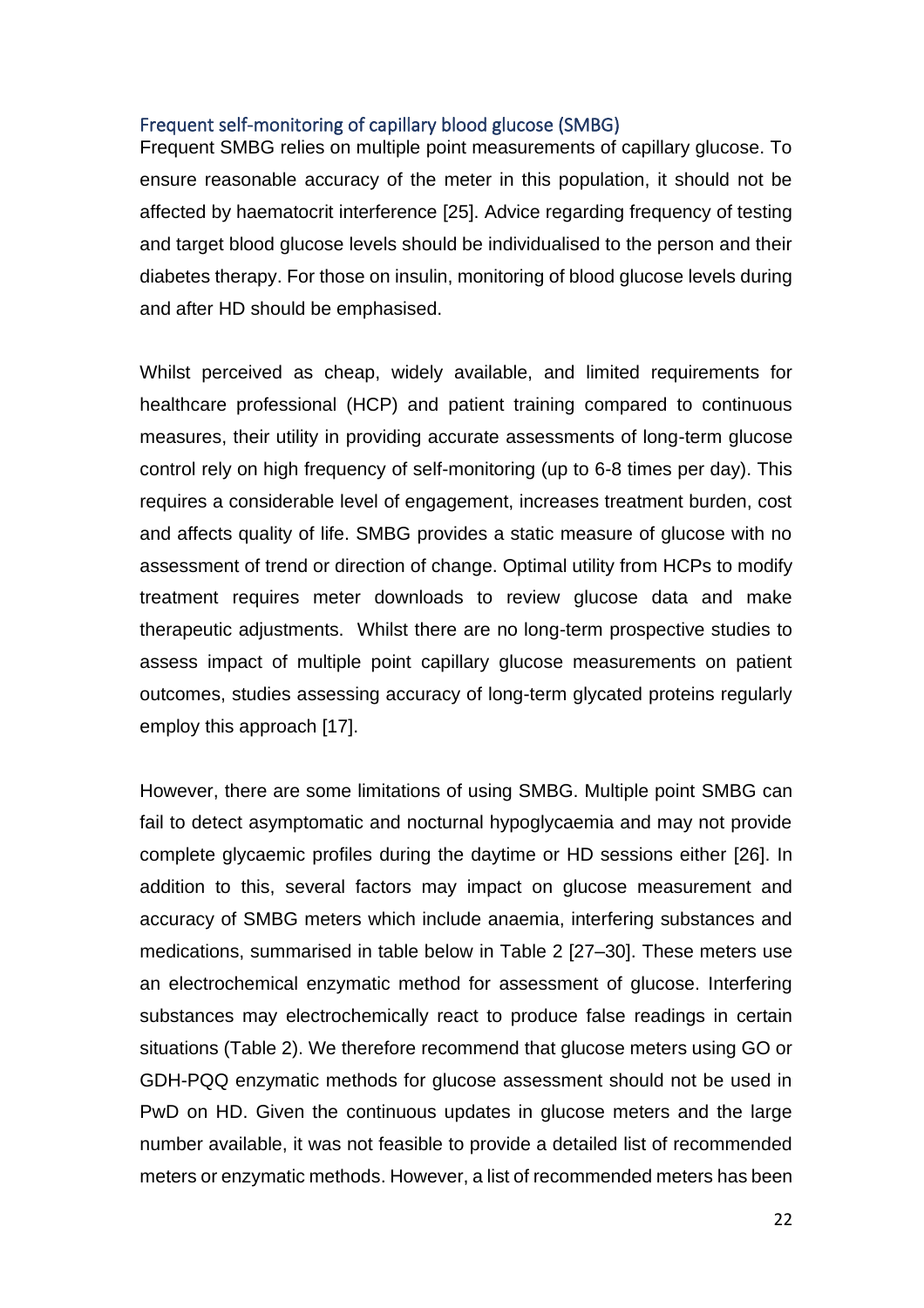developed for peritoneal dialysis which inclues details of enzymatic methods for common UK brands. This is available on [https://www.glucosesafety.com.](https://www.glucosesafety.com/)

| Known interference                                      |  |  |
|---------------------------------------------------------|--|--|
|                                                         |  |  |
| Low haematocrit (<35%)                                  |  |  |
| (meters may correct for this)                           |  |  |
| Hypoxia                                                 |  |  |
| High paracetamol levels                                 |  |  |
| High levels of bilirubin, uric acid, triglycerides      |  |  |
| No known interference with non-glucose sugars           |  |  |
| Glucose dehydrogenase (GDH) based:                      |  |  |
| Other sugars such as ico-dextrin in peritoneal dialysis |  |  |
|                                                         |  |  |
|                                                         |  |  |
| No known interference with non-glucose sugars           |  |  |
|                                                         |  |  |
| No known interference with non-glucose sugars           |  |  |
|                                                         |  |  |
|                                                         |  |  |

Table 2. Common interfering factors impacting on SMBG accuracy

## <span id="page-22-0"></span>Continuous glucose monitoring

CGM devices or glucose sensors are inserted subcutaneously on the upper arm or abdomen for 7-14 days and measure interstitial fluid glucose concentrations, usually via an electrode. There is a 5 to 10-minute delay in interstitial fluid glucose response to changes in blood glucose.

Flash and real-time CGM provide dynamic information on glucose (Table 1). This includes interstitial glucose concentrations, trend arrows showing the direction and rate of travel of glucose and visualisation of retrospective glucose graphs which can be used to make real-time adjustments to insulin dosing by the user. Patient education for optimal self-management to use this information is required. A recent update to Flash CGM allows a newer version to offer alerts at high or low glucose values prompting the user to scan the sensor. Unlike Flash CGM, real-time CGM offers customisable predictive alarms and alerts to low or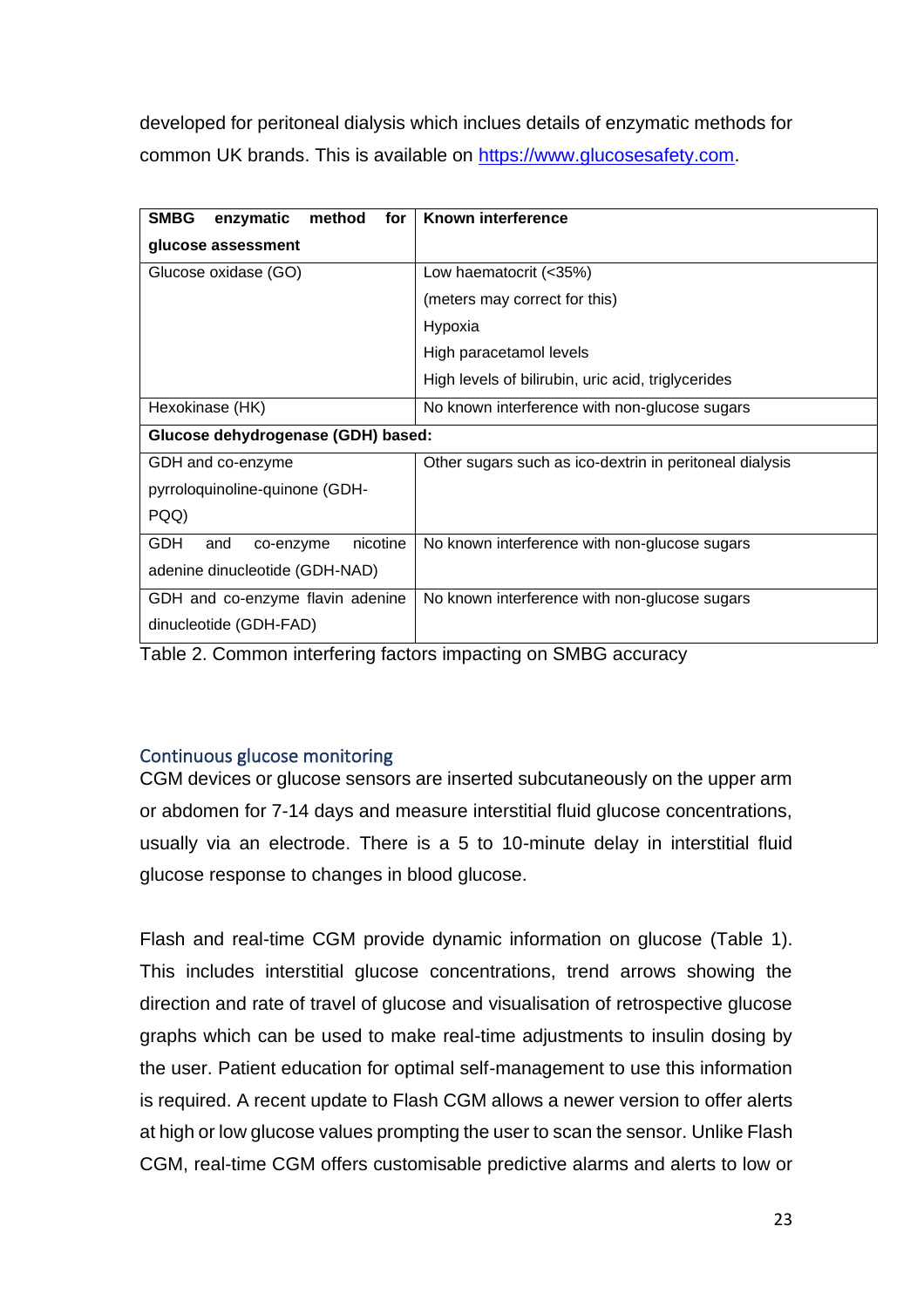high glucose, providing an additional safety benefit by warning the user that low glucose levels are about to be reached so action can be taken before hypoglycaemia ensues. Real-time CGM also sends glucose data directly to the receiver without the requirement for the user to scan the sensor.

All forms of CGM provide summary data of time in target glucose range , time in hypo- and hyperglycaemia, and measures of glucose variability, which can be used to assess overall glycaemic control, trends, variability, hypoglycaemia risk and long-term therapeutic guidance. These may require the CGM device to be manually downloaded by the patient or HCP. CGM options that integrate with smartphones can upload data automatically into a cloud-based system that can be shared with the HCP as well as other carers or friends and family with potential to send alerts to others. They also provide easier retrospective review of data and potential of learning from this.

Time in range (TIR) has been negatively correlated with progression of microvascular complications, HbA1c and number of hypoglycaemic episodes [31]. International consensus guidelines on CGM targets recommend >50% TIR (3.9-10 mmol/L) with <1% time in hypoglycaemia (<3.9 mmol/L) and <10% of time in significant hyperglycaemia (>13.9 mmol/L) in high risk populations with diabetes [31]. In people at high risk of hypoglycaemia and its consequences, such as PwD on insulin and/or insulin secretagogues, such as sulphonylurea, and on maintenance HD, consider a higher target glucose range of 5.6-12 mmol/L. Glycaemic variability, measured by the coefficient of variation ( $CV =$ Standard Deviation / Mean \* 100) target should be <36%.

### a. *Masked (or blinded) CGM*

These devices are worn intermittently, but the receiver will not display any glucose concentration or trend arrow (Table 1). Data downloaded at the end of the sensor period can be reviewed retrospectively for diagnostic purposes and to support diabetes therapy adjustments and self-management.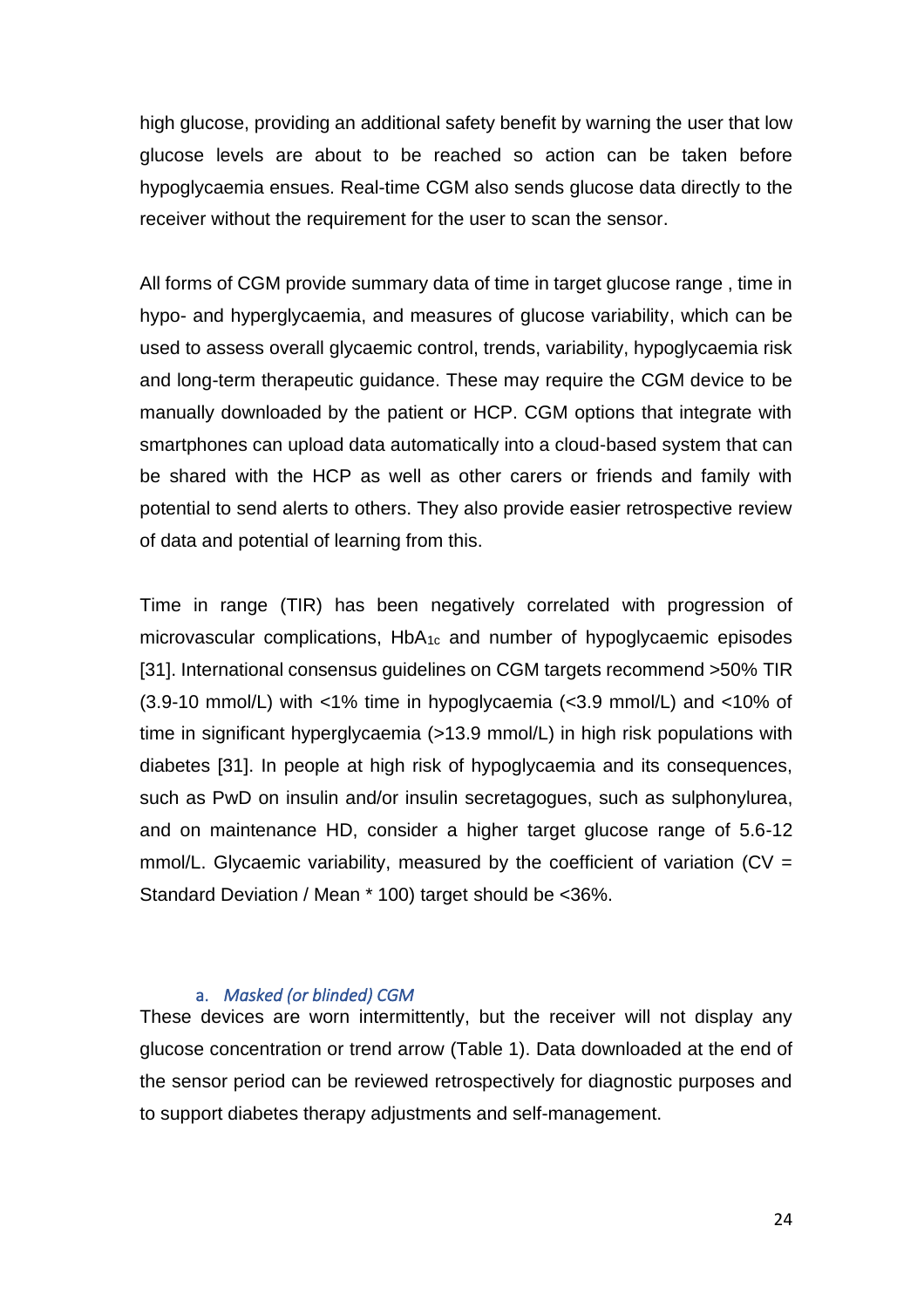They are cheaper than options discussed later as can be used periodically and have reduced patient educational requirements. They can provide assessments of glucose control, trends, variability, TIR and hypoglycaemia burden. However, they do not provide the user with any real-time data to make treatment decisions. Hence, there will be an ongoing requirement for self-monitoring of CBG for day to day treatment decisions.

An observational study indicated higher frequency of hypoglycaemia on dialysis days and potential for masked CGM or more detailed glucose assessments to refine therapy in PwD on HD [5]. A further short masked CGM study demonstrated more frequent diabetes treatment changes and optimisations with masked CGM compared with SMBG alone and improvements in glycaemic control and hypoglycaemia in PwD on HD when combined with frequent review and therapy adjustment [32].

#### b. *Flash glucose monitoring (Freestyle Libre)*

In April 2019, the Flash glucose monitoring system (Freestyle Libre® )was approved by NHS England for people with any form of diabetes on HD and on insulin treatment. It is also approved for several other criteria for people with diabetes [\(https://www.england.nhs.uk/publication/flash-glucose-monitoring](https://www.england.nhs.uk/publication/flash-glucose-monitoring-national-arrangements-for-funding-of-relevant-diabetes-patients/)[national-arrangements-for-funding-of-relevant-diabetes-patients/\)](https://www.england.nhs.uk/publication/flash-glucose-monitoring-national-arrangements-for-funding-of-relevant-diabetes-patients/).

It is worn for 14 days on the upper arm, the user must scan the sensor intermittently and the receiver (which can be a mobile phone app or separate reader) will display current interstitial glucose concentration, trend arrows and retrospective glucose graph (Table 1.) The sensor must be scanned at minimum every 8 hours to ensure continuous glucose data is recorded. It is expected that users wear the device continuously and scan 8-10 times per day for optimal benefits. Freestyle libre 2®, which is available in the UK from January 2021, will be a form of flash monitoring which will provide alerts to prompt users to scan if glucose levels are high or low. Initial training is needed for patient selfmanagement to use the device, interpret the data and make therapy changes accordingly.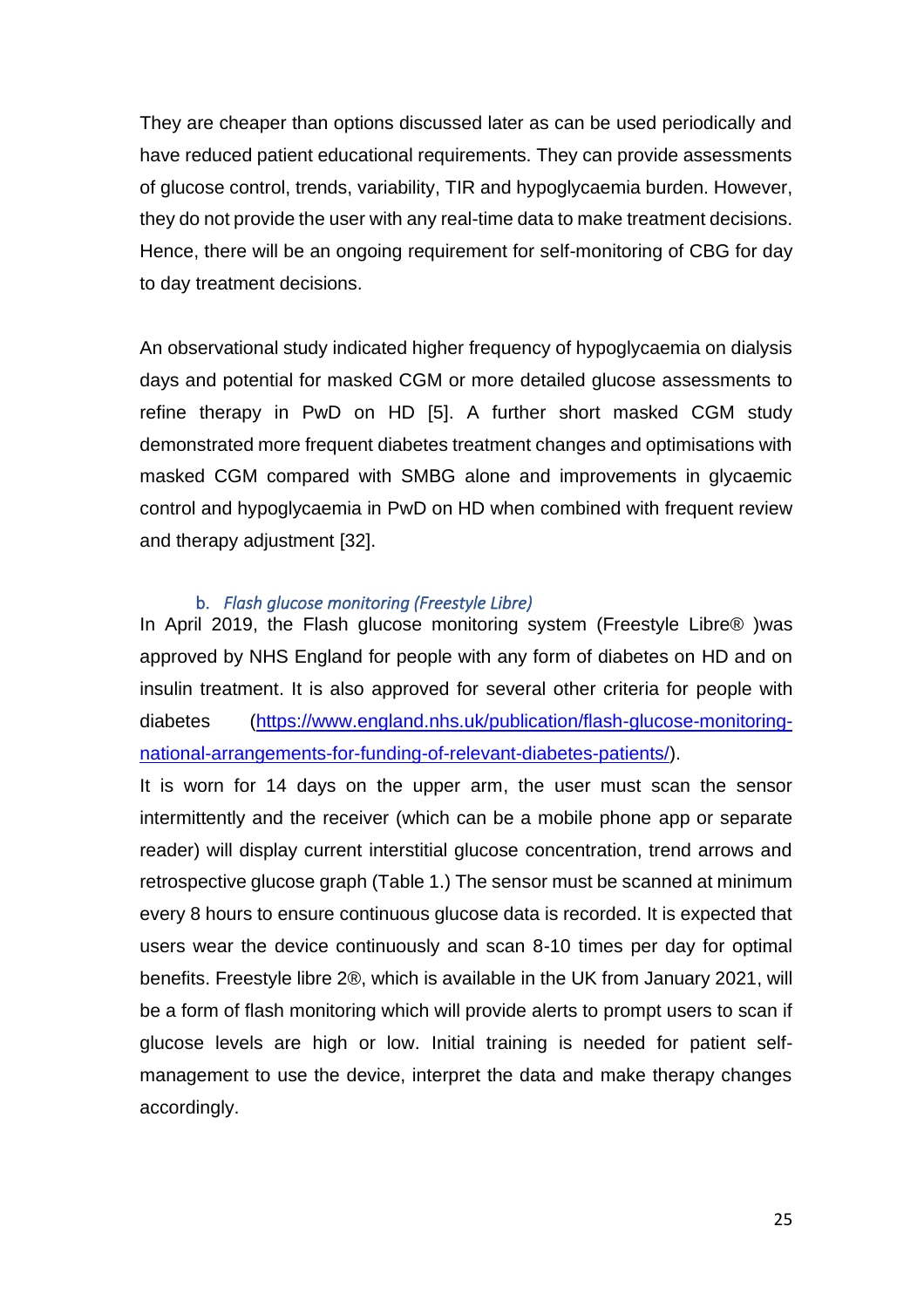Observational evidence from people with type 1 diabetes demonstrates improvements in glycaemic control that are dependent on using the device continuously and scanning frequently [33].

There is no current evidence that use of Flash glucose monitoring improves glucose control or reduces hypoglycaemia in PwD on HD. However, these systems are very easy to use and although they have a requirement for periodic scanning, they do not have requirements for calibrations or inserting a separate transmitter with a lower running cost compared to other sensor options. Flash glucose systems may be used periodically to provide glucose assessments discussed in the masked CGM section, however as they are not masked, they will be prone to differences in patient behaviour that may alter the glucose data.

#### c. *Real-time CGM (RT-CGM)*

These CGM systems are worn for 7-10 days on the upper arm or abdomen and the receiver (which can be a mobile phone app or separate device) will display real-time interstitial glucose concentration, trend arrows showing the direction and rate of travel of glucose and retrospective glucose graph (Table 1). Alarms can be programmed to alert the user in the event of impending or actual hypoor hyperglycaemia and these systems are therefore of particular use in people with diabetes who do not get symptoms of hypoglycaemia or who have had previous episodes of severe hypoglycaemia requiring 3<sup>rd</sup> party assistance. It is expected that users wear the device continuously. These systems also have the additional benefit of linking with automated insulin dosing systems and in future may also link with smartphone-based bolus insulin advisors that can link with smart pens. Like flash glucose monitoring, there is a requirement for initial patient training to use the device, interpret the data, respond to alarms and alerts and make therapy changes accordingly.

Studies in people with type 1 diabetes have shown that the use of CGM is associated with reduction in HbA1c, reduced duration of hypoglycaemia and increased time spent in target glucose range whilst reducing fear of hypoglycaemia, diabetes-related distress and improving quality of life compared with SMBG [34]. These benefits are dependent on adherence. Evidence and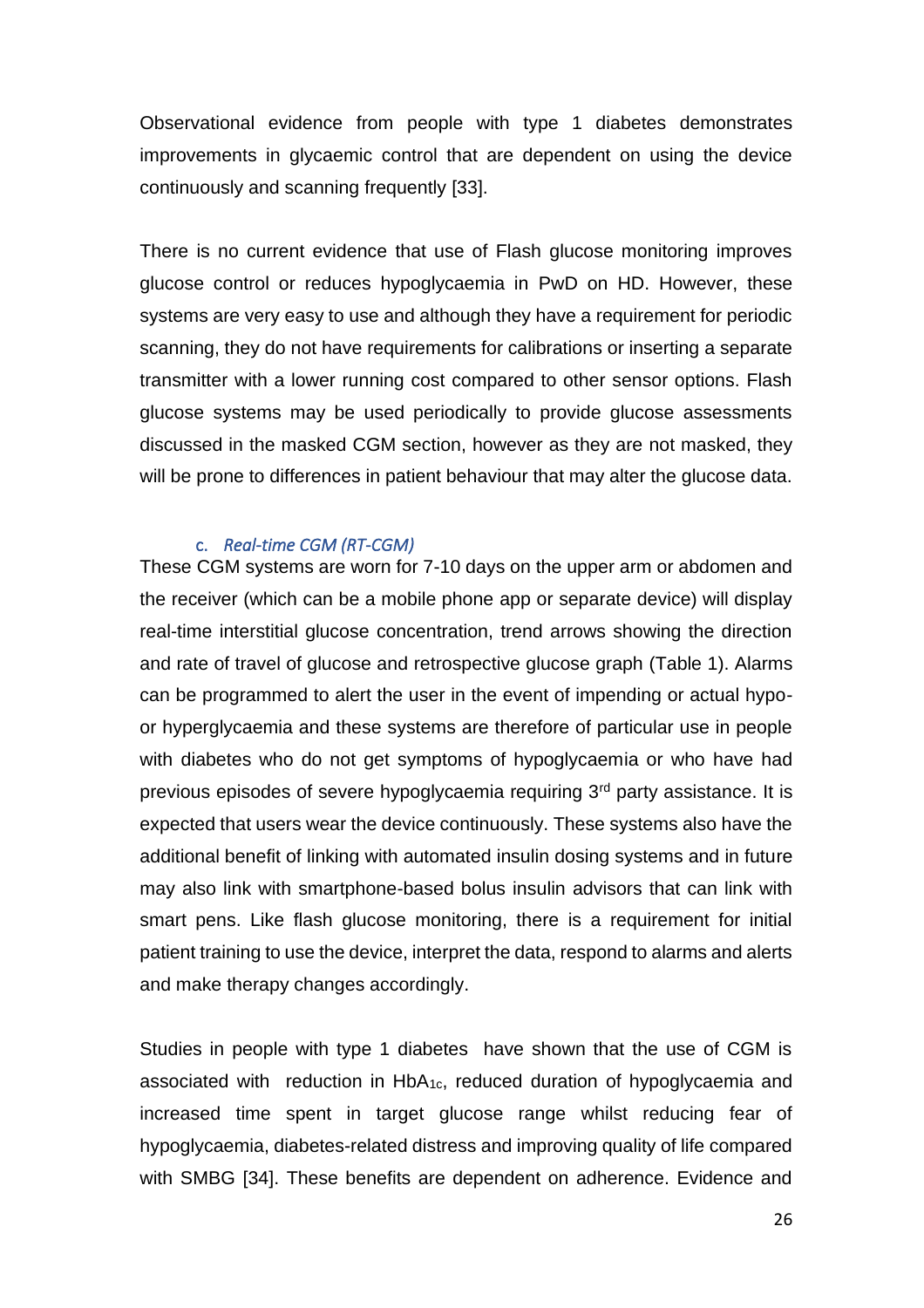recommendations in type 2 diabetes provide a rationale for diagnostic, therapeutic use and psychological considerations [35].

There is no current evidence that use of real-time CGM improves glucose control or reduces hypoglycaemia in people on HD. There are higher costs compared with other approaches. At present there is no data demonstrating their benefit in PwD on HD.

*Accuracy* There is limited data available on the accuracy of CGM systems in people on HD. Device manufacturer's provide accuracy metrics, but independent accuracy studies in the setting of HD are needed. A recent study reported variations in accuracy of commonly used CGM options, suggesting good correlation between a CGM system and laboratory glucose but additional studies of other CGM systems are ongoing [19]. At present no CGM system has been licenced for use in PwD on HD. Similarly, accuracy of SMBG varies depending on glucose meter options and this has not been studied in HD settings [36]. Interference and potential effects of substances on CGM derived readings have been detailed elsewhere [27]. Therefore, whilst useful in providing continuous measure of glucose assessment, multi-disciplinary team (MDT) diabetes healthcare professionals must interpret the performance of the CGM system used in individual PwD on HD carefully.

### Recommendations**:**

.

- 5. All PwD on HD on insulin and/or insulin secretagogues, such as sulphonylureas, must have access to a SMBG meter and should be offered options most practical for them.
- 6. Members of the renal-diabetes MDT with specialist skills to interpret diabetes data should be involved in adjusting diabetes therapy. They should review meter downloads and any point of care SMBG data from dialysis visits at every diabetes related visit to optimise treatment and assess variability and hypoglycaemia risks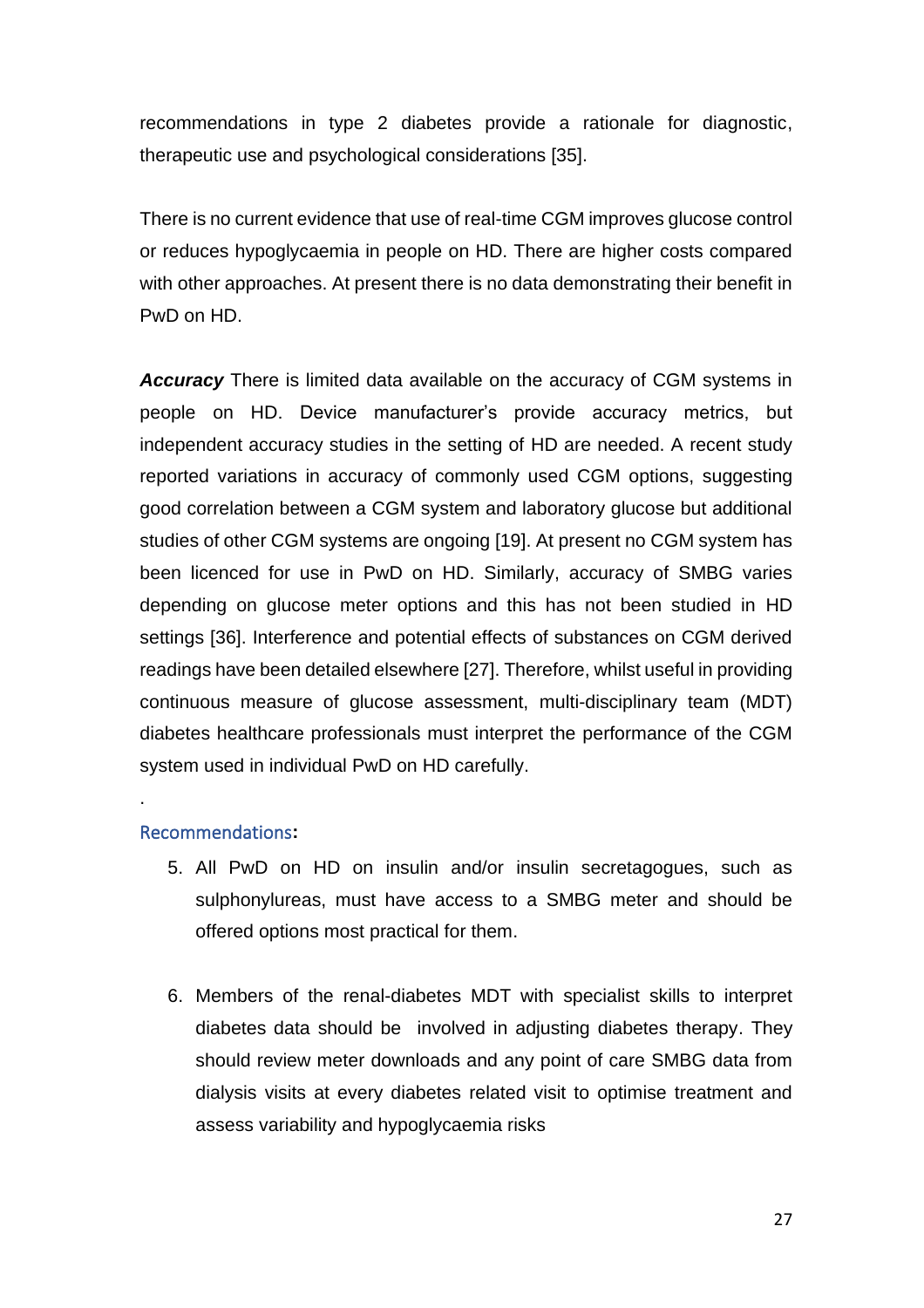- 7. Glucose meters using GO or GDH-PQQ enzymatic methods for glucose assessment should not be used in PwD on HD.
- 8. HCPs should consider periodic (1-2x per year) "diagnostic" CGM analysis for all people with diabetes on HD on insulin treatment and/or insulin secreatgogues, such as sulphonylureas, in order to guide future treatment planning unless they are on ongoing flash or real-time CGM systems.
- 9. All people meeting local criteria (e.g. NHS England criteria) for flash glucose monitoring should be offered this option and provided with training and support for its optimal use.
- 10.All PwD on HD using insulin who have recurrent hypoglycaemia or loss of hypoglycaemia awareness should be offered real-time CGM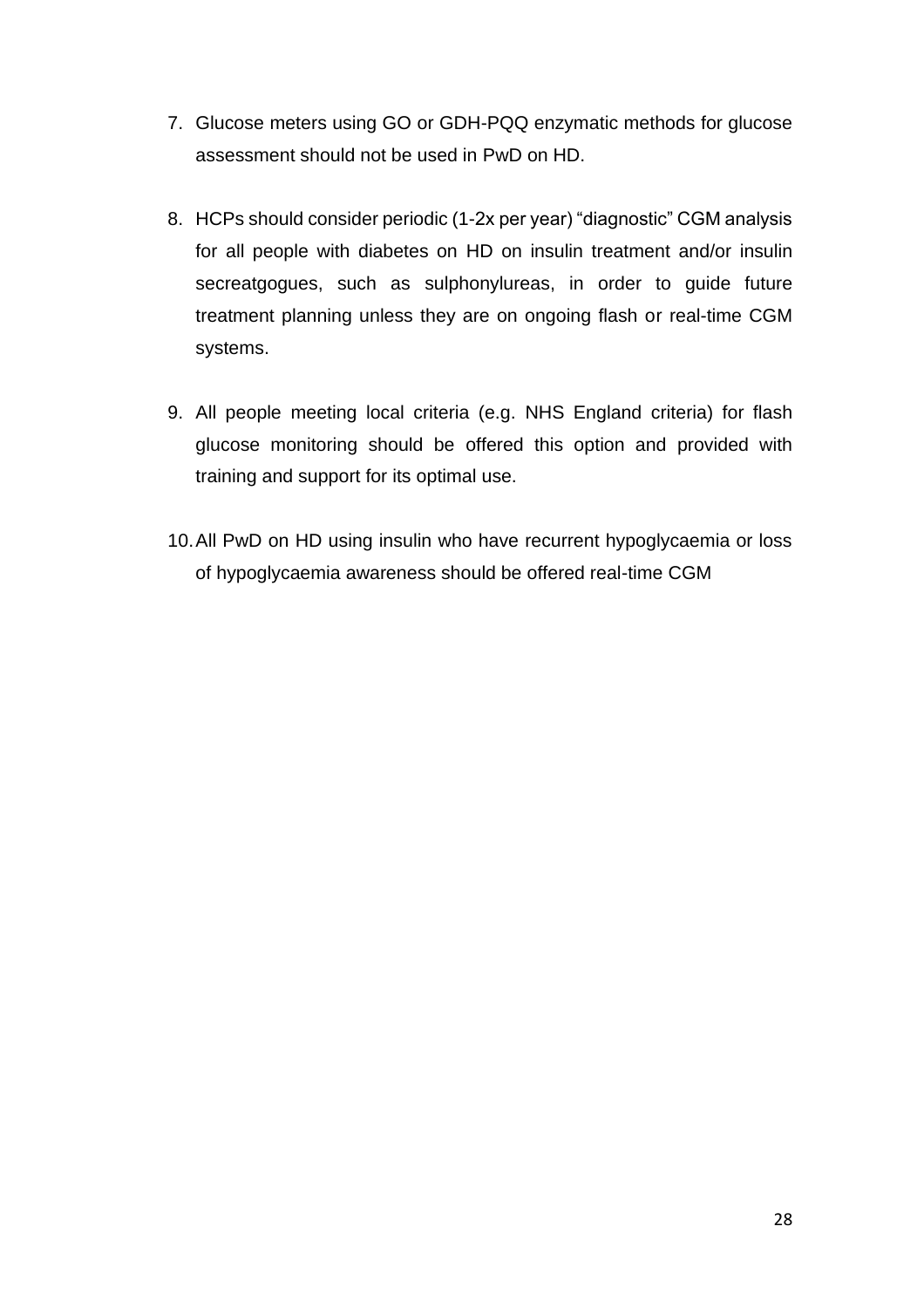# <span id="page-28-0"></span>**SECTION 6 - CURRENT REAL WORLD EXPERIENCE OF THE USE OF CGM IN PWD ON HD**

The potential for CGM technologies to improve diabetes care in the HD population has been recognised, however only few observational studies have been conducted. In these studies, CGM-derived glucose correlated well with SMBG and laboratory glucose measurements in HD patients [13,37]. However, CGM-derived glucose correlated poorly with HbA1c, and did not correlate at all with fructosamine in HD patients [13]. A study comparing FGM to simultaneous masked CGM and SMBG showed that although masked CGM appeared to be more accurate than FGM, FGM was clinically acceptable for use in HD [38]. CGM derived glucose measures have also been used as the reference standard to compare alternative markers to serum  $HbA_{1c}$ , despite the lack of their clinical applicability [19].

CGM studies demonstrate that PwD on HD experience high levels of glycaemic variability (GV) and hypoglycaemia [5,39–43]. High GV is associated with increased mortality in PwD receiving HD, and CGM can be utilised to study the impact different diabetes treatments have on GV [44–48]. We describe the recent experience of two relatively large UK studies (LINDA-CKD and DRIVE-HD) using CGM in people with diabetes and renal failure.

### <span id="page-28-1"></span>LINDA-CKD Study

The **Lin**agliptin in Type 2 **D**iabetes **a**nd **C**hronic **K**idney **D**isease (LINDA-CKD) study is an observational cross-sectional study using CGM to assess hypoglycaemia incidence and glycaemic variability (GV) in people with type 2 diabetes and varying degrees of CKD, from moderate to end-stage. It recruited 100 participants with type 2 diabetes; 50 with chronic kidney disease (CKD) stage 3 to 5 (pre-dialysis), and 50 on HD across Northwest London diabetes and renal outpatient clinics and satellite dialysis units.

The study was designed to compare the frequency of hypoglycaemia and GV in PwD with CKD or on HD whose glycaemic treatment regimen included Linagliptin, to PwD with CKD or on HD whose treatment regimen that did not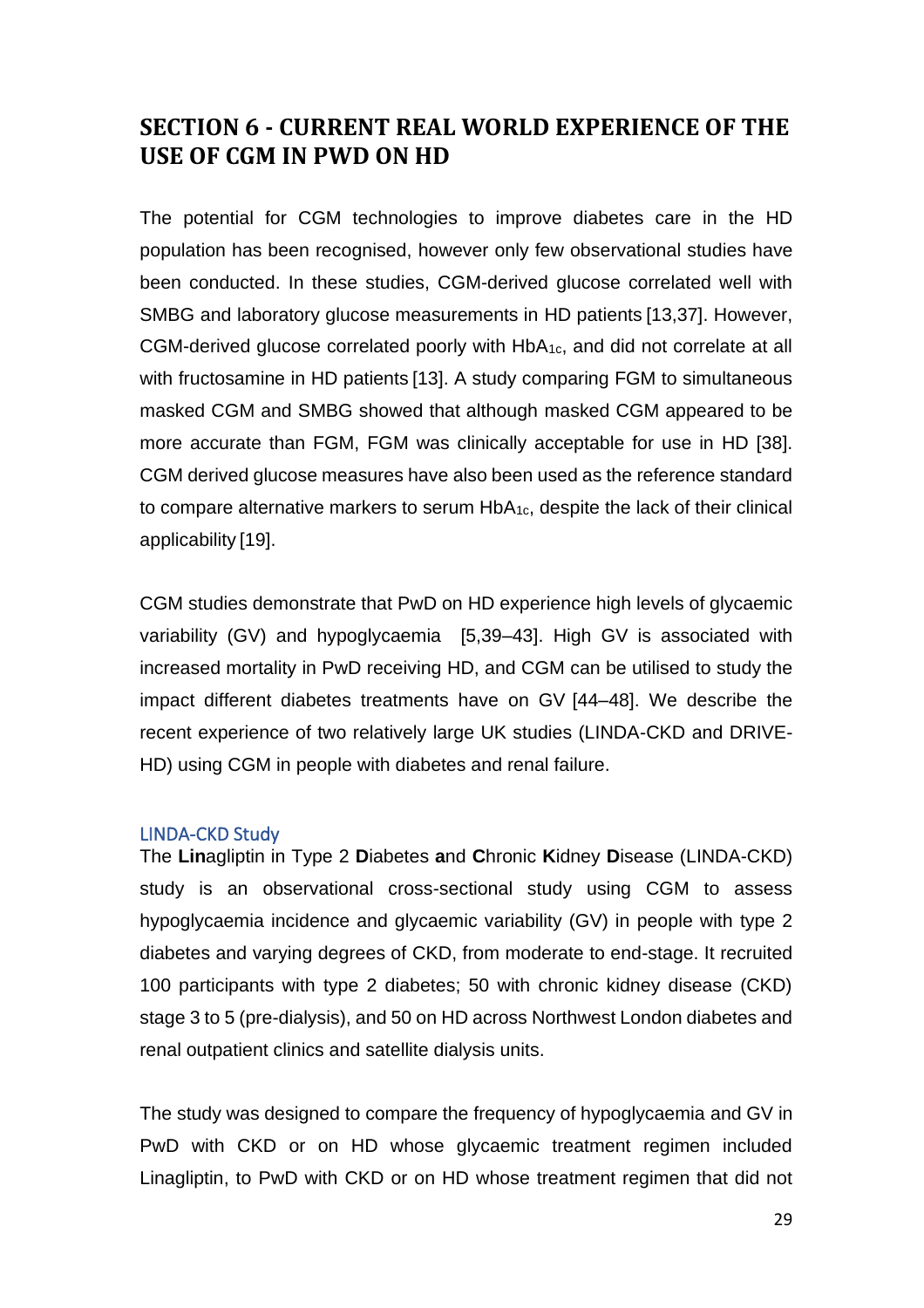include a DPP- 4 inhibitor. It also provided significant information on the utility of CGM in HD patients. Each study participant had a masked or blinded CGM (Medtronic iPro2) attached for 7 days. Study participants were predominantly male (82%), with an average age of 63.5 years (SD 9.1) and an average weight of 83.7 kg (SD 18.5). Mean duration of diabetes was 24.1 years (SD 8.9). Although there was a mix of ethnicities represented in the study, there was a predominance of Asian ethnicity (64%), which reflected the catchment area. The prevalence of macrovascular and microvascular diabetic complications was high (ischaemic heart disease 76%, heart failure 20%, previous stroke or TIA 32%, retinopathy 68%, neuropathy 34%).

The LINDA-CKD study found that CKD participants had significantly more hypoglycaemic episodes over 7 days (each episode defined as when CGM glucose fell below 3.9 mmol/L for more than 15 minutes) than HD participants  $(3.3 \text{ vs. } 1.5, p = 0.025)$ , although there was no significant difference in time below range ( $\leq$ 3.9 mmol/L, 2.1% vs. 1.1%,  $p = 0.098$ ). However, this was in the setting of HD patients having significantly higher mean CGM glucose (10.8 vs. 9.0 mmol/L,  $p < 0.001$ ) and significantly less time in range (3.9 to 10.0 mmol/L; 47.0% vs. 65.5%, p < 0.001) compared to CKD patients.

Although baseline serum HbA<sub>1c</sub> in CKD and HD participants were similar (58 vs. 59 mmol/mol respectively), estimated CGM HbA1c was significantly different between the two groups, with HD patients having a higher estimated CGM HbA1c compared to CKD patients (69 vs. 56 mmol/mol, p <0.001). Estimated CGM HbA<sub>1c</sub> (rather than serum HbA<sub>1c</sub>) better reflected the fact that HD participants were spending significantly more time above range compared to CKD participants (>10.0 mmol/L; 51.8% vs. 32.3%, p <0.001; >13.9 mmol/L 22.0% vs.  $9.4\%$ ,  $p = 0.001$ ). This demonstrates that in clinical practice (which relies on the use of serum HbA1c), true glycaemic control is underestimated, leaving PwD on HD exposed to more hyperglycaemia.

There was no difference in measures of CGM glycaemic variability (GV) outcomes between CKD and maintenance HD participants, apart from mean of daily differences (MODD). HD participants had a higher MODD compared to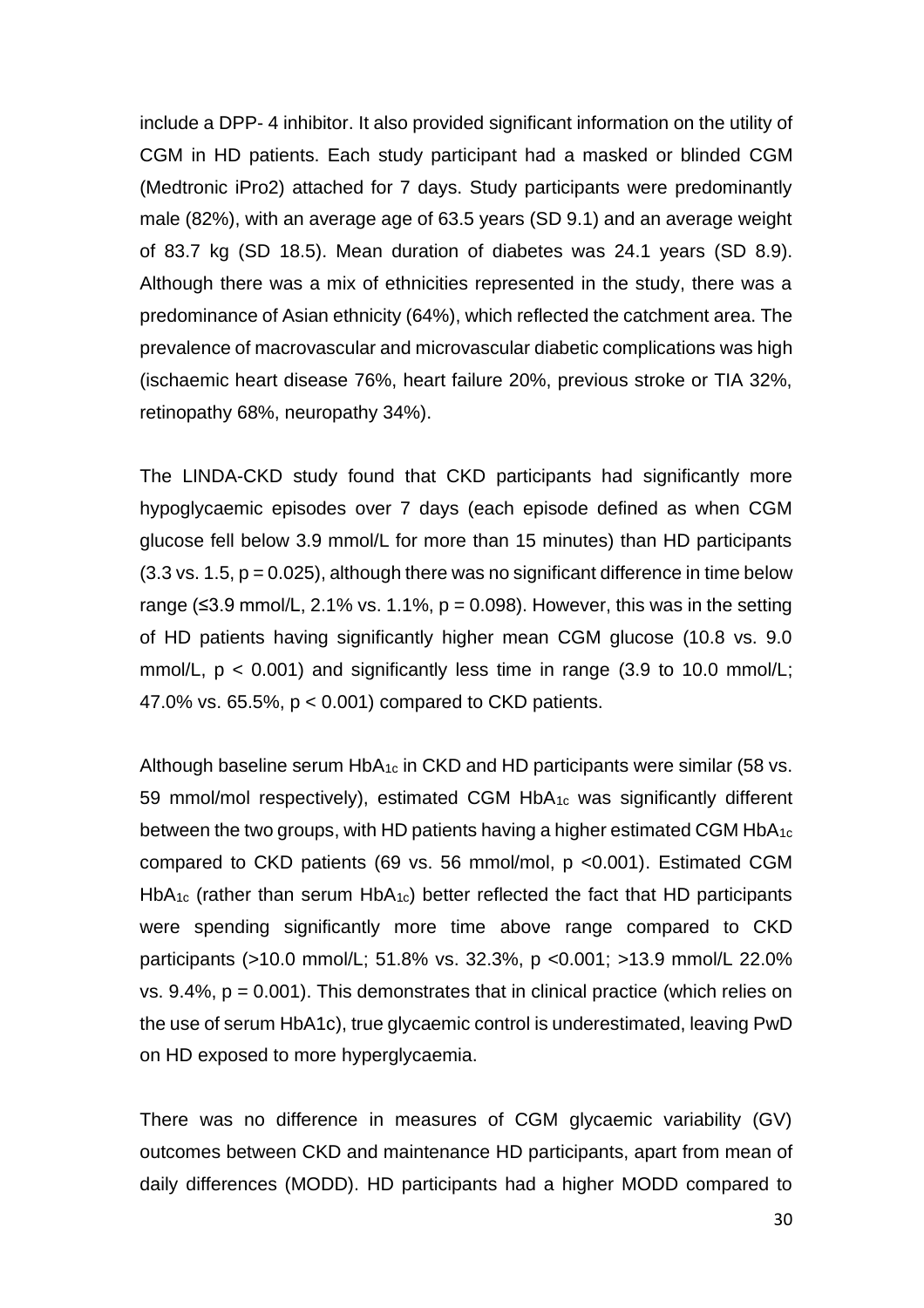CKD participants (3.2 vs. 2.4,  $p = 0.002$ ), which meant they had a higher GV and therefore had greater fluctuations in glucose, on dialysis days compared to nondialysis days. This result was in keeping with other observational CGM studies and previous reports in the literature [13, 26, 27, 32, 38-42].

In summary, the LINDA-CKD study strengthens the view that serum  $HDA_{1c}$  is poor in assessing glycaemic variability, hypo- and hyperglycaemia in PwD on HD. The LINDA-CKD study corroborates the findings of smaller scale studies that CGM should be preferentially used as a dynamic measure of glycaemic assessment for these individuals [13,19,37,38].

### <span id="page-30-0"></span>DRIVE-HD Study

DRIVE-HD (**D**iabetes and **R**eal-world Investigations of Glucose **I**nstability **V**ariability and **E**xposure in Haemodialysis) is an observational study aimed to review the dysglycaemia of people with insulin managed diabetes on HD within Wessex Kidney Centre. 69 participants completed a minimum of 7 days blinded continuous glucose monitoring (CGM) using the FreeStyle Libre pro®. The participant population was 61% male with an average age of 64 years (range 33 to 83). The majority (80%) had type 2 diabetes. The average length of diabetes was 23 years (range 3 to 50) with an average time on dialysis of 30.9 months (2 to 127).

With the use of CGM 85,731 glucose data points were obtained, 43 missed capture data points were identified (0.05%). Cleansed time matched blood and interstitial glucose mapped on the Clark Error Grid had 97.9% lie within zones A and B, indicating data reliability. Further assessments highlighted that dialysis did not impact reliability..

Ambulatory Glucose Profile (AGP) is an internationally recommended method for interpreting continuous glucose data sets [31]. It collates and presents several days of glycaemic data in a clinically meaningful visual display. The trace includes the median glucose with its  $25-75<sup>th</sup>$  percentile, otherwise known as the Interquartile range (IQR), and the  $10<sup>th</sup>$ -90<sup>th</sup> percentile. The IQR correlated with the CGM mean (p <0.001) and percentage coefficient of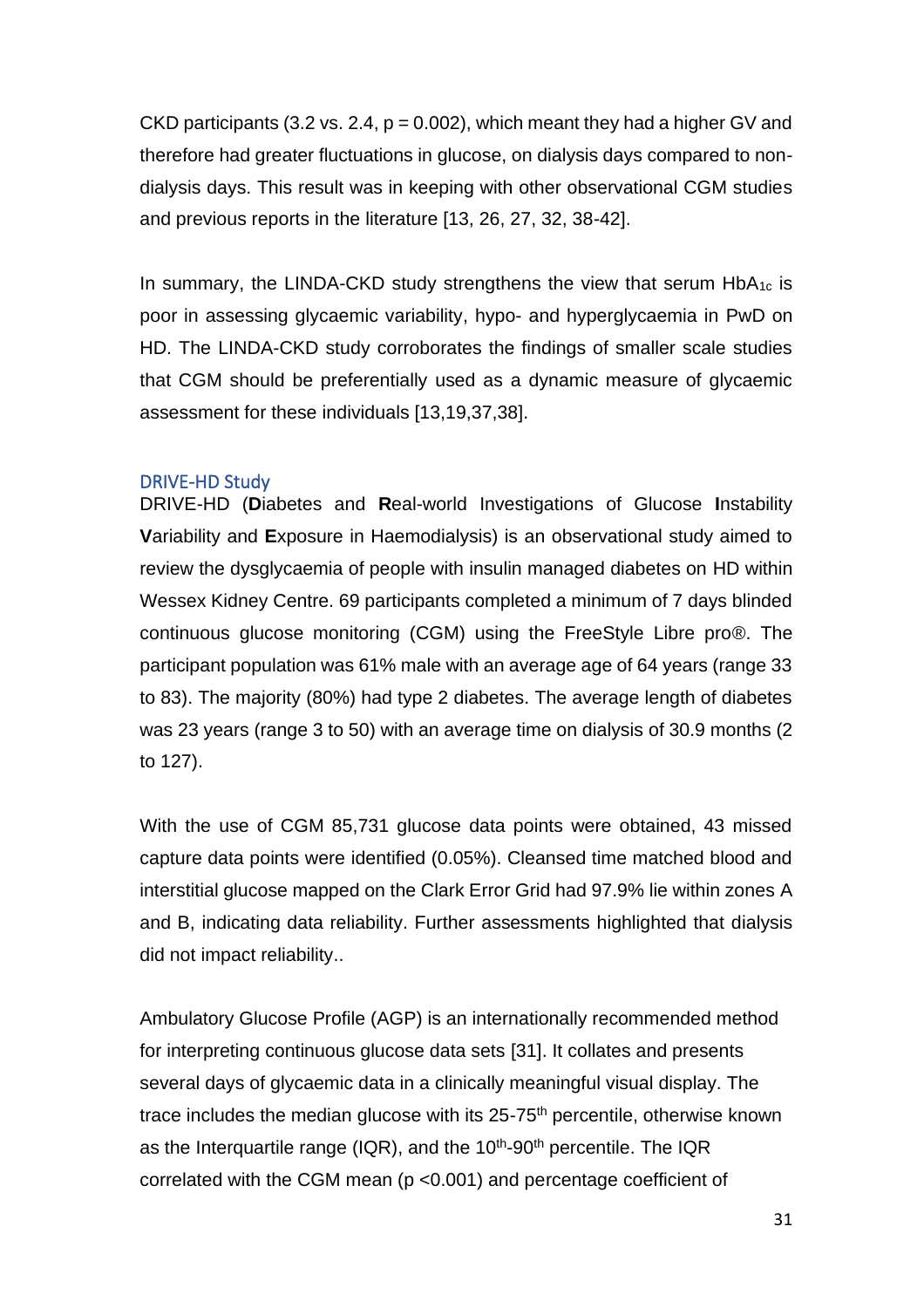variation (%CV) ( $p = 0.006$ ). There was a negative correlation between age and IQR (-0.36,  $p = 0.03$ ), suggesting that glycaemic variability decreased with increasing patient age.

Renal factors, such as cause of renal failure, dialysis day or time, and length of dialysis did not appear to impact on IQR. However, diabetes factors did; those with type 2 diabetes ( $n = 55$ ) had significantly lower IQR compared to those with type 1 diabetes ( $n = 11$ ) (median IQR 4.3 mmol/L compared to 5.4 mmol/L respectively,  $p = 0.04$ ). A positive correlation (0.29;  $p = 0.02$ ) suggested greater duration of diabetes was associated with higher IQR values.

The difference in GV between groups with differing insulin regimens (basal bolus, long acting and pre-mixed) was statistically significant; with the highest IQR values in the basal bolus group (median IQR 4.9 mmol/L), the lowest in the long acting group (median IQR 3.6 mmol/L), and median IQR of 4.6 mmol/L in the pre-mixed group ( $p = 0.008$ ). People on oral medication in addition to insulin had lower IQR values (median IQR 3.9 mmol/L), when contrasted with people not on additional oral medication (median IQR 4.6 mmol/L,  $p = 0.04$ ).

Haemodialysis, as a prescribed therapy, impacts GV and individual experiences. During dialysis against a fixed glucose concentration, GV was found to be reduced compared to the same period on non-dialysis days (median IQR during dialysis was 2.3 mmol/L compared to the equivalent time on non-dialysis days 4.1 mmol/L; p <0.01). On a dialysis day the pre-dialysis period had lower median IQR than the post-dialysis period (6 hours pre median IQR 3.4 mmol/L compared to 6 hours post median IQR 4.2mmol/L,  $p = 0.005$ ). Greater variability was observed during the day ~6 am to 11 pm (median IQR 4.3mmol/L) compared to the night  $~11$  pm to 6 am (median IQR 4.0 mmol/L); this was statistically significant ( $p = 0.03$ ). This phenomenon was predominantly a feature of the nondialysis period (non-dialysis day daytime median IQR 4.2 mmol/L compared to non-dialysis day night-time median IQR 3.5 mmol/L; p=0.009).

The participants were categorised into 4 groups based on time spent in specific CGM glucose ranges. 1) Low risk, or no clinical concern (>50% time spent 3.9-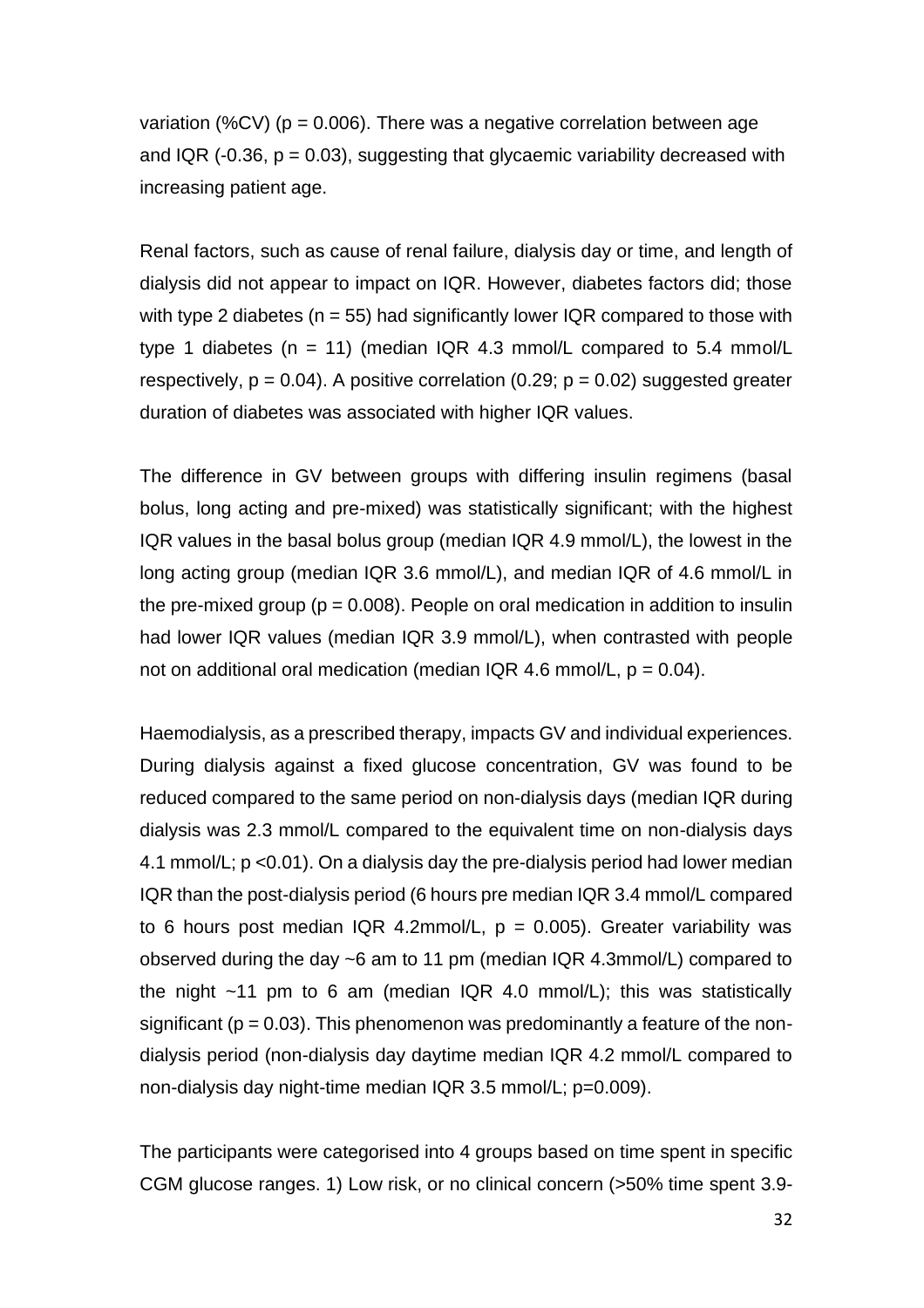10 mmol/L and <10% time <3.9 mmol/L), 2) Hypoglycaemic risk (>50% time spent 3.9-10 and >10% time <3.9), 3) Hyperglycaemic risk (<50% time spent 3.9-10 and <10% time <3.9 mmol/L) and 4) High variability risk (<50% time spent 3.9-10 and >10% time <3.9). Despite using a less stringent criterion for time below range (<10% time <3.9 mmol/L as opposed to <1% used in the international consensus for time in range in high-risk PwD), 70% of participants fell outside the category of low risk. In this study population the majority of those at risk of hypoglycaemia (group 2) received morning dialysis.

In summary, the DRIVE-HD studies a real-world population of people requiring both HD and insulin. This data suggests CGM data is reliable. Only 30% PwD on HD in this study are not at risk of hypo- or hyperglycaemia, or both. Patient and therapy factors have been identified that correlate with an increased incidence of GV.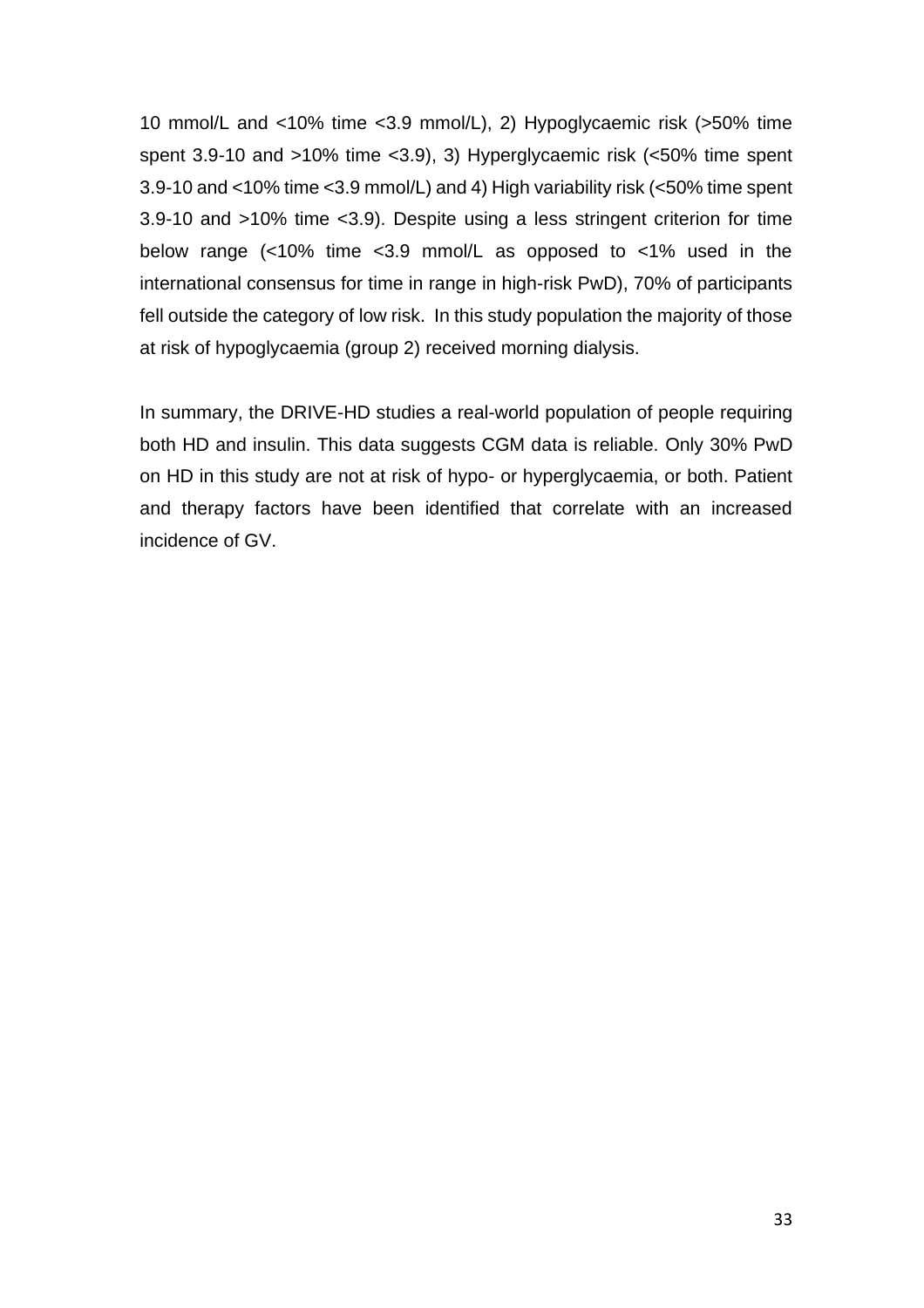# <span id="page-33-0"></span>**SECTION 7 – GLYCAEMIC TARGETS AND DESIGNING AND MONITORING STRATEGIES BASED ON RISK IN PEOPLE WITH DIABETES ON HAEMODIALYSIS**

The evidence presented in this review highlights the risks of adverse outcomes for individuals on haemodialysis associated with hyperglycaemia, hypoglycaemia and glucose variability [49–60]. As discussed previously, there are difficulties in using standard glucose measures such as HbA1c to define glycaemic risks. Direct but representative glucose measures (structured SMBG or CGM) are thus ideal, although can represent challenge in day to day practice. To minimise these challenges, we need first to define optimal glucose control in this population group (consensus) and then to define monitoring structures which allow its assessment

## Hierarchy of glycaemic goals in diabetes and HD

In keeping with international consensus guidelines, the principle of "TIR" is the most useful definition of targets for this group [31]. The target range however needs to take into account the impact of renal disease (higher hypoglycemiaassociated risks) and HD (dialysis most commonly against a 10-11mmol/L standard) on glucose control and risks and therefore be both safe and realistic. There is a natural hierarchy of goals defined as follows:

- 1) avoidance of ALL severe hypoglycaemia (requiring 3<sup>rd</sup> party assistance)
- 2) avoidance of significant hypoglycaemia (significant  $=$   $\leq$ 3mmol/L)
- 3) minimisation of time spent with glucose > 13.9mmol/L (<25% or 6h per day)
- 4) minimisation of time spent with glucose < 5mmol/L (<4% or 1h per day)
- 5) minimisation of excessive glycaemic variability (CV>36% or SD>3.5mmol/L)

It is therefore proposed that a target range for PwD on haemodialysis of 5.6 – 12mmol/L (100 – 220mg/dL) and a goal of achieving >70% of time in this range.

Risk Assessment & Monitoring Strategy design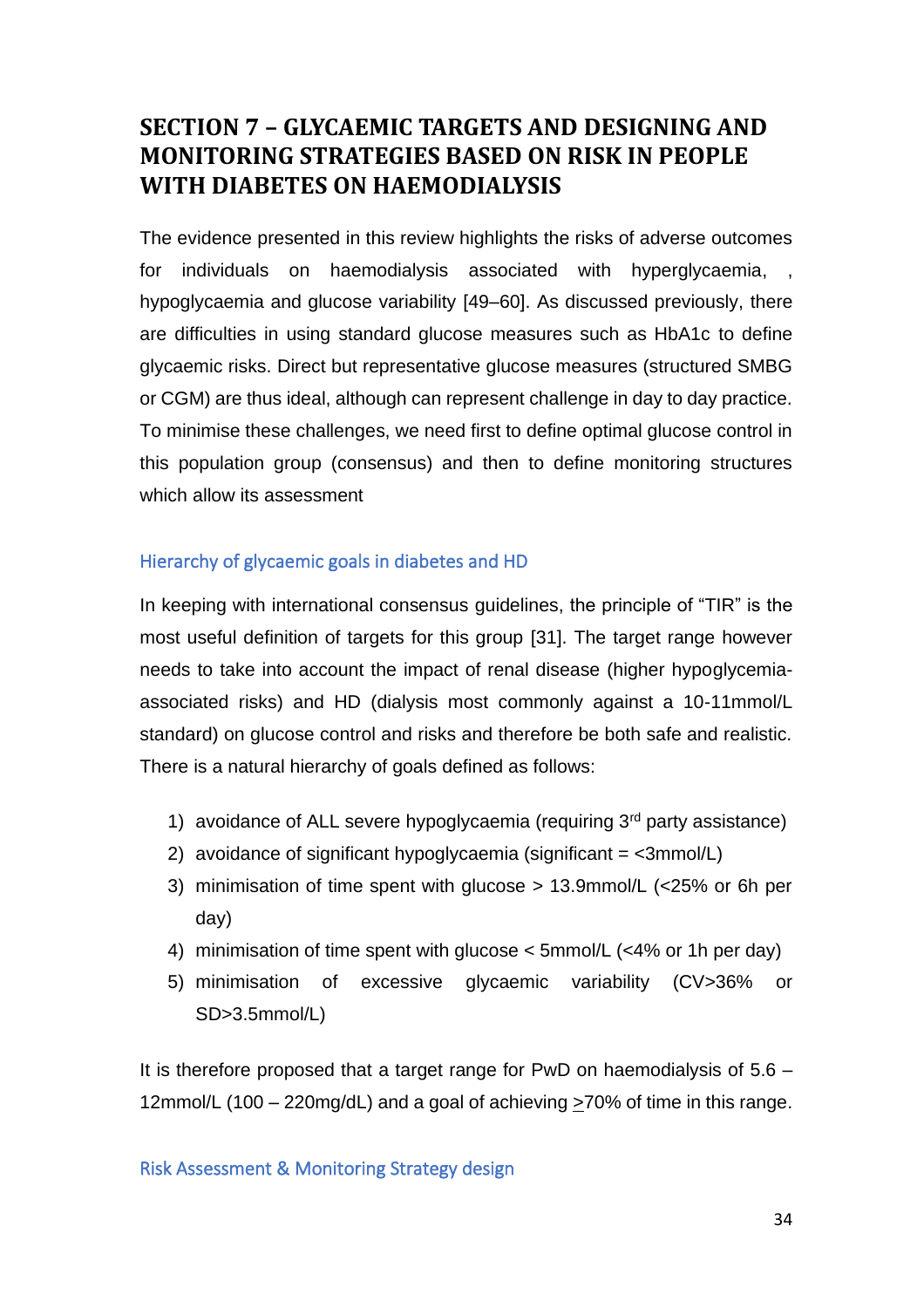With the challenges described in relation toboth measurement and interpretation using HbA1C and the importance of good glucose control PwD on HD need regular assessment of their glucose control based on a direct glucose measurement.

The options for this direct measurement effectively lie between using SMBG or using one of the CGM technologies which are rapidly expanding in clinical care for diabetes. There are a number of reasons over the last 20 to 30 years why SMBG has not become widespread amongst this population. These include perceived risk from regular finger stick punctures in a population who are at risk from vascular and infective complications, and the overall physical and psychological burden of disease on individuals undergoing haemodialysis which often makes finger stick monitoring excessively challenging. Logically therefore we need to look to the CGM technologies to undertake assessment to improve glycaemia related adverse outcomes in the dialysis population.

#### Risk assessment scores using CGM

One approach (this panel's preferred consensus view) to this issue is to assume that all individuals with dysglycaemia who are undergoing haemodialysis should be offered episodic diagnostic (ideally masked) continuous glucose monitoring on a 6-monthly basis where practical. This CGM modality places the least burden on the individual concerned and therefore produces the highest likelihood of producing actionable data. The results from this diagnostic profile can then be used to categorise the individual's longer-term requirements for monitoring based upon their glucose experience, there treatment modality and their comorbidities. The outline presented below in Table 3 represents a proposed scoring system that could be used based on such 6-monthly diagnostic masked CGM profiles to define these ongoing needs. For practical reasons units may prefer to offer masked CGM risk assessment mainly to PwD on insulin secretagogues, such as sulphonylurea, and insulins.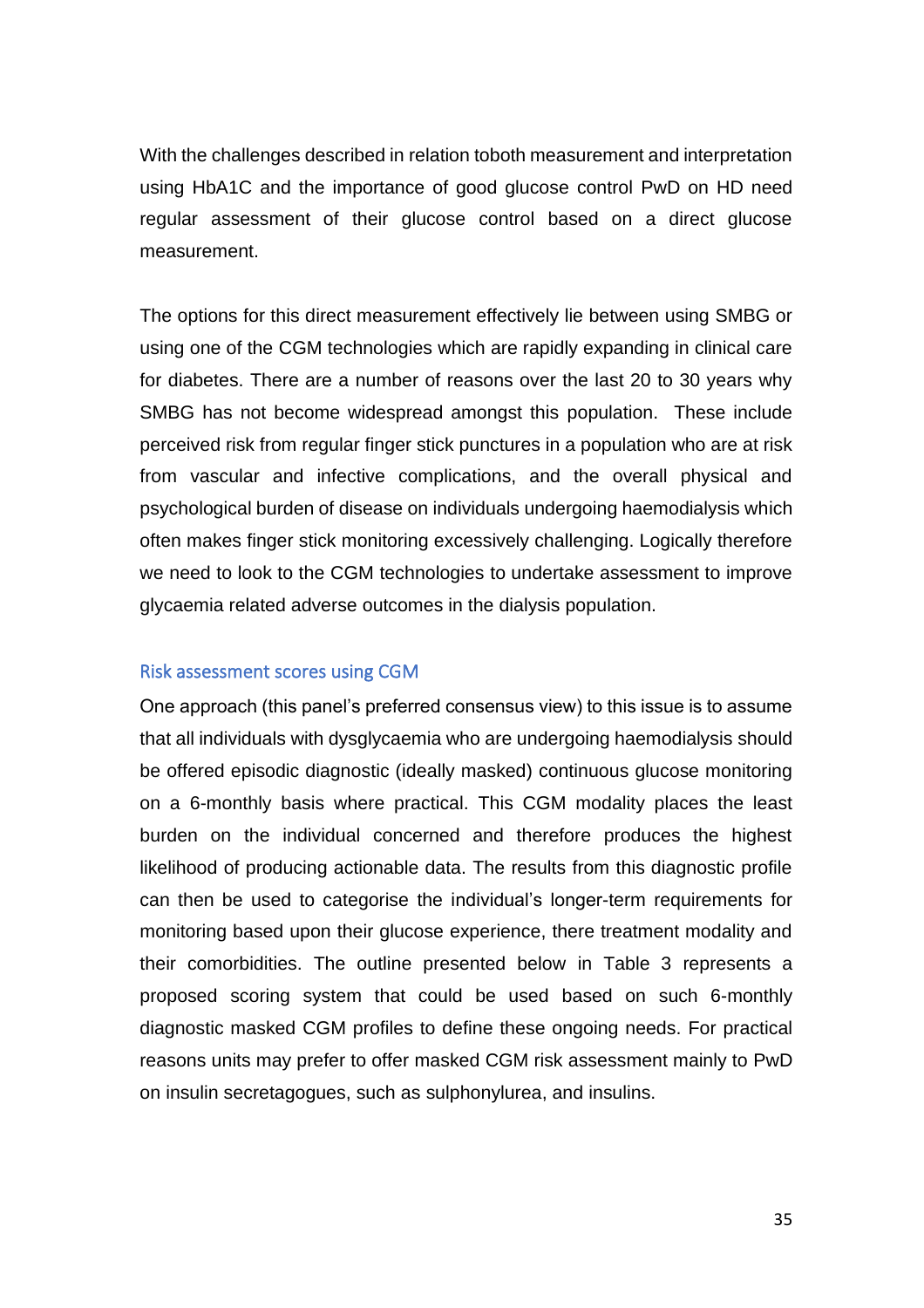| <b>Score</b> | <b>Treatment</b><br><b>Modality</b>                     | <b>Average BG</b>        | <b>Hypo Risk</b><br><b>Risk</b> | <b>Hyper</b><br>(Variability) |
|--------------|---------------------------------------------------------|--------------------------|---------------------------------|-------------------------------|
| 0            | Diet Only<br>Gliptin<br>GLP-1 RA                        | Mean $\lt$<br>10mmol/L   | <5% below<br>4mmol/L            | <10% above<br>13.9mmol/L      |
| 1            | Sulphonylurea<br>or glinides<br><b>Basal insulin</b>    | Mean 10.1-<br>13.9mmol/L | $5 - 10%$<br>below<br>4mmol/L   | >10% above<br>13.9mmol/L      |
| $\mathbf{2}$ | Pre-Mixed<br>insulin<br><b>Fixed Dose</b><br><b>MDI</b> | Mean<br>$>13.9$ mmol/L   | >10% below<br>4mmol/L           |                               |
| 3            | <b>Flexible Dose</b><br>MDI<br><b>CSII</b>              |                          |                                 |                               |
| Column       |                                                         |                          |                                 |                               |

Total Score =

| <b>Total</b><br><b>Score</b> | Proposed on-going Monitoring Strategy                                                                             |
|------------------------------|-------------------------------------------------------------------------------------------------------------------|
| $0 - 2$                      | Primarily SMBG ( $\pm$ episodic e.g. annual CGM at discretion<br>of clinician)                                    |
| $2 - 4$                      | <b>SMBG supplemented by periodic planned CGM (twice</b><br>yearly)                                                |
| >4                           | On-going requirement for continuous real-time CGM (where<br>loss of warning symptoms is present) or Flash CGM use |

Table 3. A) Risk assessment scores using masked CGM in people with diabetes on haemodialysis. The sum of scores from the 4 columns produces a score which ranges from 0-8 for all patients. This can then be used to define their likely on-going monitoring needs using B).

### Risk assessment using SMBG

Where access to episodic diagnostic CGM is not available alternative strategies can be implemented, based primarily on treatment modality and perceived risk, although such processes lack the specificity and individualisation possible with the strategy outlined above. For example:

B)

**Score**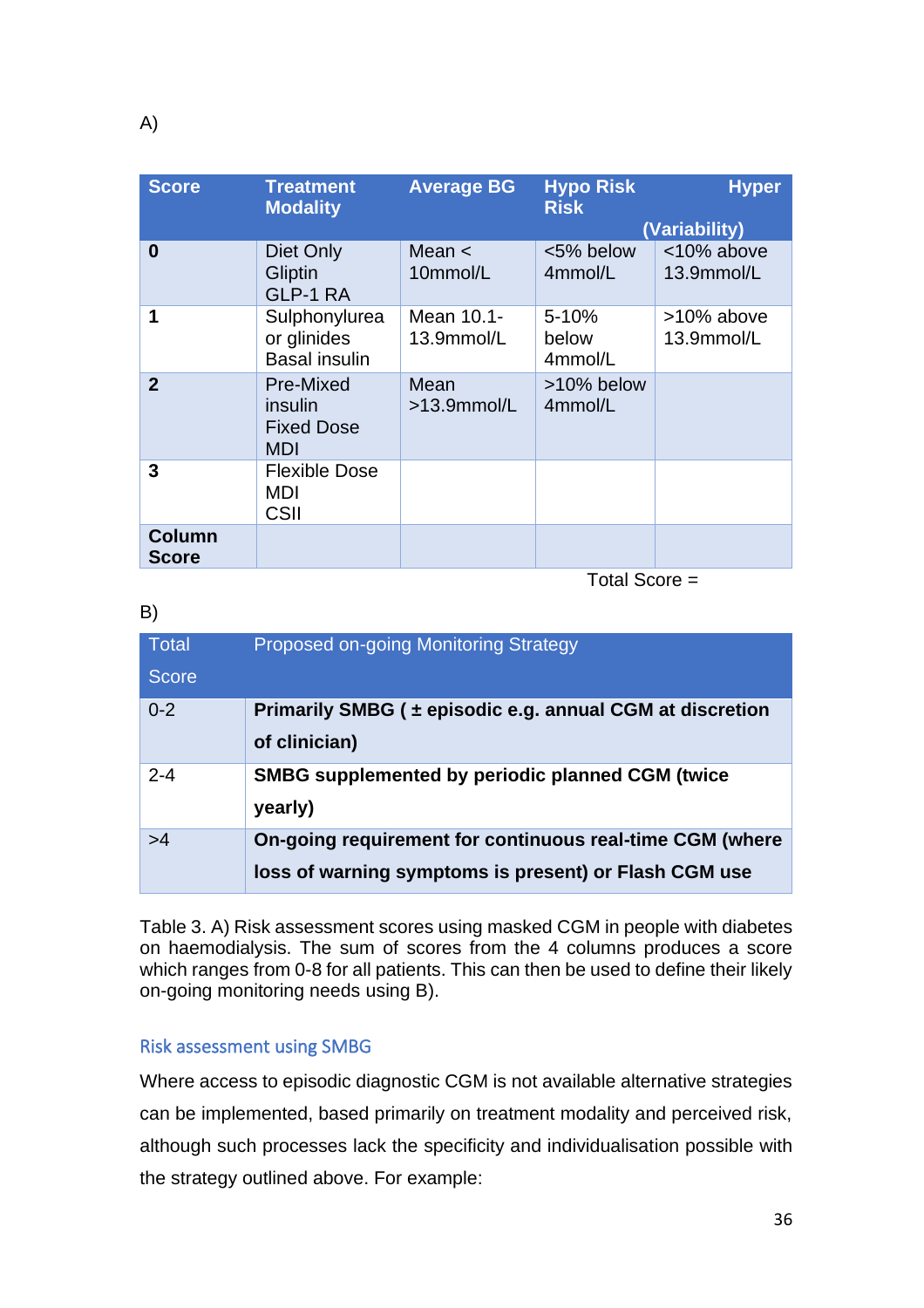Use of SMBG for this risk-assessment requires a specific structure to be used which should address the known glycaemic risks for this group, but which in addition does not place excessive burdens on the person involved. An example of such a structure (based on 2 tests per day) is detailed below in Table 4 and can be advised for one- or two-week period.

| <b>Week One</b> | <b>First test</b>          | <b>Second test</b>     |  |
|-----------------|----------------------------|------------------------|--|
| Day 1           | Fasting (morning)          | Before evening meal    |  |
| Day 2           | Before dialysis            | 30 mins after dialysis |  |
| Day 3           | <b>Before Lunch</b>        | Before bed             |  |
| Day 4           | Immediately after dialysis | 3 hours later          |  |
| Day 5           | Fasting (morning)          | Before bed             |  |
| Day 6           | Before dialysis            | 4 hours after dialysis |  |
| Day 7           | Before lunch               | Before evening meal    |  |
| <b>Week Two</b> | Repeat above for days 8-14 |                        |  |

Table 4. Example SMBG structure based on 2 tests per day for PwD on HD unable to undertake diagnostic CGM. This can be used for a one or two weeks prior to diabetes reviews.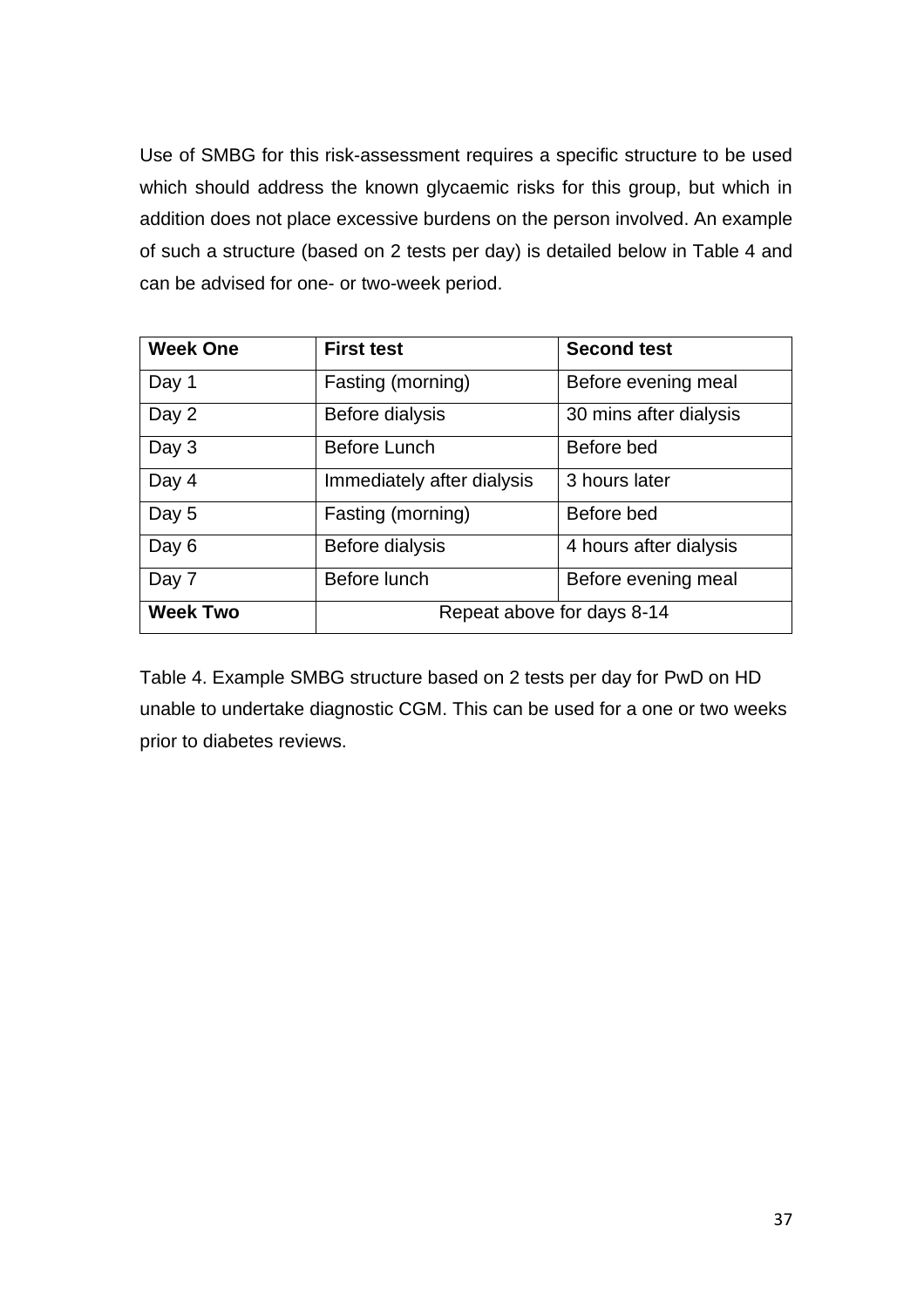# <span id="page-37-0"></span>**SECTION 8 - FUTURE CONSIDERATIONS**

As the number of PwD undertaking HD increases there will need to be significant improvement in the way we monitor glycaemic control and whilst this document offers guidance in relation to effective monitoring it is clear that there is a significant amount of further information that is required to ensure that this is both implemented effectively and supported by evidence.

### Healthcare professional training for using continuous glucose monitoring

Appropriate training for HCP to use CGM in PwD and interpret data from CGM to guide therapy adjustments is needed. Better understanding of risk assessments is also required to ensure PwD on HD receive optimal care and glucose monitoring strategies. Future work needs to focus on strategies to deliver and disseminate this.

### Patient education for using continuous glucose monitoring

Educational resources for people with type 1 diabetes have been developed to aid CGM use. However, those at high-risk (e.g. on haemodialysis) and those with type 2 diabetes need additional support and training to ensure they/carers can use and interpret CGM data optimally to make therapy decisions or lifestyle adjustments.

## Further developments in technologies

Technology is continually improving. There are anticipated developments in CGM technology that may improve cost-effectiveness and accuracy of these devices. Development of non-invasive methods for glucose assessment are also a focus area and may offer a more convenient option to SMBG.

## Optimal insulin dosing strategies

Future work needs to also determine optimal therapy and insulin dosing strategies for PwD on HD. Data from CGM and automated insulin delivery research discussed below may provide further understanding of glucose and insulin dynamics in this high-risk, complex subgroup of PwD.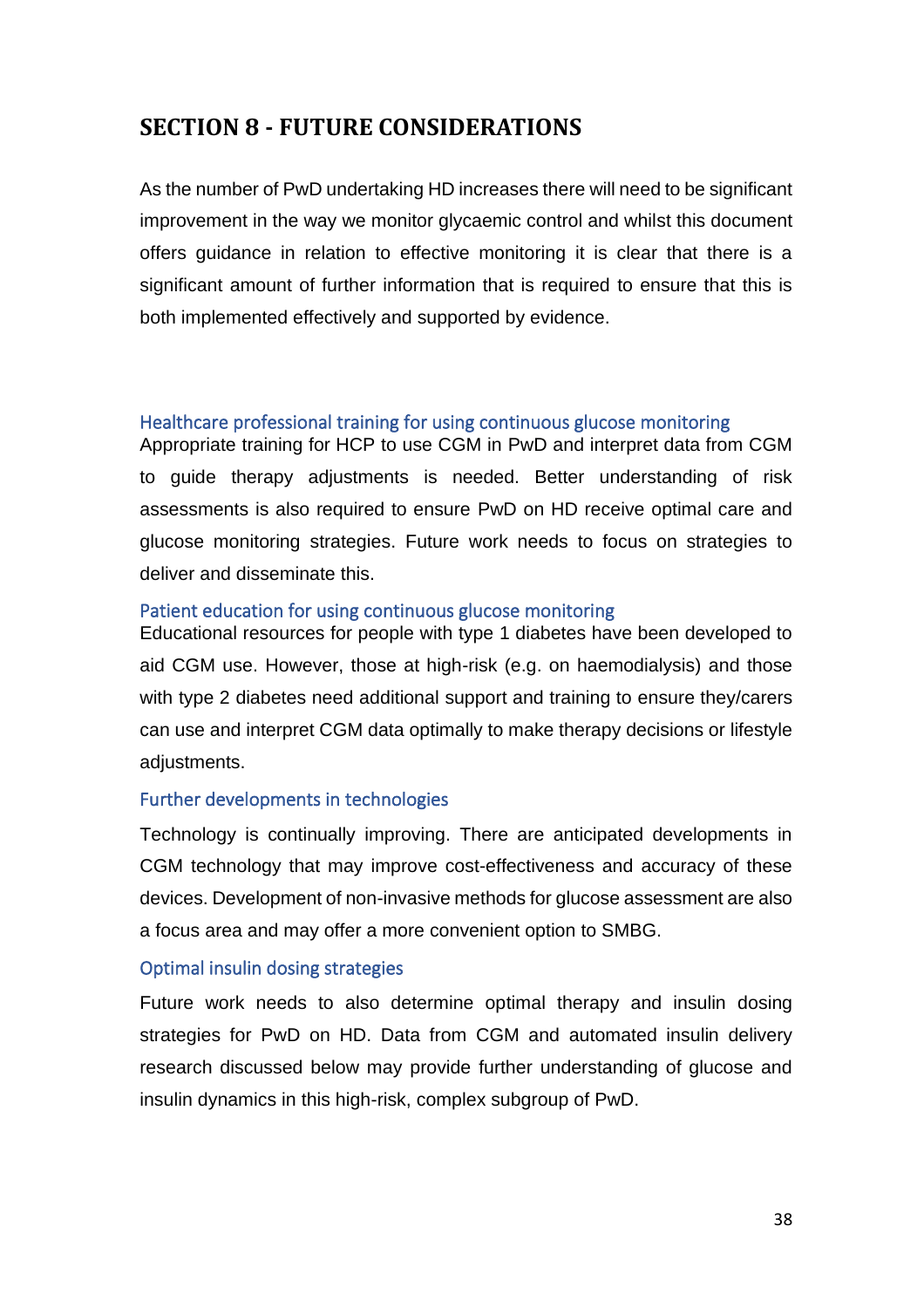#### Automated insulin delivery

Automated insulin delivery systems, also known as artificial pancreas or closed loop systems use an algorithm to automatically adjust insulin delivery via an insulin pump in response to real-time data from continuous glucose monitors [31]. Commercially available "hybrid" closed-loop systems (requiring user interaction for mealtime insulin boluses) are increasingly being used in the management of type 1 diabetes. Evidence from clinical trials suggests that all populations studied have improved glycaemic control and quality of life benefits from closed-loop therapy [61]. Individuals on haemodialysis with high variability of day to day insulin requirements or with a high burden of hypoglycaemia may also benefit from this technology. A secondary analysis of fully automated insulin delivery (without the need for user interaction) in people with type 2 diabetes receiving haemodialysis showed significantly better glycaemic control than with conventional insulin therapy, without increasing the risk of hypoglycaemia [62]. A randomised controlled trial is currently underway to determine efficacy, safety and utility of fully automated insulin delivery in people with type 2 diabetes requiring haemodialysis in an out-patient setting (AP-Renal, ClinicalTrials.gov Identifier: NCT04025775).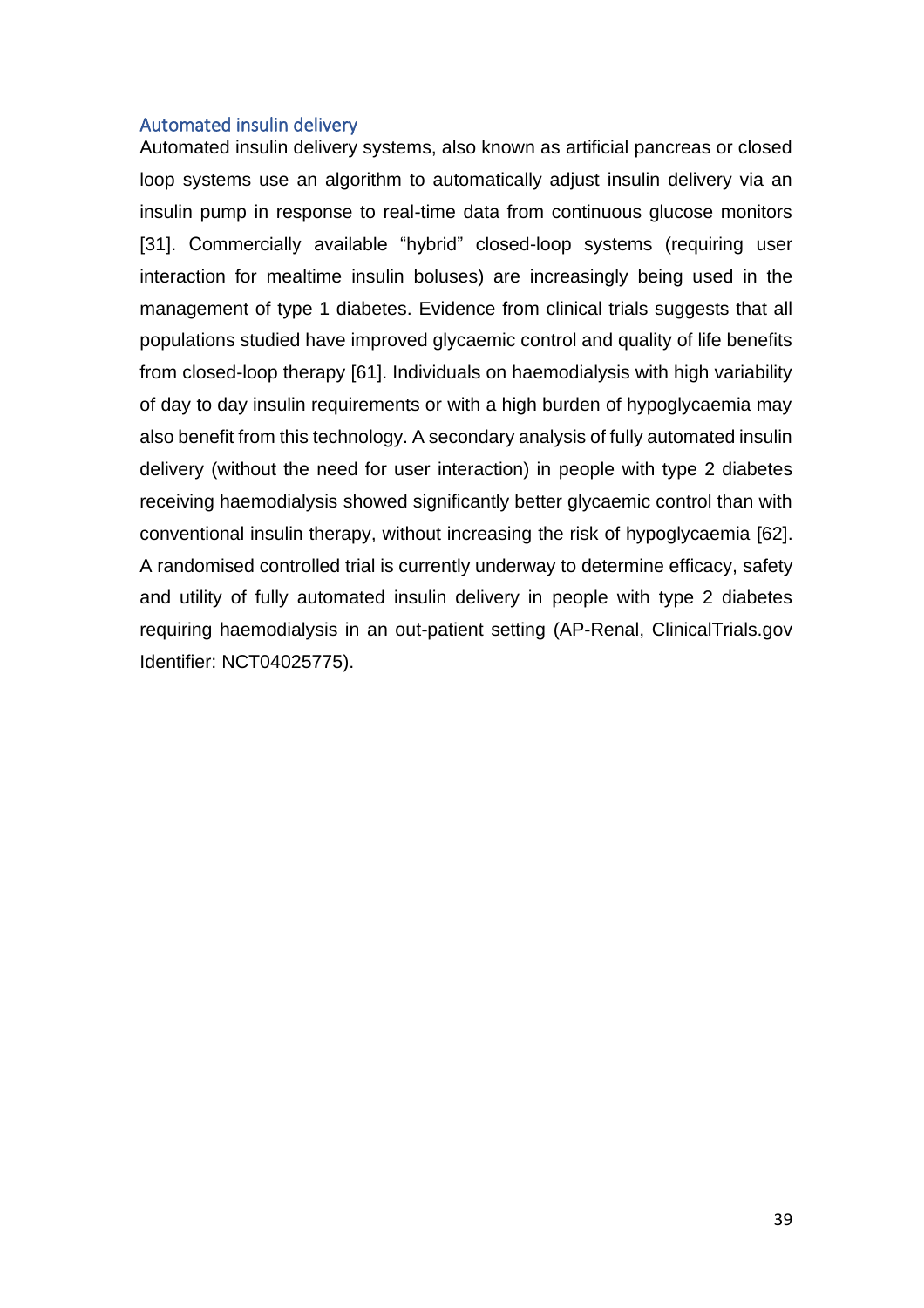# <span id="page-39-0"></span>**SECTION 9 - SUMMARY OF RECOMMENDATIONS**

The main recommendations from this consensus are highlighted in Section 1. Briefly, HbA<sub>1c</sub> may not be a true reflection of prevailing glucose control in people with diabetes (PwD) on haemodialysis (HD) and does not provide information on glycaemic variability or hypoglycaemia risk. Given the increased risk of longterm poorer outcomes in this high-risk group, improved methods of glucose assessment are needed to adjust therapies to avoid hyperglycaemia, hypoglycaemia as well as improve time-in-range whilst minimising time-belowrange to reduce the progression towards complications.

A hierarchical approach to glucose monitoring should be considered as summarised in Fig 1 below. PwD on HD should be risk stratified in relation to their glycaemic measures and treatment modality to plan for optimal glycaemic monitoring strategies. A risk stratification assessment tool is presented in this document in Table 3 and offers a potential option. Further work is needed to identify optimal treatment and insulin dosing strategies to achieve the recommended glucose targets presented in this document.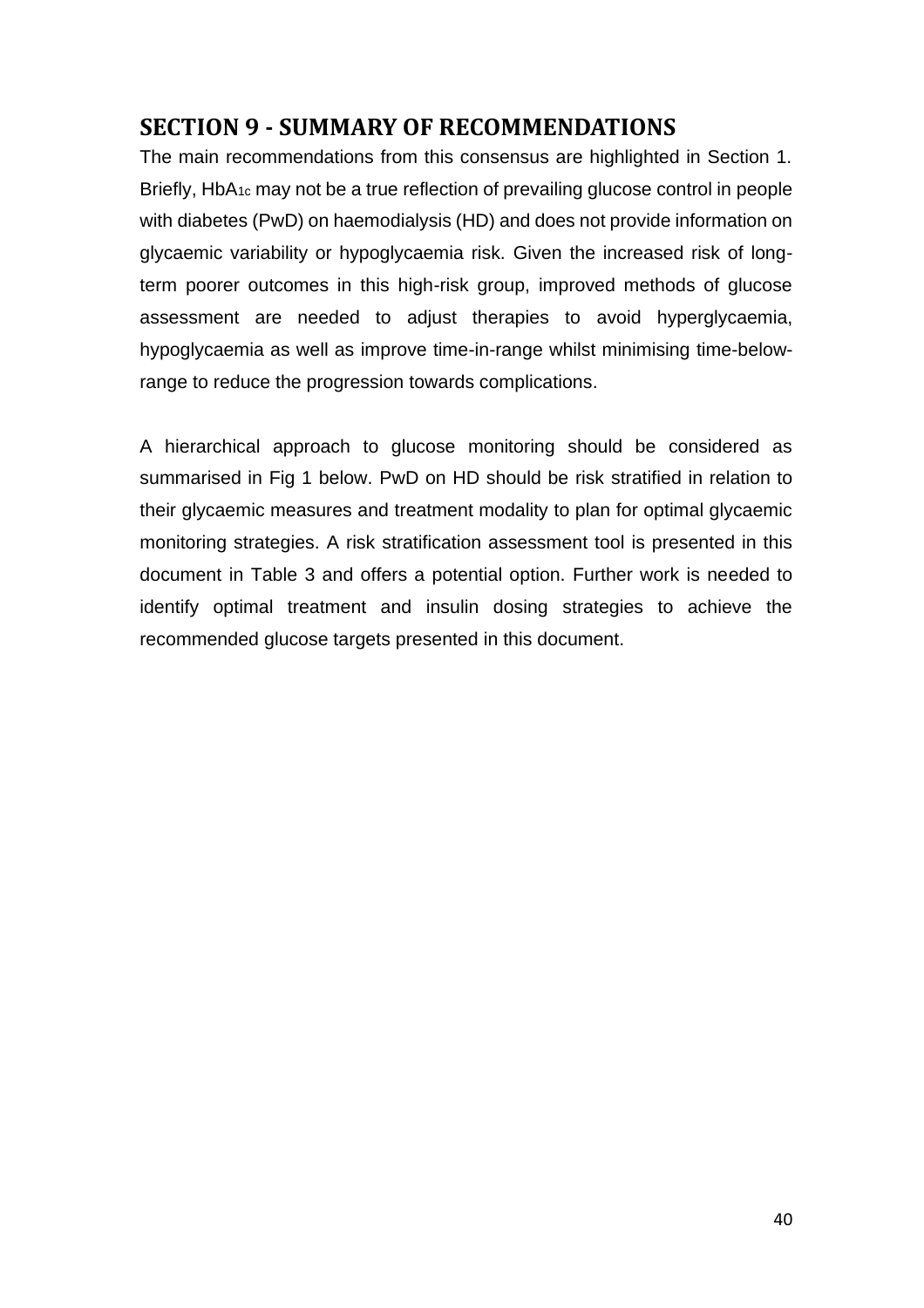

Figure 1. Hierarchical approach to glucose monitoring: A stepwise approach towards offering different glucose monitoring strategies to PwD on HD based on our consensus of recommendation and risk stratification detailed earlier. \*Risk assessment score of based on Table 3w.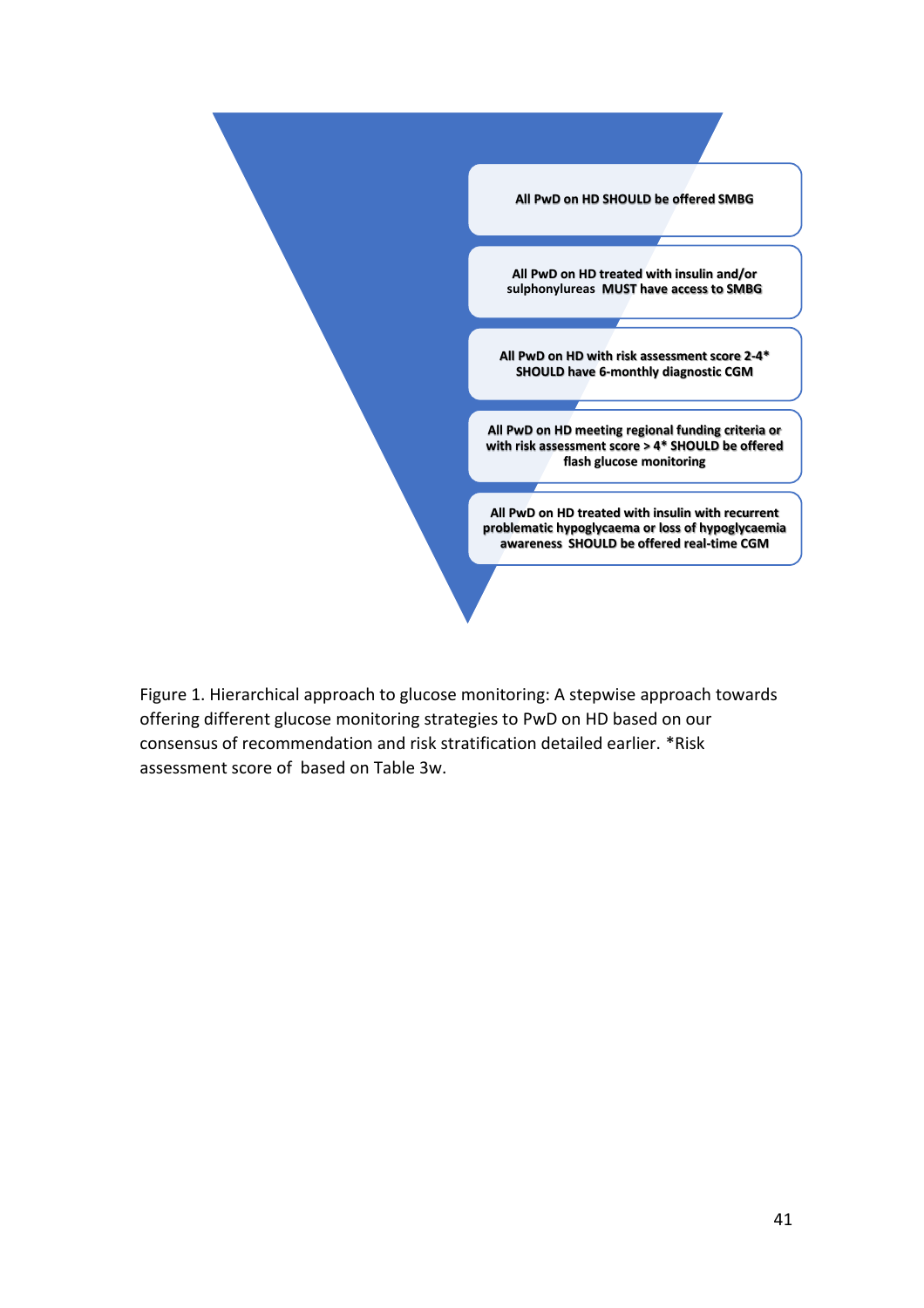# <span id="page-41-0"></span>**REFERENCES**

- 1. Frankel AH, Kazempour-Ardebili S, et al. Management of adults with diabetes on the haemodialysis unit: summary of guidance from the Joint British Diabetes Societies and the Renal Association. Diabetic Medicine. 2018;35(8):1018-1026
- 2. Jørgensen MB, Idorn T, Knop FK, Holst JJ, Hornum M, Feldt-Rasmussen B. Clearance of glucoregulatory peptide hormones during haemodialysis and haemodiafiltration in non-diabetic end-stage renal disease patients. Nephrol Dial Transplant. 2015;30(3):513–20.
- 3. Mak RHK, DeFronzo RA. Glucose and insulin metabolism in uremia. Nephron. 1992;61(4):377–82.
- 4. Raimann JG, Kruse A, Thijssen S, Kuntsevich V, Dabel P, Bachar M, et al. Metabolic effects of dialyzate glucose in chronic hemodialysis: Results from a prospective, randomized crossover trial. Nephrol Dial Transplant. 2012;27(4):1559–68.
- 5. Kazempour-Ardebili S, Lecamwasam VL, Dassanyake T, Frankel AH, Tam FWK, Dornhorst A, et al. Assessing glycemic control in maintenance hemodialysis patients with type 2 diabetes. Diabetes Care. 2009;32(7):1137–42.
- 6. Charpentier G, Riveline JP, Varroud-Vial M. Management of drugs affecting blood glucose in diabetic patients with renal failure. Diabetes Metab [Internet]. 2000 Jul;26 Suppl 4:73–85. Available from: http://www.ncbi.nlm.nih.gov/pubmed/10922977
- 7. Borg R, Kuenen JC, Carstensen B, Zheng H, Nathan DM, Heine RJ, et al. Associations between features of glucose exposure and A1C: the A1C-Derived Average Glucose (ADAG) study. Diabetes [Internet]. 2010 Jul;59(7):1585–90. Available from: http://www.ncbi.nlm.nih.gov/pubmed/20424232
- 8. Ly J, Marticorena R, Donnelly S. Red blood cell survival in chronic renal failure. Am J Kidney Dis [Internet]. 2004 Oct;44(4):715–9. Available from: http://www.ncbi.nlm.nih.gov/pubmed/15384023
- 9. Ng JM, Cooke M, Bhandari S, Atkin SL, Kilpatrick ES. The effect of iron and erythropoietin treatment on the A1C of patients with diabetes and chronic kidney disease. Diabetes Care [Internet]. 2010 Nov;33(11):2310–3. Available from: http://www.ncbi.nlm.nih.gov/pubmed/20798337
- 10. Intra J, Limonta G, Cappellini F, Bertona M, Brambilla P. Glycosylated Hemoglobin in Subjects Affected by Iron-Deficiency Anemia. Diabetes Metab J [Internet]. 2019;43(4):539. Available from: http://edmj.org/journal/view.php?doi=10.4093/dmj.2018.0072
- 11. Lippi G, Targher G. Glycated hemoglobin (HbA1c): old dogmas, a new perspective? Clin Chem Lab Med [Internet]. 2010 May;48(5):609–14. Available from: http://www.ncbi.nlm.nih.gov/pubmed/20464776
- 12. Jin Y, Su X, Yin G, Xu X, Lou J, Chen J, et al. Blood glucose fluctuations in hemodialysis patients with end stage diabetic nephropathy. J Diabetes Complications [Internet]. 2015 Apr;29(3):395–9. Available from: https://linkinghub.elsevier.com/retrieve/pii/S1056872714004127
- 13. Riveline J-P, Teynie J, Belmouaz S, Franc S, Dardari D, Bauwens M, et al. Glycaemic control in type 2 diabetic patients on chronic haemodialysis: use of a continuous glucose monitoring system. Nephrol Dial Transplant [Internet]. 2009 Sep;24(9):2866–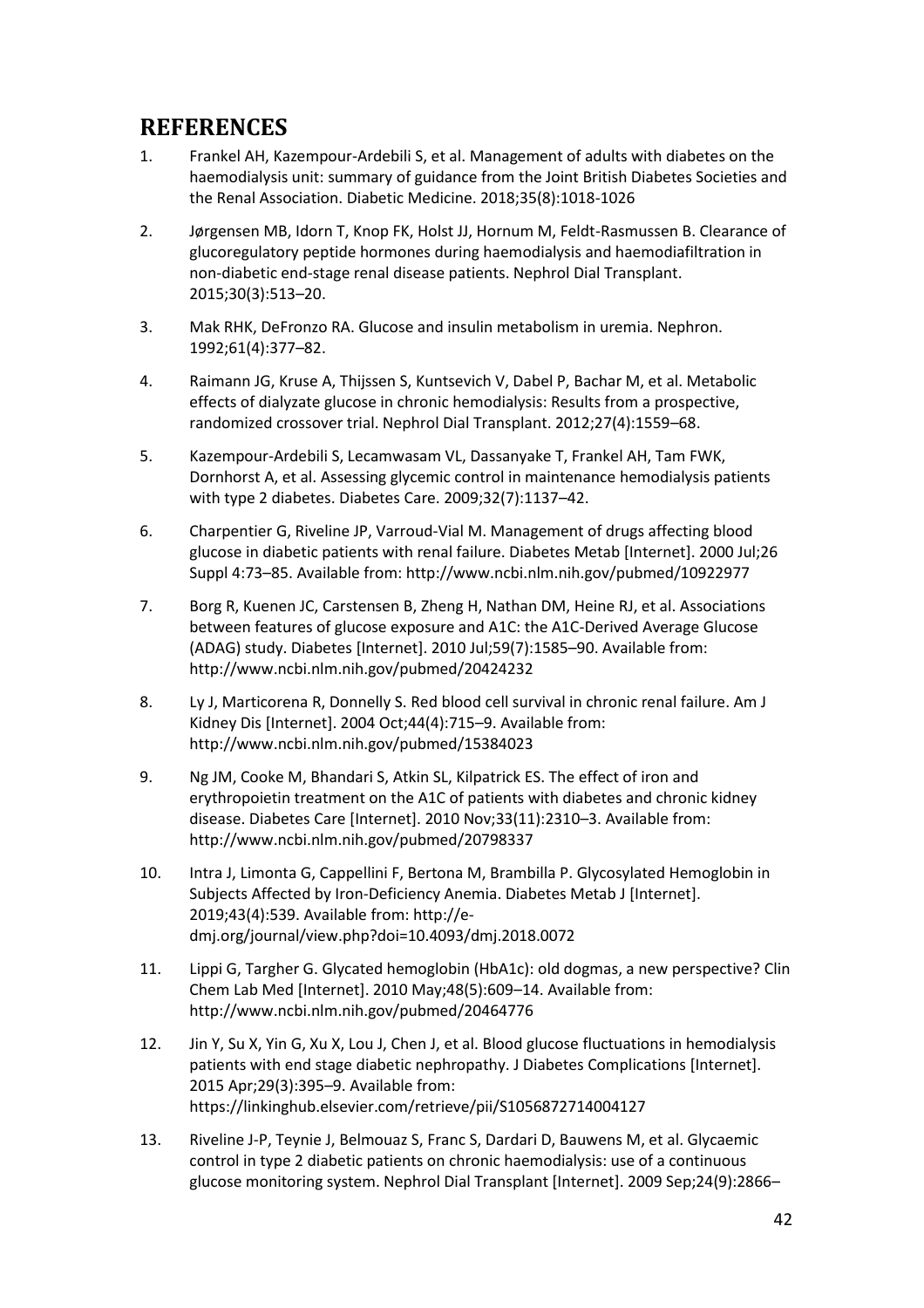71. Available from: https://academic.oup.com/ndt/articlelookup/doi/10.1093/ndt/gfp181

- 14. Williams ME, Mittman N, Ma L, Brennan JI, Mooney A, Johnson CD, et al. The Glycemic Indices in Dialysis Evaluation (GIDE) study: Comparative measures of glycemic control in diabetic dialysis patients. Hemodial Int [Internet]. 2015 Oct;19(4):562–71. Available from: http://doi.wiley.com/10.1111/hdi.12312
- 15. Joy MS, Cefalu WT, Hogan SL, Nachman PH. Long-term glycemic control measurements in diabetic patients receiving hemodialysis. Am J Kidney Dis [Internet]. 2002 Feb;39(2):297–307. Available from: https://linkinghub.elsevier.com/retrieve/pii/S0272638602672762
- 16. Nunoi K, Kodama T, Sato Y, Iwase M, Yoshizumi H, Kurimoto H, et al. Comparison of reliability of plasma fructosamine and glycosylated hemoglobin assays for assessing glycemic control in diabetic patients on hemodialysis. Metabolism [Internet]. 1991 Sep;40(9):986–9. Available from: http://www.ncbi.nlm.nih.gov/pubmed/1895965
- 17. Tsuruta Y, Ichikawa A, Kikuchi K, Echida Y, Onuki T, Nitta K. Glycated albumin is a better indicator of the glucose excursion than predialysis glucose and hemoglobin A1c in hemodialysis patients. Ren Replace Ther [Internet]. 2016;2(1):1–5. Available from: http://dx.doi.org/10.1186/s41100-016-0013-7
- 18. Peacock TP, Shihabi ZK, Bleyer AJ, Dolbare EL, Byers JR, Knovich MA, et al. Comparison of glycated albumin and hemoglobin A1c levels in diabetic subjects on hemodialysis. Kidney Int [Internet]. 2008 May;73(9):1062–8. Available from: https://linkinghub.elsevier.com/retrieve/pii/S0085253815531311
- 19. Divani M, Georgianos PI, Didangelos T, Iliadis F, Makedou A, Hatzitolios A, et al. Comparison of Glycemic Markers in Chronic Hemodialysis Using Continuous Glucose Monitoring. Am J Nephrol. 2018;47(1):21–9.
- 20. Yajima T, Yajima K, Hayashi M, Yasuda K, Takahashi H, Yamakita N. Serum albuminadjusted glycated albumin is a better predictor of mortality in diabetic patients with end-stage renal disease on hemodialysis. J Diabetes Complications [Internet]. 2016;30(5):786–9. Available from: http://dx.doi.org/10.1016/j.jdiacomp.2016.02.021
- 21. Hoshino J, Hamano T, Abe M, Hasegawa T, Wada A, Ubara Y, et al. Glycated albumin versus hemoglobin A1c and mortality in diabetic hemodialysis patients: a cohort study. Nephrol Dial Transplant [Internet]. 2018 Jul 1;33(7):1150–8. Available from: https://academic.oup.com/ndt/article/33/7/1150/4924892
- 22. Isshiki K, Nishio T, Isono M, Makiishi T, Shikano T, Tomita K, et al. Glycated albumin predicts the risk of mortality in type 2 diabetic patients on hemodialysis: evaluation of a target level for improving survival. Ther Apher Dial [Internet]. 2014 Oct;18(5):434– 42. Available from: http://www.ncbi.nlm.nih.gov/pubmed/24251784
- 23. Freedman BI, Andries L, Shihabi ZK, Rocco M V., Byers JR, Cardona CY, et al. Glycated Albumin and Risk of Death and Hospitalizations in Diabetic Dialysis Patients. Clin J Am Soc Nephrol [Internet]. 2011 Jul;6(7):1635–43. Available from: https://cjasn.asnjournals.org/lookup/doi/10.2215/CJN.11491210
- 24. Gan T, Liu X, Xu G. Glycated Albumin Versus HbA1c in the Evaluation of Glycemic Control in Patients With Diabetes and CKD. Kidney Int Reports [Internet]. 2018 May;3(3):542–54. Available from: https://linkinghub.elsevier.com/retrieve/pii/S246802491730445X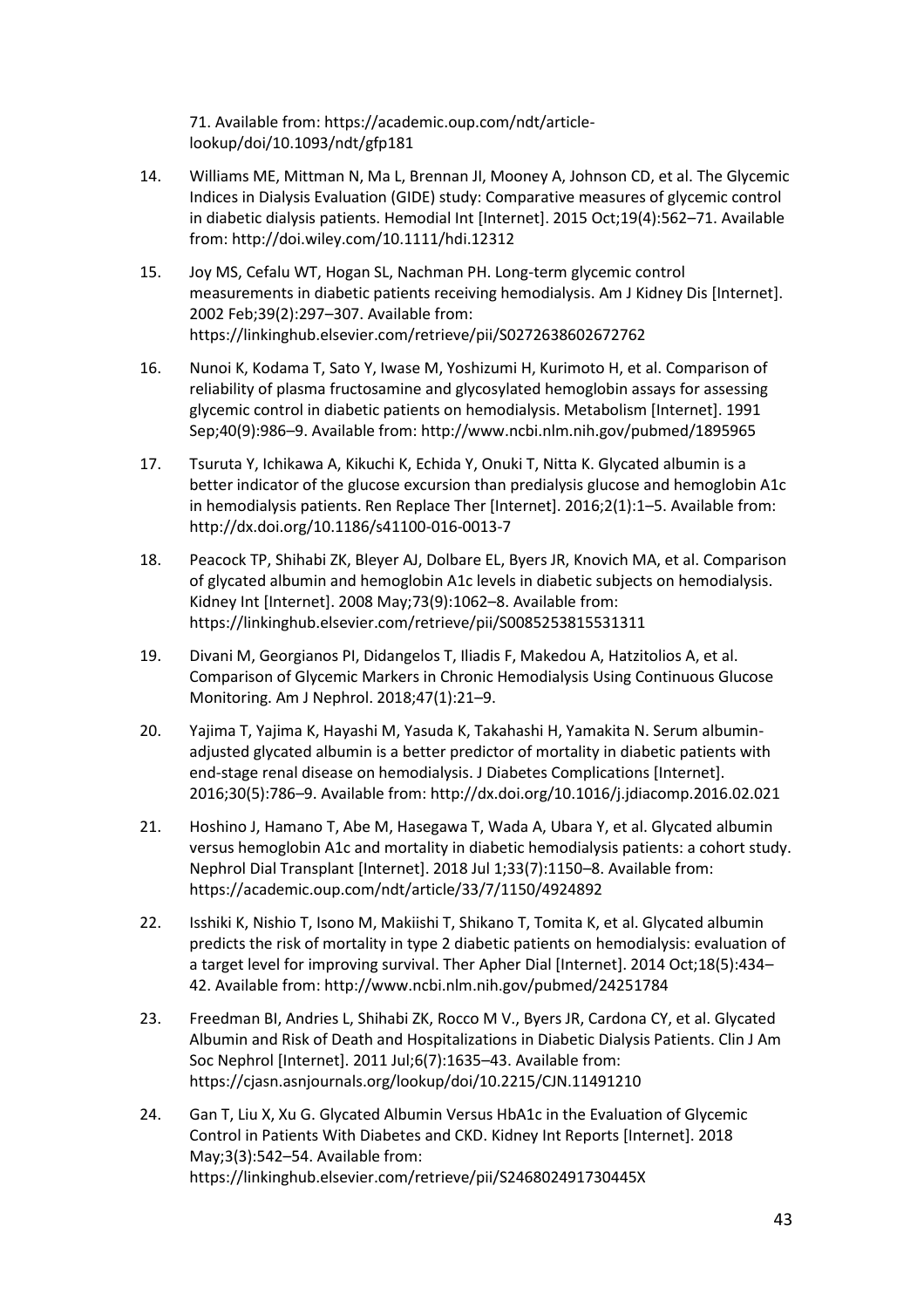- 25. Ramljak S, Ph D, Lock JP, Schipper C, Ph D, Musholt PB, et al. Hematocrit Interference of Blood Glucose Meters for Patient Self-Measurement. J Diabetes Sci Technol [Internet]. 2013;7(1):179–89. Available from: www.journalofdst.org
- 26. Sobngwi E, Enoru S, Ashuntantang G, Azabji-Kenfack M, Dehayem M, Onana A, et al. Day-to-day variation of insulin requirements of patients with type 2 diabetes and endstage renal disease undergoing maintenance hemodialysis. Diabetes Care [Internet]. 2010 Jul;33(7):1409–12. Available from: http://www.ncbi.nlm.nih.gov/pubmed/20215452
- 27. Galindo RJ, Beck RW, Scioscia MF, Umpierrez GE, Tuttle KR. Glycemic Monitoring and Management in Advanced Chronic Kidney Disease. Endocr Rev. 2020;41(5):756–74.
- 28. Dungan K, Chapman J, Braithwaite SS, Buse J. Glucose measurement: confounding issues in setting targets for inpatient management. Diabetes Care [Internet]. 2007 Feb;30(2):403–9. Available from: http://www.ncbi.nlm.nih.gov/pubmed/17259520
- 29. Frias JP, Lim CG, Ellison JM, Montandon CM. Review of adverse events associated with false glucose readings measured by GDH-PQQ-based glucose test strips in the presence of interfering sugars. Diabetes Care [Internet]. 2010 Apr;33(4):728–9. Available from: http://www.ncbi.nlm.nih.gov/pubmed/20351227
- 30. Heinemann L. Quality of glucose measurement with blood glucose meters at the pointof-care: relevance of interfering factors. Diabetes Technol Ther [Internet]. 2010 Nov;12(11):847–57. Available from: http://www.ncbi.nlm.nih.gov/pubmed/20879962
- 31. Battelino T, Danne T, Bergenstal RM, Amiel SA, Beck R, Biester T, et al. Clinical Targets for Continuous Glucose Monitoring Data Interpretation: Recommendations From the International Consensus on Time in Range. Diabetes Care [Internet]. 2019 Aug;42(8):1593–603. Available from: http://care.diabetesjournals.org/lookup/doi/10.2337/dci19-0028
- 32. Joubert M, Fourmy C, Henri P, Ficheux M, Lobbedez T, Reznik Y. Effectiveness of continuous glucose monitoring in dialysis patients with diabetes: The DIALYDIAB pilot study. Diabetes Res Clin Pract [Internet]. 2015;107(3):348–54. Available from: http://dx.doi.org/10.1016/j.diabres.2015.01.026
- 33. Tyndall V, Stimson RH, Zammitt NN, Ritchie SA, McKnight JA, Dover AR, et al. Marked improvement in HbA1c following commencement of flash glucose monitoring in people with type 1 diabetes. Diabetologia. 2019 Aug 1;62(8):1349–56.
- 34. Beck RW, Bergenstal RM, Laffel LM, Pickup JC. Advances in technology for management of type 1 diabetes. Vol. 394, The Lancet. Lancet Publishing Group; 2019. p. 1265–73.
- 35. Vigersky R, Shrivastav M. Role of continuous glucose monitoring for type 2 in diabetes management and research. J Diabetes Complications [Internet]. 2017;31(1):280–7. Available from: http://dx.doi.org/10.1016/j.jdiacomp.2016.10.007
- 36. Ekhlaspour L, Mondesir D, Lautsch N, Balliro C, Hillard M, Magyar K, et al. Comparative Accuracy of 17 Point-of-Care Glucose Meters. J Diabetes Sci Technol. 2017;11(3):558– 66.
- 37. Divani M. SP434 Exploring the accuracy of a continuous glucose monitoring device among diabetic patients on hemodialysis. Nephrol Dial Transpl. 2017;32:269.
- 38. Yajima T, Takahashi H, Yasuda K. Comparison of Interstitial Fluid Glucose Levels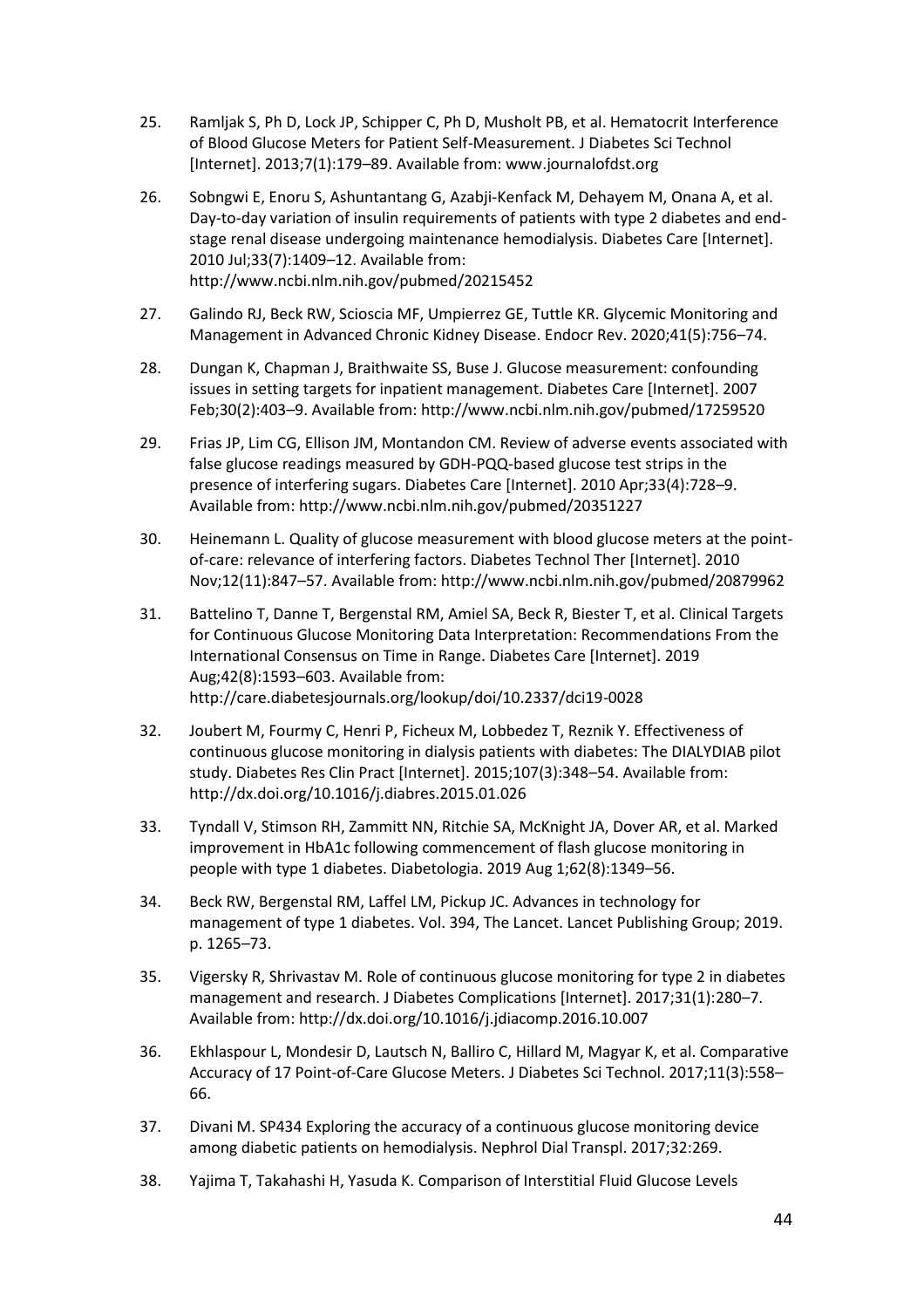Obtained by Continuous Glucose Monitoring and Flash Glucose Monitoring in Patients With Type 2 Diabetes Mellitus Undergoing Hemodialysis. J Diabetes Sci Technol. 2019;

- 39. Mohamed Nsr-Allah A-E, Kamar M, Sharawy A, Raafat N. Assessment of blood glucose variability by continuous monitoring as a therapy guide for patients with diabetic nephropathy on hemodialysis. Egypt J Intern Med. 2018;30(4):276.
- 40. Klimm, W., Pietrzak, B., Smoszna, J. & Niemczyk S. SP465 The new model of the glucose disturbances in patients on haemodialysis based on the continuous glucose monitoring system. Nephrol Dial Transpl. 2017;32:281.
- 41. Javherani R, Purandare V, Bhatt A, Kumaran S, Sayyad M, Unnikrishnan A. Flash glucose monitoring in subjects with diabetes on hemodialysis: A pilot study. Indian J Endocrinol Metab [Internet]. 2018;22(6):848. Available from: http://www.ijem.in/text.asp?2018/22/6/848/246846
- 42. Mirani M, Berra C, Finazzi S, Calvetta A, Radaelli MG, Favareto F, et al. Inter-Day Glycemic Variability Assessed by Continuous Glucose Monitoring in Insulin-Treated Type 2 Diabetes Patients on Hemodialysis. Diabetes Technol Ther [Internet]. 2010 Oct;12(10):749–53. Available from: http://www.liebertpub.com/doi/10.1089/dia.2010.0052
- 43. HAYASHI A, MOMOZONO A, KAWAI S, MASAKI T, YOSHINO S, OGAWA A, et al. Glycemic Fluctuation and the Risk of Hypoglycemia Unawareness Associated with Hemodialysis in Type 2 Diabetic Renal Failure. Diabetes [Internet]. 2018 May;67(Supplement 1):535-P. Available from: http://diabetes.diabetesjournals.org/lookup/doi/10.2337/db18-535-P
- 44. Shi C, Liu S, Yu HF, Han B. Glycemic variability and all-cause mortality in patients with diabetes receiving hemodialysis: A prospective cohort study. J Diabetes Complications [Internet]. 2020;34(4):107549. Available from: https://doi.org/10.1016/j.jdiacomp.2020.107549
- 45. Yajima T, Yajima K, Hayashi M, Takahashi H, Yasuda K. Improved glycemic control with once-weekly dulaglutide in addition to insulin therapy in type 2 diabetes mellitus patients on hemodialysis evaluated by continuous glucose monitoring. J Diabetes Complications [Internet]. 2018;32(3):310–5. Available from: https://doi.org/10.1016/j.jdiacomp.2017.12.005
- 46. Munch M, Meyer L, Hannedouche T, Kunz K, Alenabi F, Winiszewski P, et al. Effect of adding vildagliptin to insulin in haemodialysed patients with type 2 diabetes: The VILDDIAL study, a randomized, multicentre, prospective study. Diabetes, Obes Metab. 2020;(January):1–10.
- 47. Savu O, Elian V, Steriade O, Teodoru I, Mihut S, Tacu C, et al. The impact of basal insulin analogues on glucose variability in patients with type 2 diabetes undergoing renal replacement therapy for end-stage renal disease. Int Urol Nephrol. 2016;48(2):265–70.
- 48. Matthaei S, DeAlaiz RA, Bosi E, Evans M, Geelhoed-Duijvestijn N, Joubert M. Consensus recommendations for the use of Ambulatory Glucose Profile in clinical practice. Br J Diabetes [Internet]. 2014 Nov 24;14(4):153. Available from: http://www.bjd-abcd.com/index.php/bjd/article/view/41
- 49. Schroijen MA, Dekkers OM, Grootendorst DC, Noordzij M, Romijn JA, Krediet RT, et al. Survival in dialysis patients is not different between patients with diabetes as primary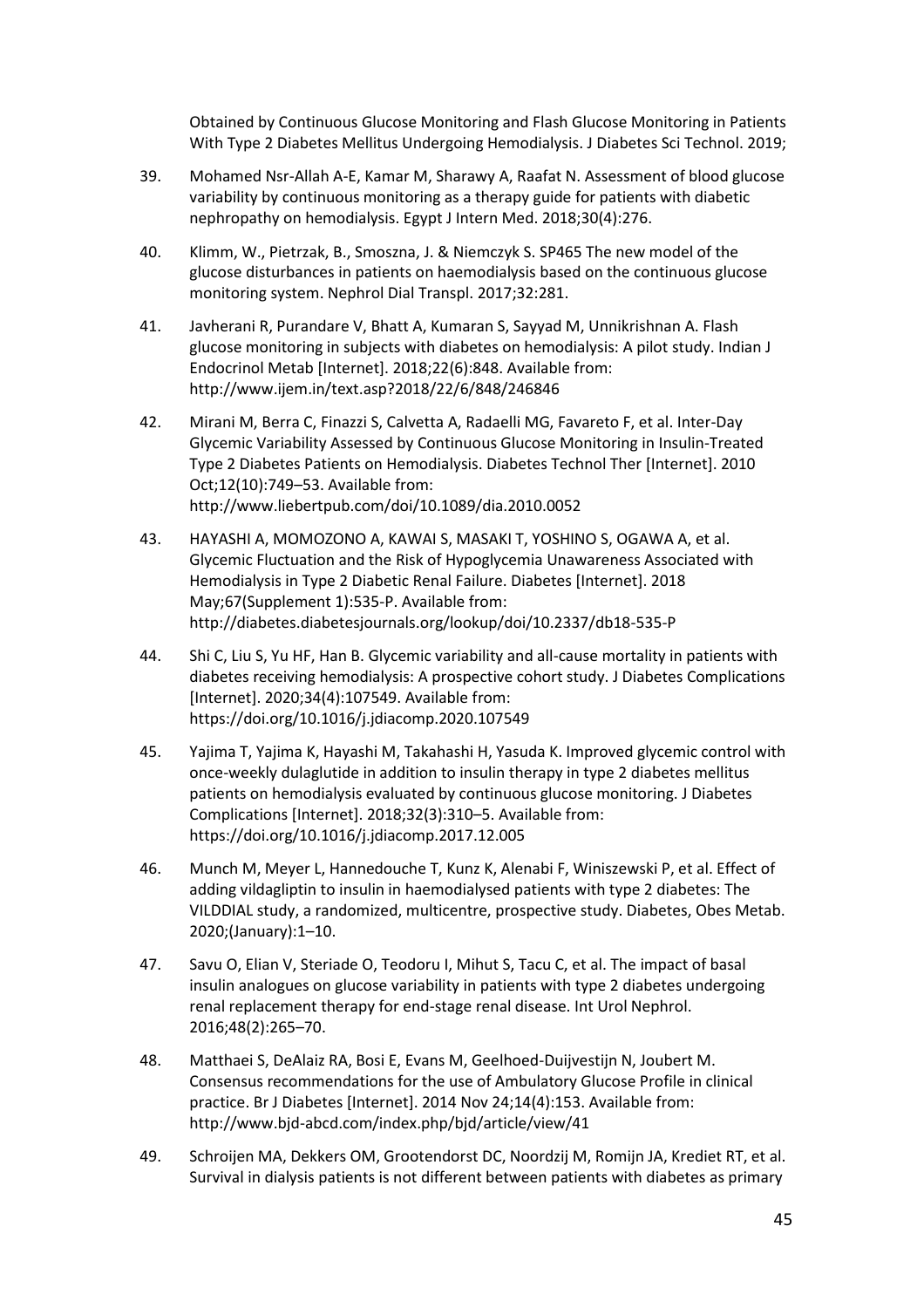renal disease and patients with diabetes as a co-morbid condition. BMC Nephrol [Internet]. 2011 Dec 19;12(1):69. Available from: https://bmcnephrol.biomedcentral.com/articles/10.1186/1471-2369-12-69

- 50. Park JI, Bae E, Kim Y-L, Kang S-W, Yang CW, Kim N-H, et al. Glycemic Control and Mortality in Diabetic Patients Undergoing Dialysis Focusing on the Effects of Age and Dialysis Type: A Prospective Cohort Study in Korea. Wang X, editor. PLoS One [Internet]. 2015 Aug 18;10(8):e0136085. Available from: https://dx.plos.org/10.1371/journal.pone.0136085
- 51. Abe M, Hamano T, Hoshino J, Wada A, Nakai S, Masakane I. Glycemic control and survival in peritoneal dialysis patients with diabetes: A 2-year nationwide cohort study. Sci Rep [Internet]. 2019 Dec 1;9(1):3320. Available from: http://www.nature.com/articles/s41598-019-39933-5
- 52. Burmeister JE, Miltersteiner D da R, Burmeister BO, Campos JF. Risk of hypoglycemia during hemodialysis in diabetic patients is related to lower pre-dialysis glycemia. Arch Endocrinol Metab [Internet]. 2015 Apr;59(2):137–40. Available from: http://www.scielo.br/scielo.php?script=sci\_arttext&pid=S2359- 39972015000200137&lng=en&tlng=en
- 53. Abe M, Kalantar-Zadeh K. Haemodialysis-induced hypoglycaemia and glycaemic disarrays. Nat Rev Nephrol [Internet]. 2015 May;11(5):302–13. Available from: http://www.ncbi.nlm.nih.gov/pubmed/25848881
- 54. Creme D, McCafferty K. Glycaemic Control Impact on Renal Endpoints in Diabetic Patients on Haemodialysis. Int J Nephrol [Internet]. 2015;2015:1–6. Available from: http://www.hindawi.com/journals/ijn/2015/523521/
- 55. Hayashino Y, Fukuhara S, Akiba T, Akizawa T, Asano Y, Saito A, et al. Diabetes, glycaemic control and mortality risk in patients on haemodialysis: the Japan Dialysis Outcomes and Practice Pattern Study. Diabetologia [Internet]. 2007 May 3;50(6):1170–7. Available from: http://link.springer.com/10.1007/s00125-007-0650-z
- 56. Toida T, Sato Y, Nakagawa H, Komatsu H, Kikuchi M, Uezono S, et al. Glycaemic control is a predictor of infection-related hospitalization on haemodialysis patients: Miyazaki Dialysis Cohort study (MID study). Nephrology [Internet]. 2016 Mar;21(3):236–40. Available from: http://doi.wiley.com/10.1111/nep.12587
- 57. Afsar B, Elsurer R. The primary arteriovenous fistula failure—a comparison between diabetic and non-diabetic patients: glycemic control matters. Int Urol Nephrol [Internet]. 2012 Apr 7;44(2):575–81. Available from: http://link.springer.com/10.1007/s11255-011-9978-x
- 58. Yan Y, Ye D, Yang L, Ye W, Zhan D, Zhang L, et al. A meta-analysis of the association between diabetic patients and AVF failure in dialysis. Ren Fail [Internet]. 2018 Nov;40(1):379–83. Available from: http://www.ncbi.nlm.nih.gov/pubmed/29724122
- 59. Abou Dagher G, Harmouche E, Jabbour E, Bachir R, Zebian D, Bou Chebl R. Sepsis in hemodialysis patients. BMC Emerg Med [Internet]. 2015 Dec 14;15(1):30. Available from: http://bmcemergmed.biomedcentral.com/articles/10.1186/s12873-015-0057-y
- 60. Zuber J, Le Quintrec M, Sberro-Soussan R, Loirat C, Frémeaux-Bacchi VV, Legendre CMCMM, et al. Long-Term Migalastat Treatment Stabilizes Renal Function in Patients With Fabry Disease: Results From a Phase 3 Clinical Study (AT1001-041). Nephrol Dial Transplant. 2017;3252.